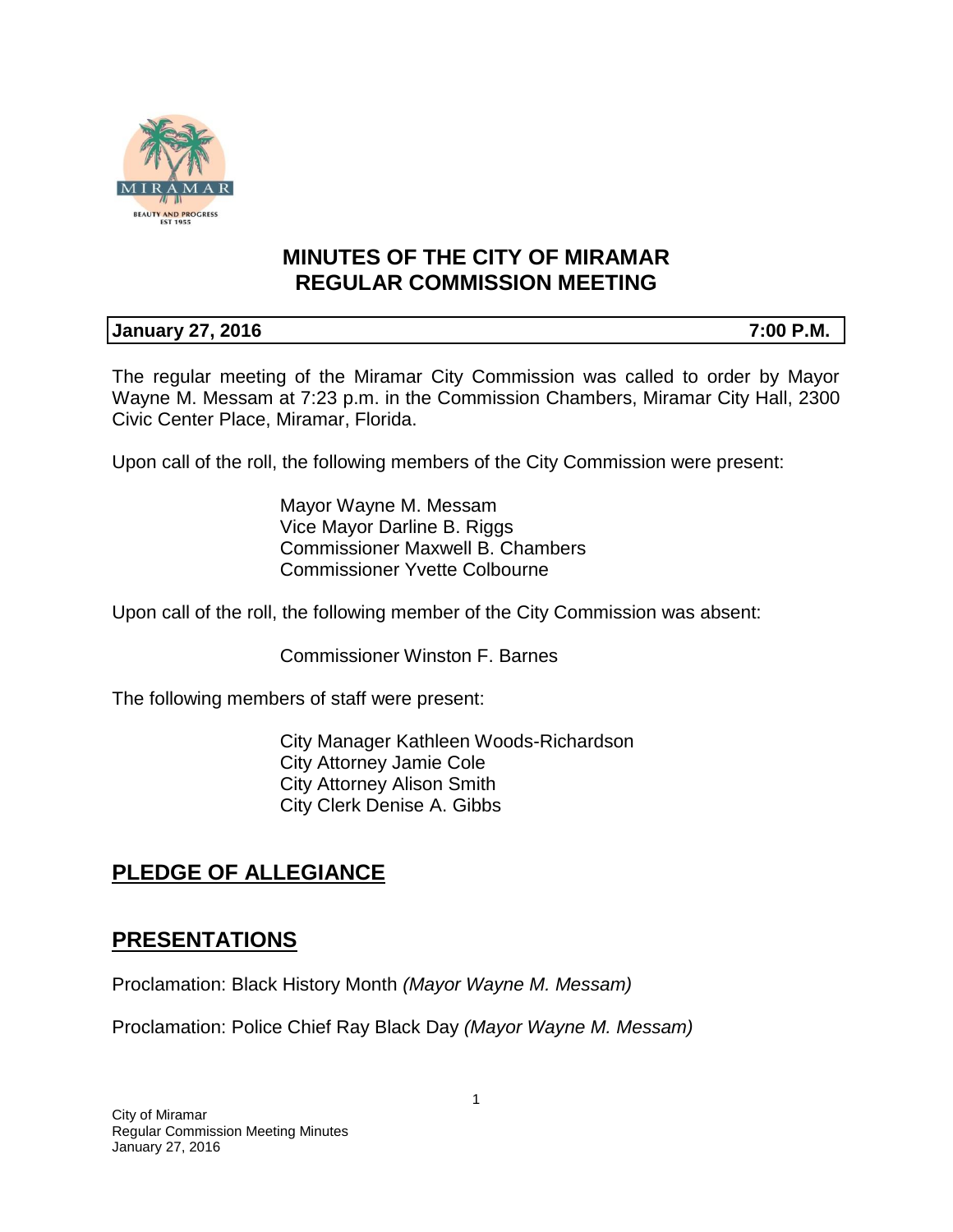## **PUBLIC PARTICIPATION (7:30 P.M. – 8:00 P.M.)**

MAYOR MESSAM: Before you speak, Mr. McQueen, there've been members from the public, who have stated their name and address requesting to give their time. It's not a procedure that we grant, so if you could just state your issue for the Commission for public comment.

Craig McQueen, Miramar resident of 3581 SW 68<sup>th</sup> Terrace, spoke on behalf of fellow residents Bill and Carolyn Steers, Efirain Collazo, and Rene McQueen, who were present at the meeting and acknowledged that Mr. McQueen spoke for them on the matter of parking on the cul-de-sac, and as it related to the Code, Section 20-48. He distributed a handout to the City Clerk and Commission to aid with the clarity of his comments. The abovementioned residents lived in a cul-de-sac, as indicated in the photograph provided, in which there were four houses. He pointed out that the two end houses had swails, and the two middle houses had no swails, and if there was traffic overflow and there was nowhere else to park, people parked in the cul-de-sac. As a resident since 1989, he always had a car parked in the cul-de-sac, and there had never been an issue or problem, and as the Code, Section 20-48 stated clearly on Section D, parking in a public right of way: it shall be prohibited for any person to park any vehicle in any street to impede the flow of traffic or to interfere with emergency vehicles. He noted section K spoke about the blocking of someone's driveway, but there was no language pertaining to not being able to use the cul-de-sac. A cul-de-sac was somewhat unique, as it was a dead end with a circle, so people could easily come in and get out. Mr. McQueen said daytime traffic in their cul-de-sac consisted of two groups of people, directing the Commission's attention to his handout, where it stated one group was the United States Postal Service that accessed the area every day without an issue. The second group was their biweekly trash pickup, Wastepro, and they accessed the cul-de-sac to provide their service without any problems. After he moved in, two other neighbors moved in, one in 1997, and the other in 1998, and from 1997 to 2013, their cul-de-sac was unknown, and people parked in the cul-de-sac whenever necessary. If there was a family gathering at one of the nearby neighbors, they mentioned to the residents in the cul-de-sac that they were having an event and some of their guest would be parking in the cul-de-sac, but they would ensure that no one's driveway was blocked. He asked the Commission to look at item three in his handout, stating in 2013/2014 was when the subject issue began, and that item was a 77-page report from the City of Miramar's Code Enforcement Department that listed code violations for the property at 3591. Mr. McQueen indicated this was when the problems started, as the neighbor residing at 3591 got upset that he received citations for code violations on his property. No one in the neighborhood called code enforcement, but he claimed the neighbor at 3591 believed the situation had been created by neighborhood action, so he began calling code enforcement to complain about what he felt were issues on his neighbors' properties. He referred to item four as evidence of these complaints by the resident of 3591. For example, one of his complaints was about trees on a neighbor's property, and the City's tree expert stated the trees were not a problem and were within code, and excessive trimming could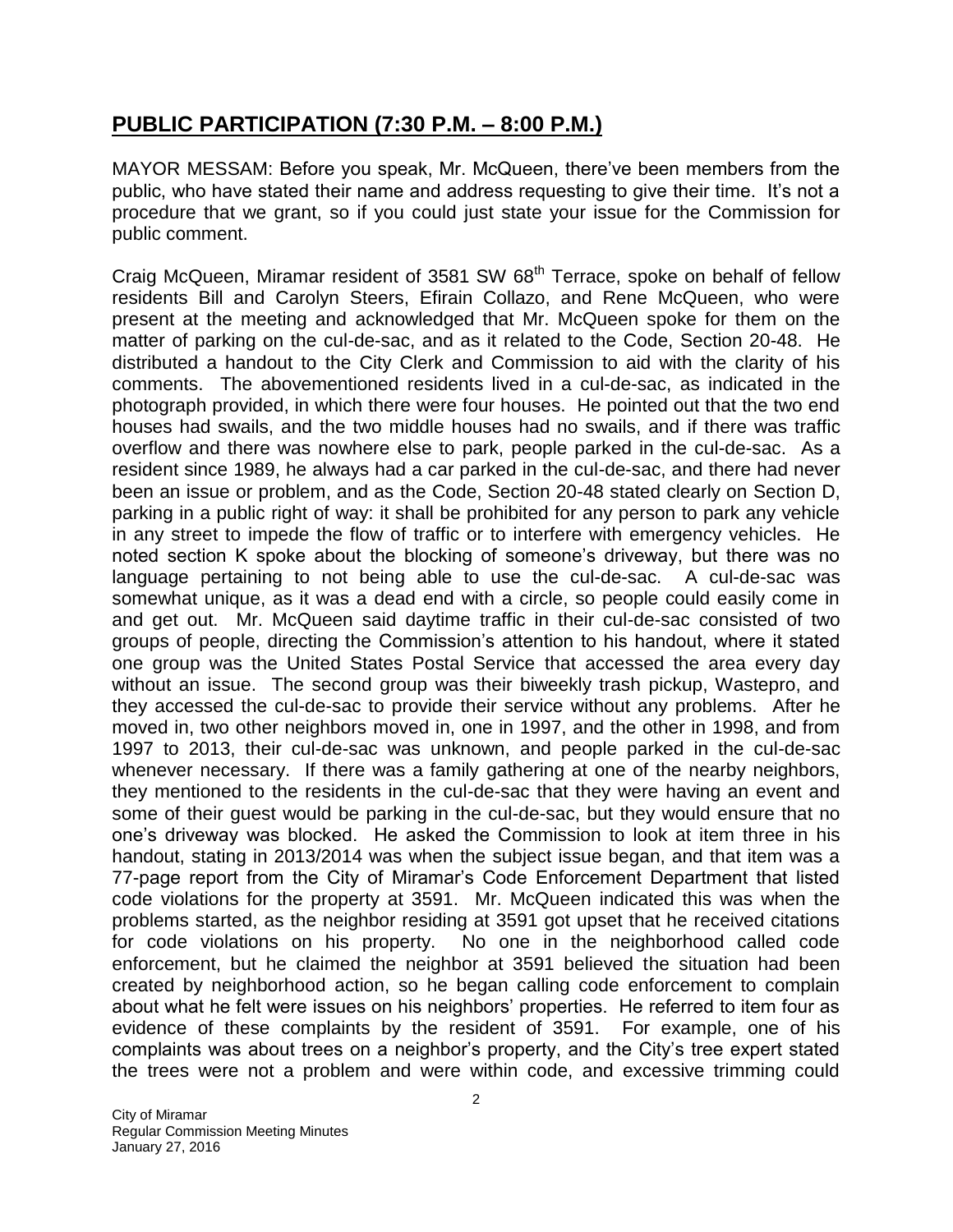damage them. He said the resident of 3591 then complained about stains on the sidewalks and, as the pictures he provided showed, there were no stains on the sidewalks other than those found on the sidewalk in front of the 3591. Mr. McQueen intimated, when no citations were issued from the efforts of 3591, the next complaint was about trash cans being placed in the cul-de-sac, until code enforcement informed him that, as there were no swails at two of the homes, the only place to put the trash cans was in the cul-de-sac, as long as no one's driveway was blocked. The report showed that the only trashcans code enforcement found in the cul-de-sac at the time of their inspection were those belonging to the resident of 3591. He said the next set of complaints had to do with parking, as item illustrated, and the police department was called 25 times regarding parking, and each time the officers noted in their reports, as shown by items 4a, b, and c, that no driveway was blocked, there was no impeding of vehicular access, the complaints were only about parking in the cul-de-sac and the Code, Section 20-48 was used by the complainant to substantiate their position. It became such an irritant, that the police ruled that no one could park in the cul-de-sac, and this was due to the complaint of one person, and this was unfair.

MAYOR MESSAM: Mr. McQueen, if you can make your requests, so we can move on.

Mr. McQueen thanked the City Commission for allowing him to speak. He stated the situation went to the point of the resident of 3591 approaching people about parking in the cul-de-sac, which was a very dangerous action, and he asked the police department to direct the neighbor to cease this action. The officers informed the resident at 3591 that he could not go about telling people they could not park in the cul-de-sac. He noted his handout included a Code Enforcement statement about the resident at 3591 going to several addresses, taking pictures of people's homes in search of code violations. The residents whom he spoke for and he were simply asking the City Commission for a review by City staff of the Code, Section 20-48, as they thought the application of the ordinance as written supported their position; it did not prohibit people from parking in a cul-de-sac, and the language of the ordinance should dictate the actions of the police. The residents who had been parking in the cul-de-sac for many years without complaint should be allowed to continue doing so.

Robert Nicholson, Miramar resident of 3591 SW 68<sup>th</sup> Terrace, urged the City Commission to have staff review and enforce the Code, Section 20-48, as his issue was never about cul-de-sac parking, rather it was about his driveway being blocked by garbage cans and vehicles. He believed the police reports noted this occurrence each time they answered his complaints. On the issue of being fair and equitable, he received a letter from Code Enforcement stating that the tree he complained about was a hazard. He mentioned if the Commission were to visit their neighborhood, they would witness three 100-watt bulbs shining into the windows of his house. There was also an issue of trespassing, as on July 2, 2013, when the subject situation started, a statement was made about someone trespassing on his property twice a week, and he needed the law to be fair, as it took 15 months for the person he accused of trespassing to be cited for parking and blocking his driveway in the cul-de-sac. He claimed never to have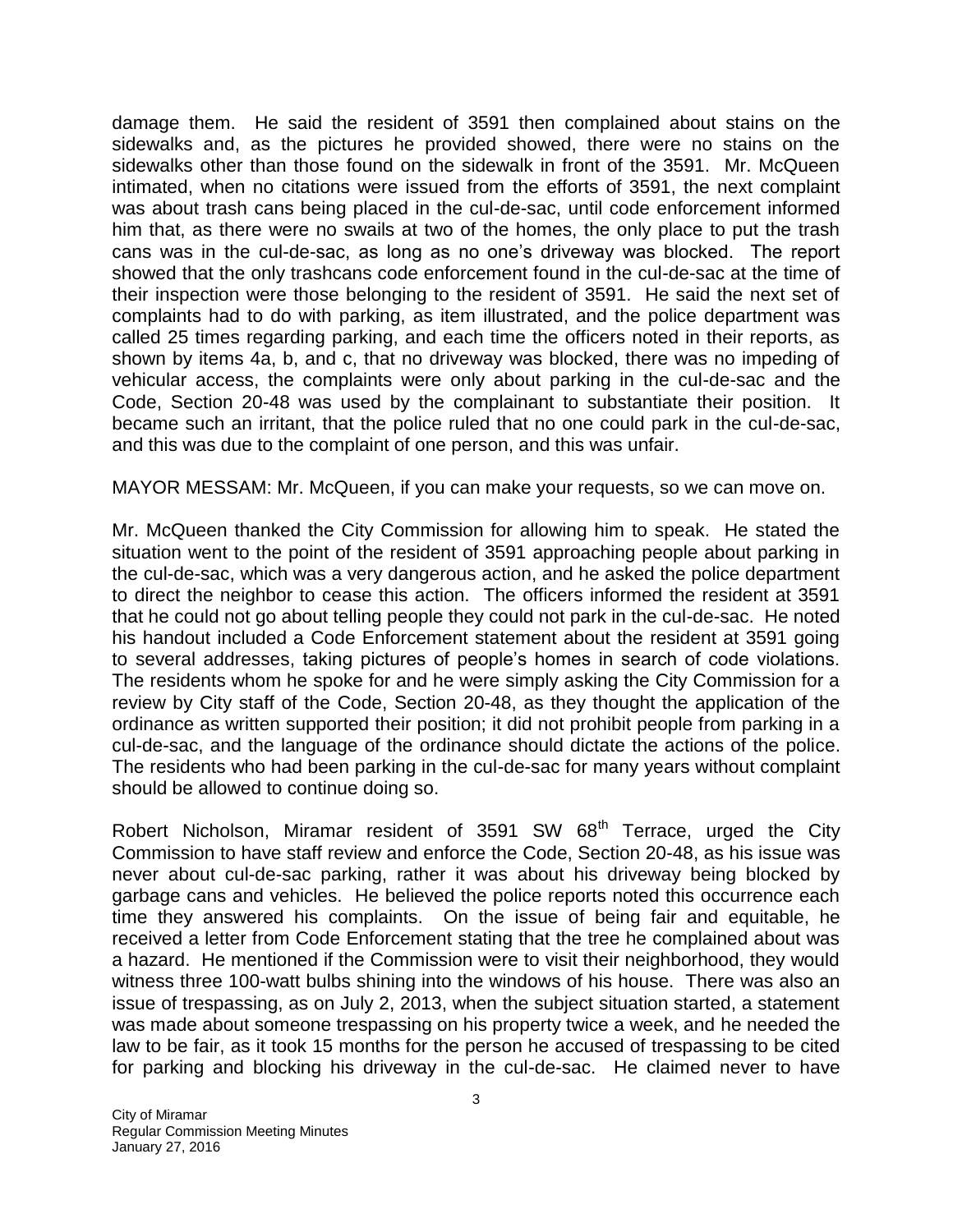approached anyone about parking in the cul-de-sac, rather the letter sent to the residents was in reference to blocking his driveway and harassing him. Mr. Nicholson noted he would leave a video with the law enforcement personnel present, so they could decide who was in violation. He sought only to live in his home peacefully, but he was constantly harassed by a code enforcement officer with citations for small issues; he stated he had video of the same officer spending 40 to 60 minutes "lollygagging" in the cul-de-sac, when she should just do her job and leave. He praised all the City's police officers, as they had supported him, but he wanted them to be fair. Because one of his neighbors was a law enforcement officer with Miami, he was not above the law, and it seemed as though this was what the matter was about, favoritism with code enforcement and some of the police officers.

MAYOR MESSAM: Typically, during public comments, we reserve comments, but this is an issue that the City's administration and, perhaps, some of the Commissioners, at least, I'm aware of this issue. Internally, we are working to respond with a solution regarding the issues that have been raised tonight, and you both will be contacted in terms of what will be the next step. Obviously, this is not the forum to solve the issue between two neighbors, but we do appreciate both of you taking advantage of the public forum process to communicate your positions, so I respectfully thank both of you for coming forward tonight.

Roland Abel, Miramar resident of 7606 Harbor Boulevard, felt members of the public should not only attend Commission meetings to complain, as when something was done well, they should come and acknowledge and appreciate the City's actions. He complimented the City on the lighting of Fairway Park, stating he was unsure how many people had the chance to drive by the Park when the lights were on, noting it was one of the best lit and most beautiful parks at night in the City of Miramar. The only downside he foresaw was that when others drove by and saw the park at night, they would be pressuring the City to do the same at their neighborhood parks. He was unsure which City department was directly responsible, but he wished to say the lighting was absolutely beautiful.

Mary Raynor, Miramar resident of 6100 SW 21<sup>st</sup> Street brought three issues to the Commission's attention. The first was that, effective March 1, 2016, the City was now charging a two-percent charge on credit card payments, and this had been included in the City's Fiscal Year (FY) 2016 Budget. She asked why residents were now being charged the two percent, believing this was what was called double dipping, and this was a matter that needed to be looked into, as she recently received numerous calls from residents on this matter. Secondly, public safety was most important for residents, so she questioned why the construction of the police substation in east Miramar had been delayed for two years, as the Civic Center was not being used, and she understood the PAL facility had been torn down. Thirdly, she noted some City employees were overlooked for promotion into higher positions, while others were simply put in higher positions without seniority, etc., and something had to be done about treating City employees fairly. She did not believe this was the current practice.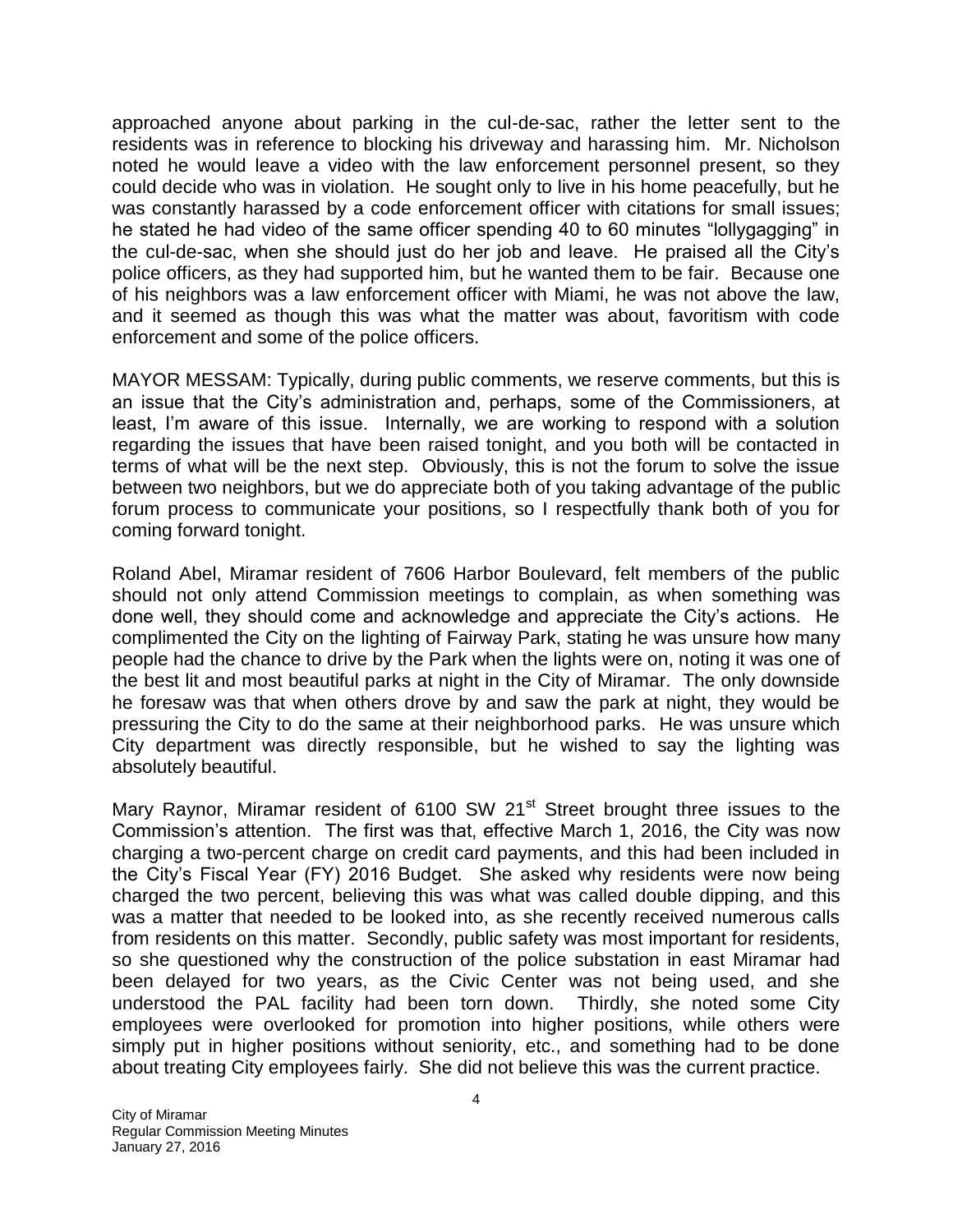# **CONSENT AGENDA**

Commissioner Colbourne pulled items 6, 8 and 11.

Commissioner Chambers pulled items 7, 8, 9, 10, 11, 12 and 13.

Vice Mayor Riggs pulled item 12.

Mayor Messam pulled items 2 and 8.

On a motion by Commissioner Colbourne, seconded by Commissioner Chambers, to approve Consent Agenda Items 1a, 1b, 1c, 3, 4, 5 and 14, the Commission voted:

| <b>Commissioner Chambers</b>  | Yes |
|-------------------------------|-----|
| <b>Commissioner Colbourne</b> | Yes |
| Vice Mayor Riggs              | Yes |
| Mayor Messam                  | Yes |

**1a.** Minutes of the State of the City October 1, 2015

#### **Approved**

**1b.** Minutes of the Special Commission Meeting of November 23, 2015

#### **Approved**

**1c.** Minutes of the Regular Commission Meeting of November 23, 2015

#### **Approved**

\* \* \*

MAYOR MESSAM: Before we go down into the items that were pulled out of Consent Agenda, I did omit a presentation by Business First Survey Results by PMG Associates, so I do want to take the opportunity to bring them forward, so they can give the presentation prior to us going to the agenda. I apologize for that omission.

Presentation: Business First Survey Results by PMG Associates, Inc. *(PMG Associates, Inc., Vice President Phil Gonot)*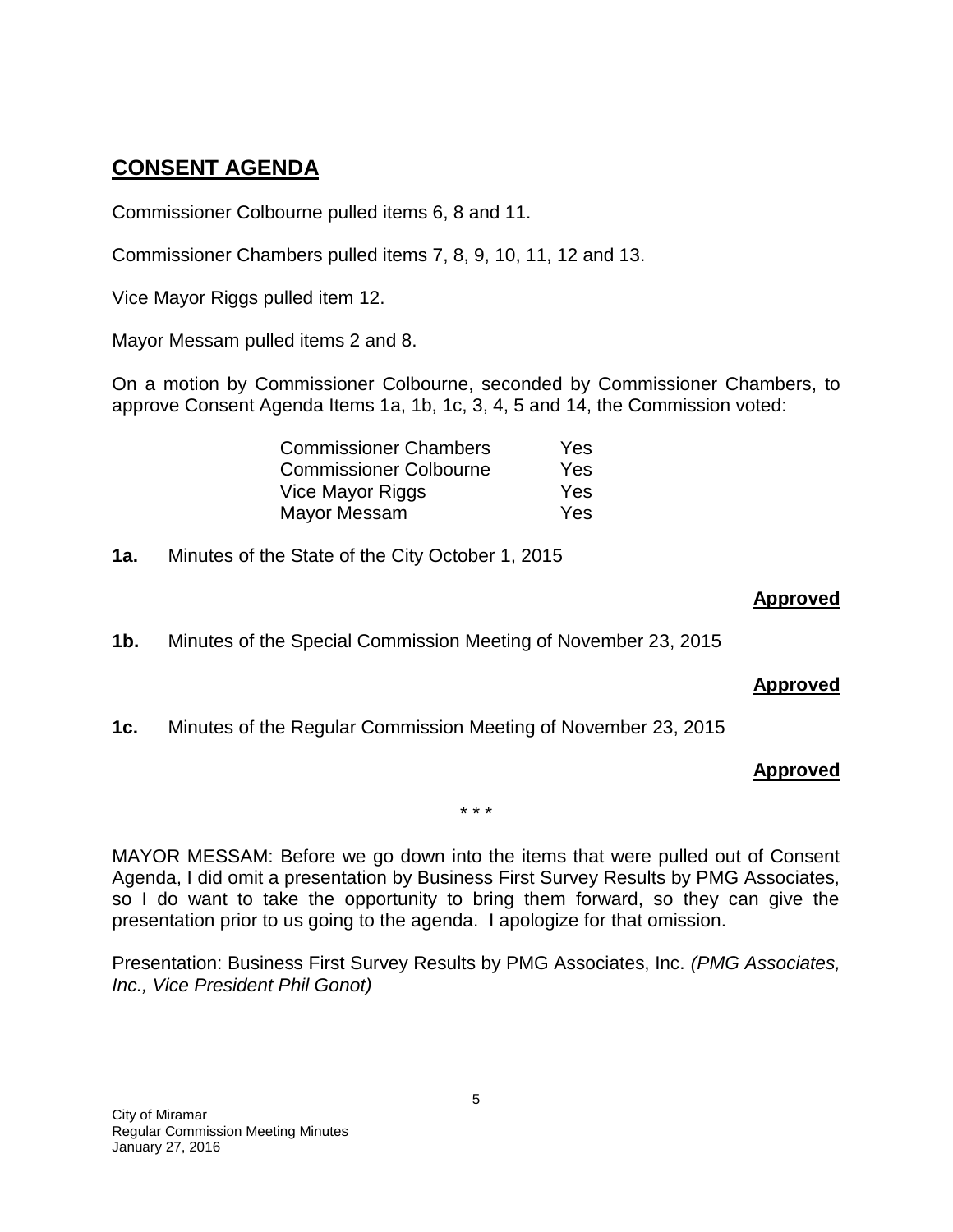**2.** Temp. Reso. #R5965 approving and adopting the planning document/preliminary design report for the **East Water Treatment Plant Renovation Project** pursuant to Chapter 62-552 of the Florida Administrative Code. *(Utilities Director Hong Guo)*

MAYOR MESSAM: I pulled this item. I don't have a full presentation request for this, but I would like though, however, for you just to give a summary for this item with the East Water Treatment Plant Renovation Project, just because our neighbor has often said that a lot of emphasis is not being made into the east. And we just want to communicate to the residents of an exciting project that is taking place on the east side of town that directly impacts the residents and the businesses on the east side of Miramar.

Utilities Director Hong Guo gave a brief overview of the subject resolution, as detailed in the backup. The City Manager recommended approval.

MAYOR MESSAM: What is the anticipated construction schedule for when this project is to be completed?

MS. GUO: The project right now is in the design phase. By the end of this year, we should have a full contract firm construction cost, and come back to the Commission for approval. The construction is going to take two years.

MAYOR MESSAM: So, in essence, on the east, they will have a newer, basically brand new water treatment plant, with clean, fresh water, even with, at least, newer technology than the west treatment plant? It's the same but new components?

MS. GUO: Correct.

MAYOR MESSAM: The reason why this is so important is because when you're talking about economic development, redeveloping our historic side of town, you have to have infrastructure in place. So now, when developers are looking at potential investment opportunities, knowing that the City is building a brand new or totally renovating its water treatment facility, they can develop their projects with the confidence that they have high grade, quality water. And they can market that to the their potential property buyers, as well as tenants, and this is very key in terms of investment. And, finally, the financing mechanism. Due to the fact that utilities is an enterprise fund, it operates totally and separate from the General Fund, because that's where the taxpayers pay taxes to operate any operational cost for the City. Utilities is an enterprise fund, and it operates solely within the resources that it generates from producing water supply, as well as fees it charges for sewer. And, using the State Revolving Loan Program is absolutely the most fiscally responsible way to financing these expensive projects, because it's going to cost us over \$20 million for us to renovate this facility.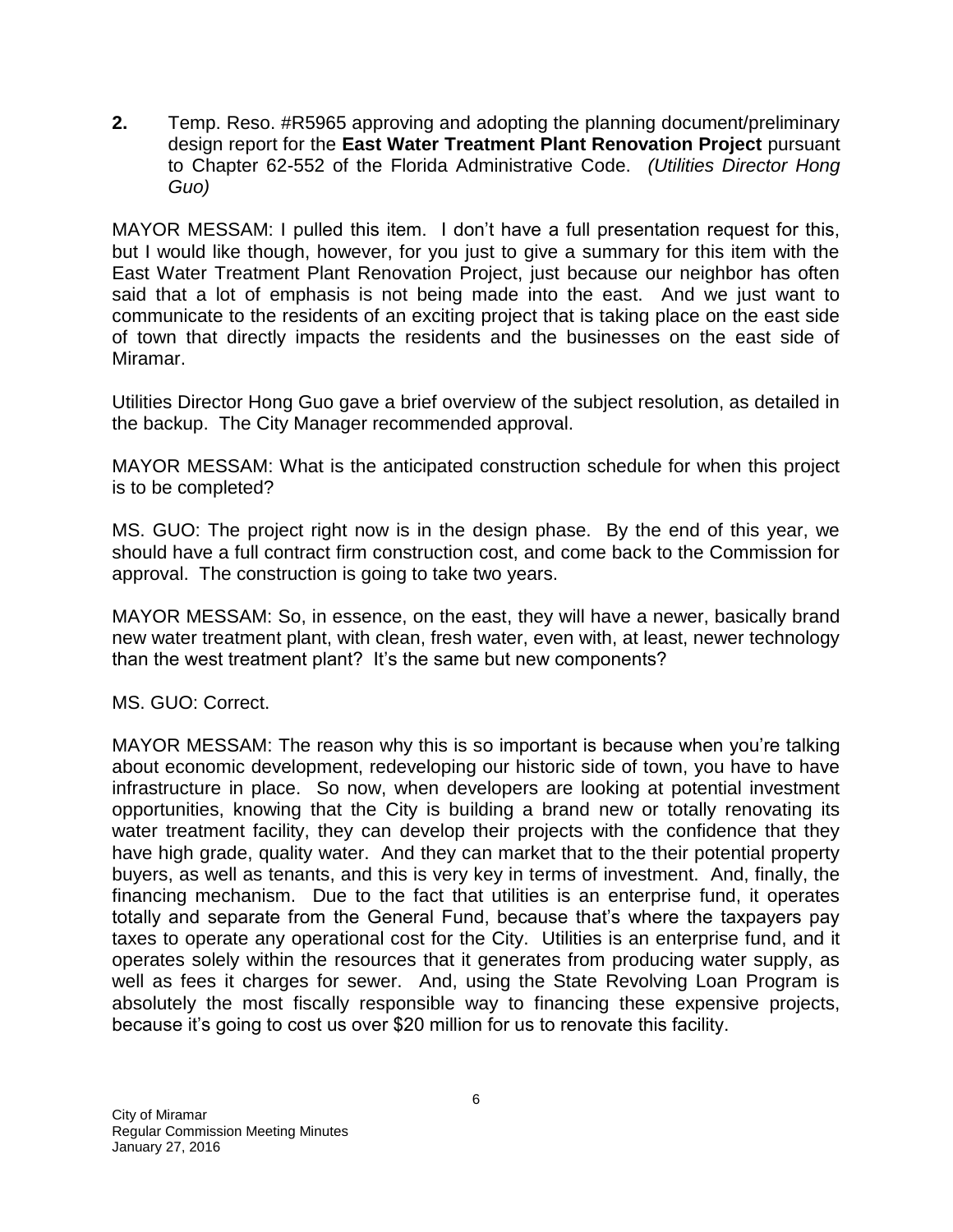MS. GUO: The final construction cost is in the development stage, and we anticipate we're going to be much lower than the \$20 million.

MAYOR MESSAM: That's even better, even better.

MS. GUO: But we are approved up to \$20 million, but the actual final agreement for the loan will be based on the actual construction cost.

MAYOR MESSAM: Okay, great. Are there any questions? Commissioner Chambers, you're recognized.

COMMISSIONER CHAMBERS: Good evening Director Hong, how are you?

MS. GUO: Good, thank you.

COMMISSIONER CHAMBERS: This has been one of my biggest concerns before I got elected here. I'm very happy and excited that we're moving forward trying to get this done, and I wanted to commend the utility workers, you and your staff, and the people in the trenches 24hours trying to keep that water plant going, and providing us with safe, drinking water. Even though it's an older plant, the water is better than bottle water, and I truly mean that it is, and it's not an easy task to keep that plant going. There's some work, so I want to commend you and the men and women in the trenches keeping it going when the work to that water plant. However, I'm still a little disappointed that when we had the opportunity to build up that water plant for cash, we didn't do it at the time, even with the reserve that we had, and the \$60 million that we borrowed, we still didn't do it. I don't want to keep going back there, but we're where we are now, and I'm hoping that we can bring the cost down. That's going to be an issue for me, and I now we're trying to borrow more than we, well, what we're applying for is more than what we're going to need to build that plant, so I'm going to be watching, and I hope we can get it down to where a minimum cost. We have to really do due diligence and shop, and make sure the contractor doesn't overcharge us.

MS. GUO: That note is well taken, and we work very closely with the contractor and designer. We try to use innovations through the design process, whatever we can see the possibilities to save money, we definitely will do that. That's why our staff is on top of the task. We don't let the contractor or let the designer run the project, we are very much involved; that's the reason we select design/build. Actually, it's a progressive design/build. We're going to work closely with the design engineer and the contractor, making sure we spend the money most cost effectively.

COMMISSIONER CHAMBERS: Right, and I will be forwarding some of my concerns, in terms of pricing to you or the City Manager. From my understanding, we're borrowing the money, correct?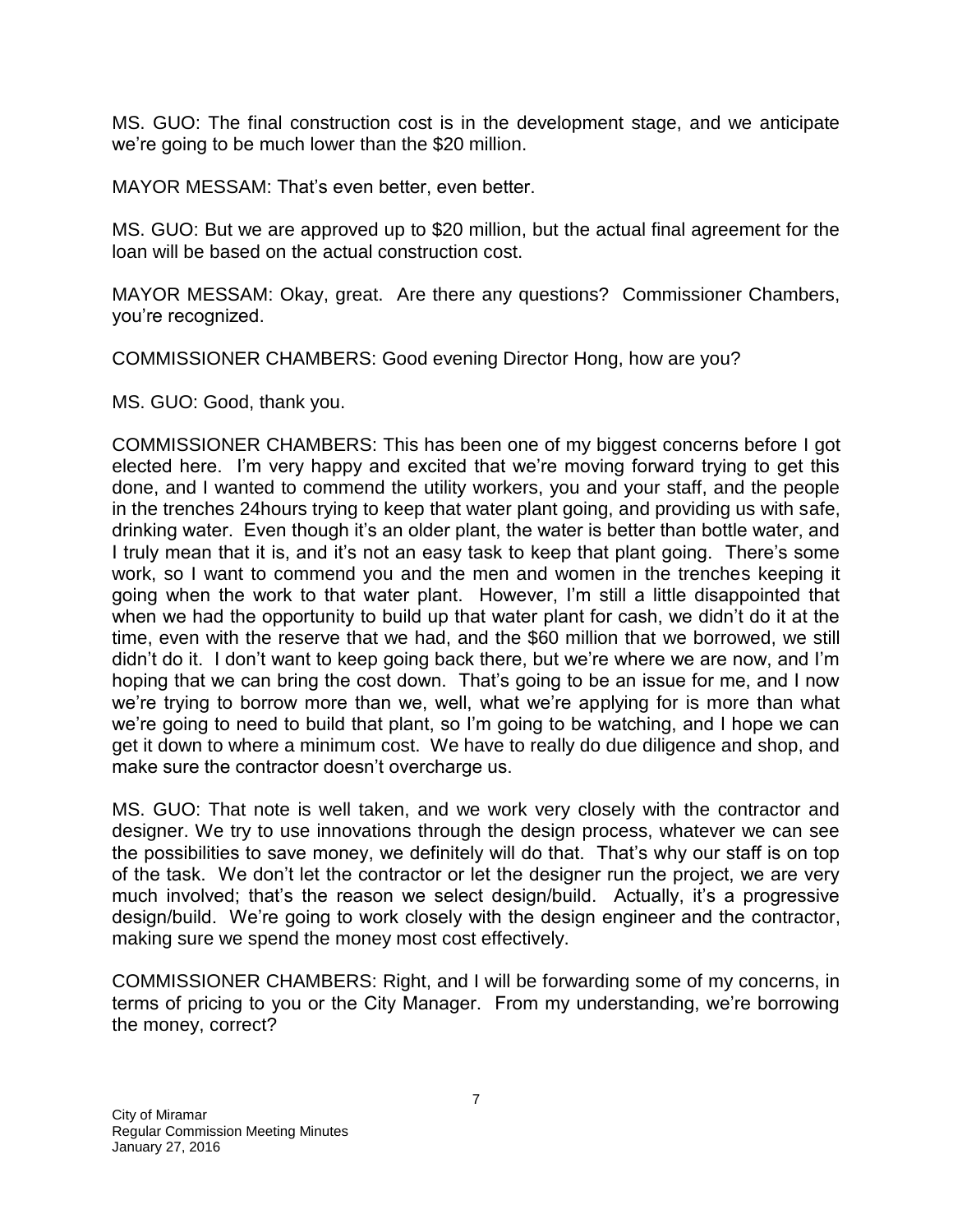MS. GUO: When we did a restudy, including this project, it was balanced with a cash fund and also borrowed money from the SRF. We're not going to borrow more than we need to borrow, that's for sure. We do have some cash we can use, but the State Revolving Loan right now is less than two percent, and we can use our cash for some other needed projects, because with a small project, it doesn't make sense to borrow money. So if we can borrow money for these major improvements, we can free our cash for some other pay-as-we-go projects, like our vehicles need replacement, we have some ongoing equipment replacement. Each one of those could cost a couple hundred thousand dollars on an annual basis, so those kinds of needs is going to be covered by the cash. We are very healthy in cash in the utility financing, and I'm very confident with that, but this project, as I said, we were approved up to the amount, so why don't we take that and (unclear 1:04:40) for that.

COMMISSIONER CHAMBERS: What I was trying to get at is that even though we're borrowing the money at a low interest rate, two percent, I believe, we're going to have to pay it back. That's a lot of money, and it's two percent, and two percent on a lot of money adds up, so I just wanted the residents to be aware that it's not free money we're getting, we're going to have to pay it back. Even if it's interest free, we still have to pay the money back, so that's what I was trying to get at. Thank you so much.

MAYOR MESSAM: And for clarity for the residents that the utility fund is a selfsupporting fund, and it's not supported by the General Fund, which the 2013 Revenue Bond supported capital projects associated in the General Fund, so these are two separate funds. This is not funding options. The 2013 Revenue Bond would not even be in consideration for funding the water treatment plant or any utility asset, because it's a separate utility fund. So I just want to be clear, so it clears up any misunderstandings, in terms of what options the City has in terms of financing projects. I do commend, as stated earlier, staff for taking a very conservative approach, in terms of using financing vehicles to upgrade needed assets on the City, without having a deleterious effect, in terms of increasing rates for our end users, which are our businesses and our residential community, so I commend staff for that. But I just wanted to make that clarification, because it comes up a lot on the dais, and I just want to make sure that the residents understand that infrastructure improvements that include utilities are totally self-supported and funded through the utilities fund as a separate enterprise fund. Thank you so much. If there aren't any other comments or questions, I'll entertain a motion.

COMMISSIONER CHAMBERS: I think there's no misunderstanding. What I clearly ask is that the money we're going to borrow, we have to pay it back. I understand it's an enterprise fund. The utility is the only thing in the City of Miramar that makes money. We generate a lot of money from the water plant and the sewer, so it's not a misunderstanding or anything. We know we're borrowing that money to upgrade the water plant, and we're going to have to pay it back. It's simple. Thank you.

MAYOR MESSAM: Can I have a motion, please?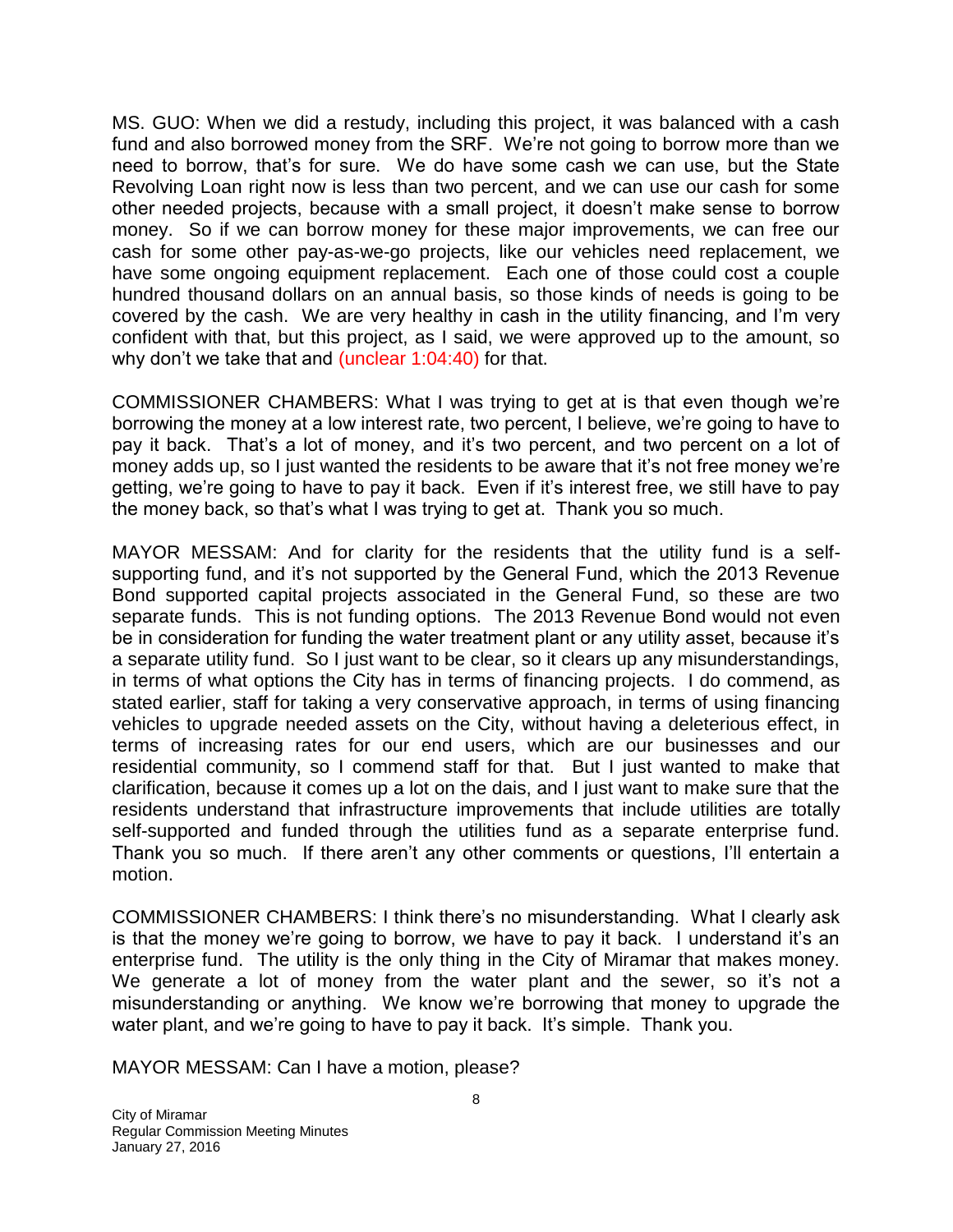On a motion by Commissioner Chambers, seconded by Vice Mayor Riggs, to approve Resolution #R5965, the Commission voted:

| Yes.       |
|------------|
| Yes        |
| Yes        |
| <b>Yes</b> |
|            |

#### **Resolution No. 16-50**

**3.** Temp. Reso. #R5974 approving the purchase of **IONMIS servers** for the new **Police Headquarters Facility** from Communications Supply Corporation, utilizing NPPGov Contract No. VH11199 in an amount not-to-exceed \$101,424. *(Procurement Director Randy Cross and Information Technology Director Clayton Jenkins)*

#### **Resolution No. 16-51**

**4.** Temp. Reso. #R5956 authorizing the donation of \$10,000 in State Law Enforcement Trust Funds to support the **Miramar Police Athletic League**. *(Interim Police Chief Dexter Williams)*

#### **Resolution No. 16-52**

**5.** Temp. Reso. #R5957 authorizing the purchase and installation of add-on equipment for the **spacesaver lockers** and **high-density shelving units** for the new **Police Headquarters Building** from Patterson Pope, Inc., the lowest priced responder to Request for Quotation No. 15-PD03, utilizing Federal Forfeiture Law Enforcement Trust Funds in an amount not-to-exceed \$18,223. *(Interim Police Chief Dexter Williams and Procurement Director Randy Cross)*

#### **Resolution No. 16-53**

**6.** Temp. Reso. #R5953 approving the purchase of **citywide communication services** from Verizon Wireless, utilizing State of Florida Agreement No. DMS-10/11-008C in an annual amount not-to-exceed \$267,220 for Fiscal Year 2016. *(Procurement Director Randy Cross)*

MAYOR MESSAM: Would you like a presentation, or do you have a question?

COMMISSIONER COLBOURNE: Not a full presentation, although that may take less time, but it sounds like this is a good item, it's a good thing that you're doing. It is a savings from what we have spent the last couple of years, is that correct?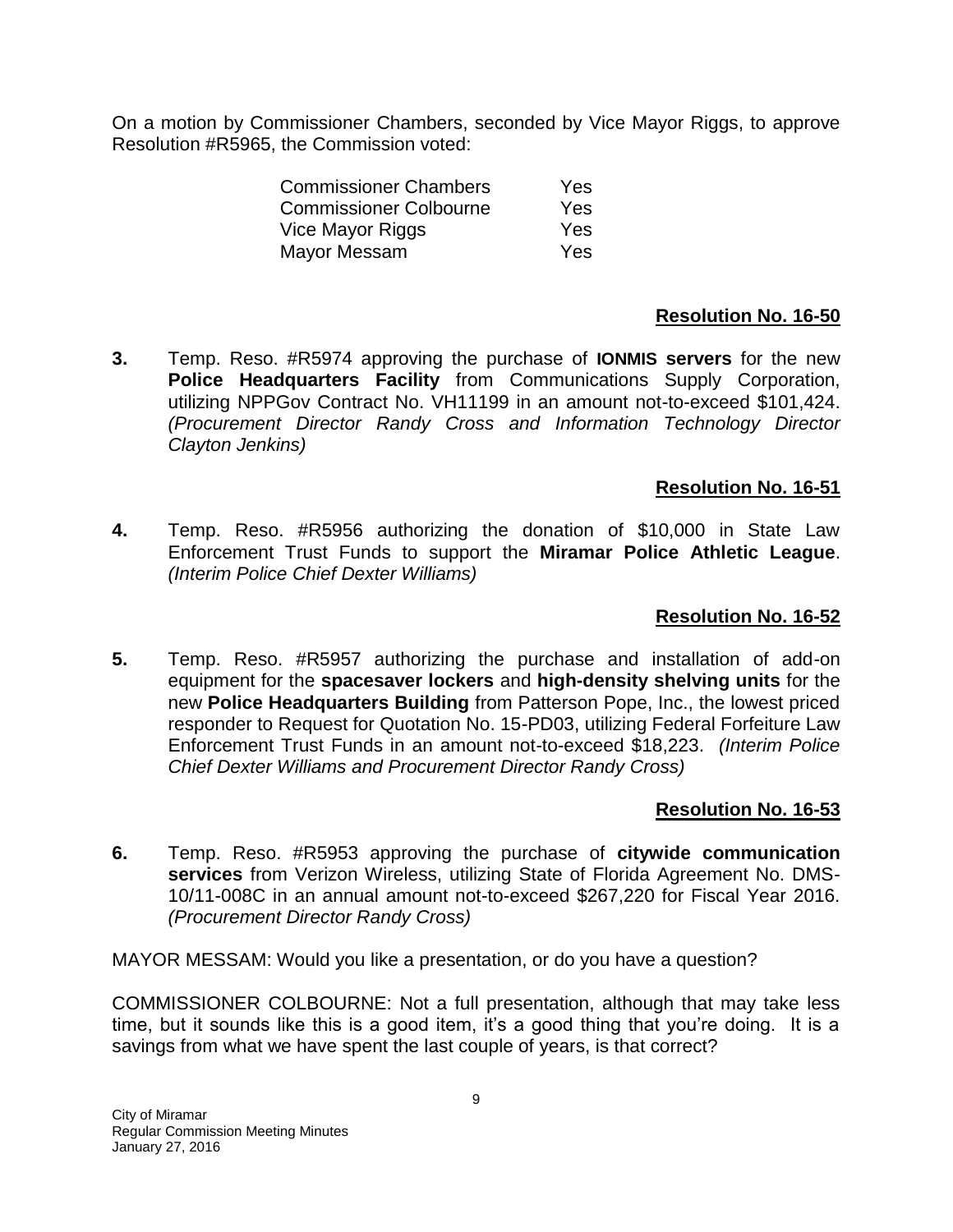MR. CROSS: Good evening, Mr. Mayor, Madam Vice Mayor, Commissioners, Randy Cross, Procurement Director. The price is set on a year basis off the State of Florida contract that we're using. Really, it's going to fluctuate based upon the usage we have, if we hired new employees, or signed new devices to employees, or replace new devices. So some years where devices are older or being replaced, they're on a contract, then we might spend more money that year above the regular rate that we pay. But, over the last year, year and a half, Verizon has worked very closely with us to make sure that wherever we can save money by using plans that are more cost effective for us based on the utilization, they direct us on that, so that we try and save as much money as we can, so we're not spending four devices that aren't being utilized.

COMMISSIONER COLBOURNE: If I do, I understand this item correctly. Currently, we have several different companies that we receive service from? With this item, we'll only have one provider?

MR. CROSS: We will continue to use Verizon, AT&T, Sprint, and T-Mobile.

COMMISSIONER COLBOURNE: We will continue to use several others?

MR. CROSS: The majority, the lion's share, about 80 percent of the lines that we have is on Verizon. Since this item is above \$150,000 for citywide use, it requires Commission approval. The other carriers don't get up that high.

COMMISSIONER COLBOURNE: So we will continue to use other providers? We're not consolidating?

MR. CROSS: Correct.

COMMISSIONER COLBOURNE: The only other question I have, by using the State contract, the State contract, what is it, four years old? And if they renew the contract, it will be maybe ten years. It seems like we have new technology all the time, and I'm just wondering is getting into a contract like that? Has the technology changed in the last four years or even between now and the next six years. Should we be looking at putting out, so that we can see what new technology there is, and maybe get better rates.

MR. CROSS: The current contract was awarded by the State in 2010. It expired, I think, I 2015. They're on renewal right now, which expires in 2017, so we have this year to figure out what we're going to do. As far as whether or not we'll bid it out, or whether or not we'll recommend staying with the State, if the State does a new bid, or they extend the contract further. The contract does provide for updated lists on a very frequent basis with all the products that are being offered with all the carriers on the contract, so we're not using—we're not purchasing devices that are five years old when the contract was awarded. Each year, as the carriers come out with new lines, they update the types of products we're allowed to purchase, so we still get the newest iPads, iPhones, Android devices, air cards, GPS devices, we're still using the latest technology. In fact,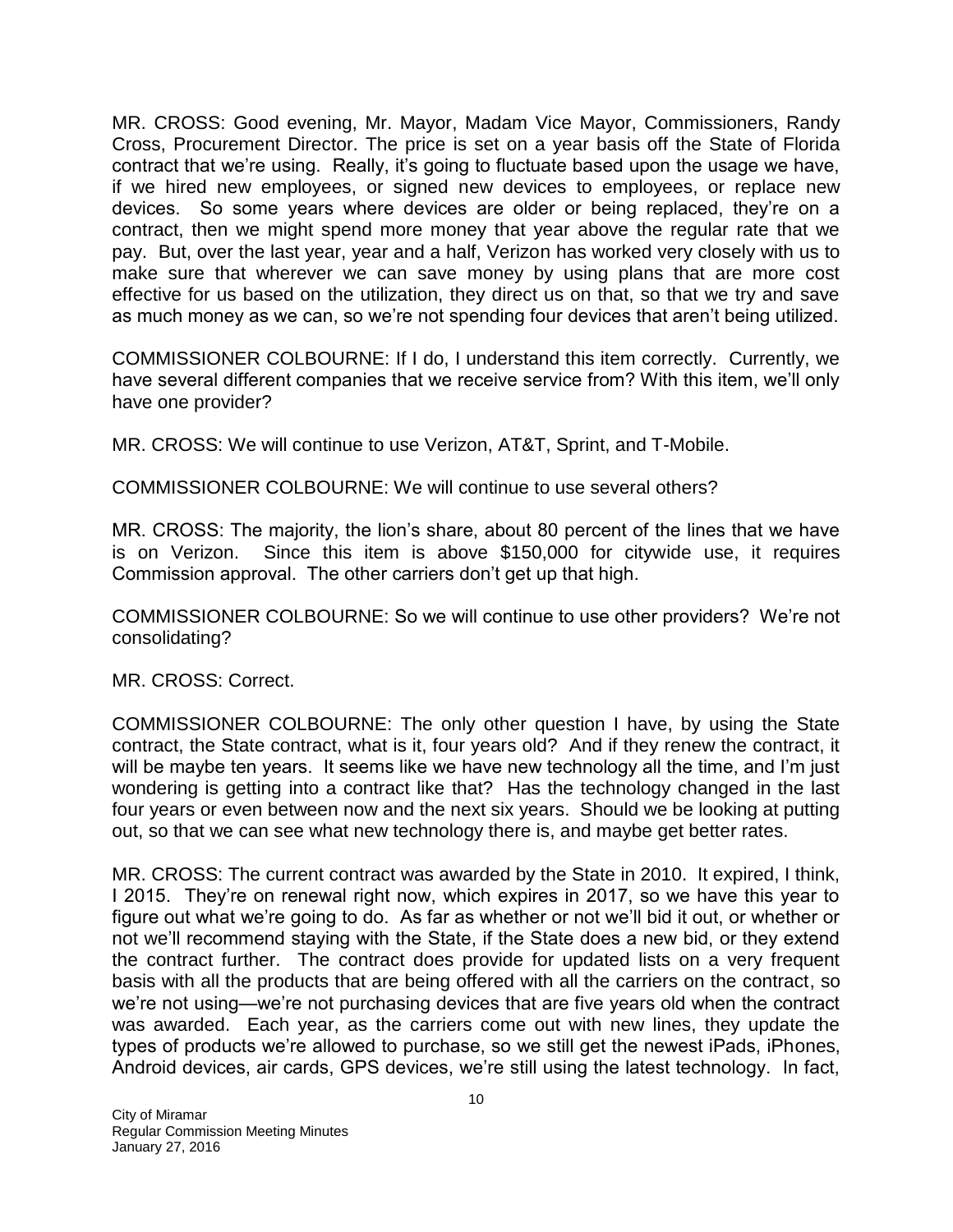their technology on their network doesn't really work well with the older types, so in order to get the best use of the technology and service, we have to have the newest tech to stay up with the—and this contract allows for that.

COMMISSIONER COLBOURNE: I did see that they were charging for roaming within the United States, or even locally, and that concerned me, because I thought under more recent plans, it seemed like that's not usually a charge anymore.

MR. CROSS: Yes, they're a nationwide provider, so there shouldn't be roaming. If there is roaming, it might be an issue with the device not picking up the network or something like that. We usually work with them. If we find that, they'll usually work with us to reverse those charges. Usually that only occurs if someone travels outside the country for work, something like that, where we'll have that as an issue.

COMMISSIONER COLBOURNE: Thank you.

MAYOR MESSAM: Thank you, Commissioner Colbourne. If there aren't any other questions? Commissioner Chambers, you're recognized.

COMMISSIONER CHAMBERS: It's not a question. I just want to agree with Commissioner Colbourne. I'm hoping that next time we can look at more savings. I'm really looking forward to you guys trying to go out and get more competitive bids, and see if we can save some more money. Thank you so much.

MAYOR MESSAM: Thanks, Commissioner Chambers. If there aren't any more comments or questions, I'll entertain a motion for approval?

On a motion by Commissioner Colbourne, seconded by Commissioner Chambers, to approve Resolution #R5953, the Commission voted:

| <b>Commissioner Chambers</b>  | <b>Yes</b> |
|-------------------------------|------------|
| <b>Commissioner Colbourne</b> | <b>Yes</b> |
| Vice Mayor Riggs              | Yes        |
| Mayor Messam                  | <b>Yes</b> |

#### **Resolution No. 16-54**

**7.** Temp. Reso. #R5968 approving the award of Invitation for Bid No. 16-002, entitled "**Miramar Parkway Berm Landscape Improvements**", to Arazoza Brothers Corporation, in an amount of \$65,129; authorizing the City Manager to execute an appropriate agreement with Arazoza Brothers Corporation. *(Procurement Director Randy Cross and Public Works Director Thomas Good)*

MR. GOOD: A grand good evening to all. Thomas Good, Public Works Director. Is there a need to see the presentation or are there questions?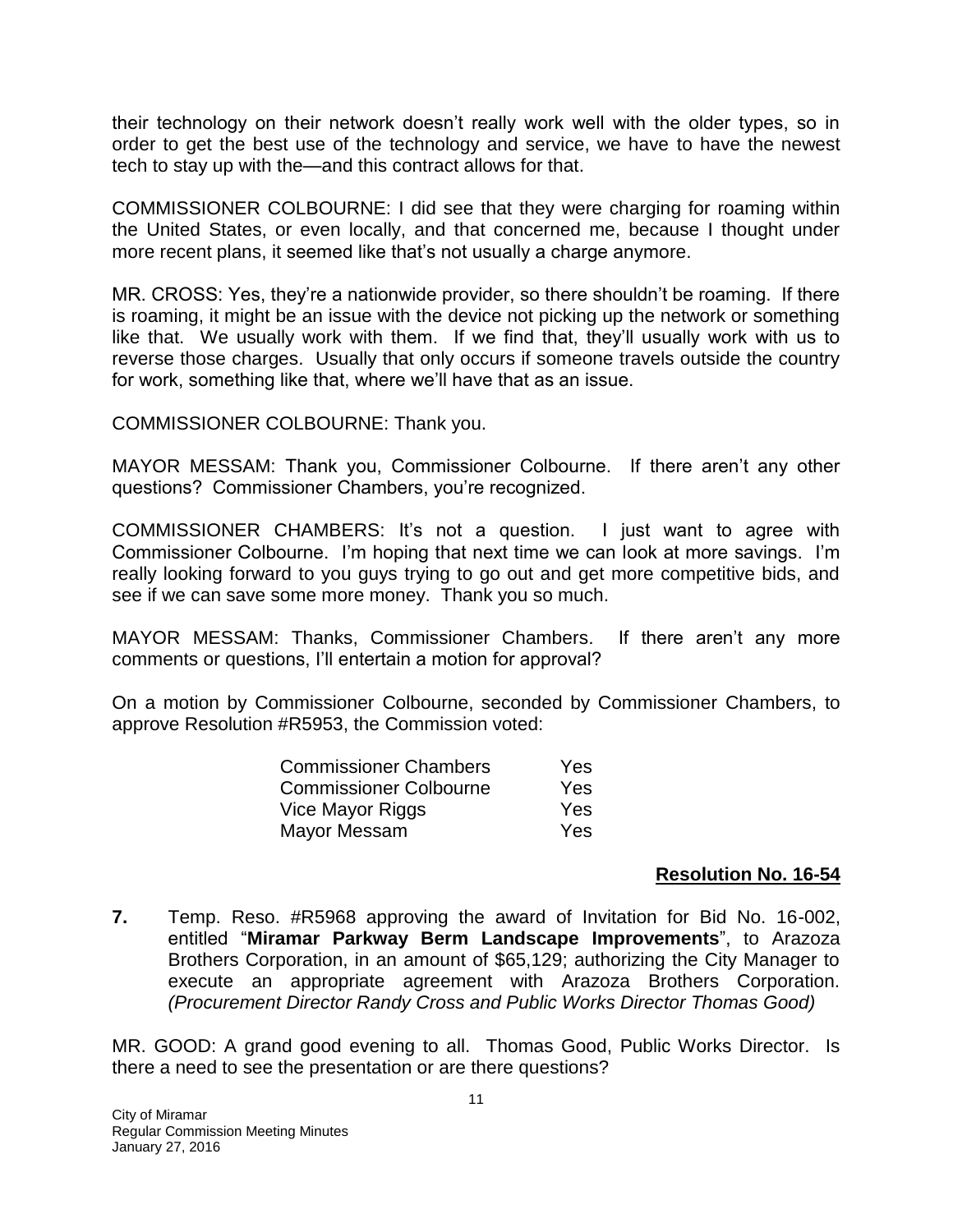COMMISSIONER CHAMBERS: Not sure if I need you, Mr. Good, but me pulling this item is more for my colleagues. I think this item came about back 2014, and I think times has changed, and I see this item as more of a want than a need, and I was wondering if we could hold off on this project, and move this money someplace else that's more needed. Because the budget issue that we're facing right now, I know for a fact, I drive that way every day, if we move along with this project, I think we're still going to need to redo it again. So I'm asking my colleagues to take a look at it and see if we could hold off, and maybe shift this money someplace else where it's needed, the fire station or a more useful need in the community. That's all I'm asking for, thank you.

MAYOR MESSAM: Director Good, can you explain what this contract is, give some background, in terms of this contract.

MR. GOOD: Sure. So this contract is to correctly refresh the berm that's on Miramar Parkway, generally located between Flamingo Road and about 139, 145<sup>th</sup>, somewhere around there. This berm has been in existence probably since that road has been built. We have experienced a loss of material over the years on that berm. The other thing typical with berms is that we're also losing the mulch line, which, pretty soon, we're not going to have any grass, because the mulch line will have reached the bottom of the berm. So the refreshing it will be replacing some of the missing material, bringing the mulch line back up to be just underneath the tree line, and to do some of the irrigation repairs, to make certain that we're irrigating all of the berm, keep it nice and green. This is a marquis berm view for us, because it really is, pretty much, an entryway to the City when you're coming off of 75. We want to keep the aesthetics in a very good shape, because it does represent the City. It's the first impression coming off of 75.

MAYOR MESSAM: Commissioner Chambers.

COMMISSIONER CHAMBERS: From what I see in east Miramar, there's a lot of residents that lost their property to canal erosion, and this berm, maybe I'm wrong, but I don't see, there's no homes right next door where they're losing property. You think we can come back and redo this at a later date. I think we should really rethink this one and focus the money somewhere else that really, really need it, so that's just my observation, and I'm hoping that this dais can take a look at that, if you want to pull the item or vote on it tonight. I just think we should really focus this money someplace else. Thank you.

MAYOR MESSAM: Commissioner Colbourne.

COMMISSIONER COLBOURNE: Thank you very much, Mr. Mayor. The City also has another project, a beautification project, that's been talked about for some time, but it has not yet been implemented. The beautification project is for the east side of Miramar, and it goes all the way, I believe, to  $57<sup>th</sup>$  Avenue, and it includes Miramar Boulevard. On Miramar Boulevard and University, in particular, there is an area that the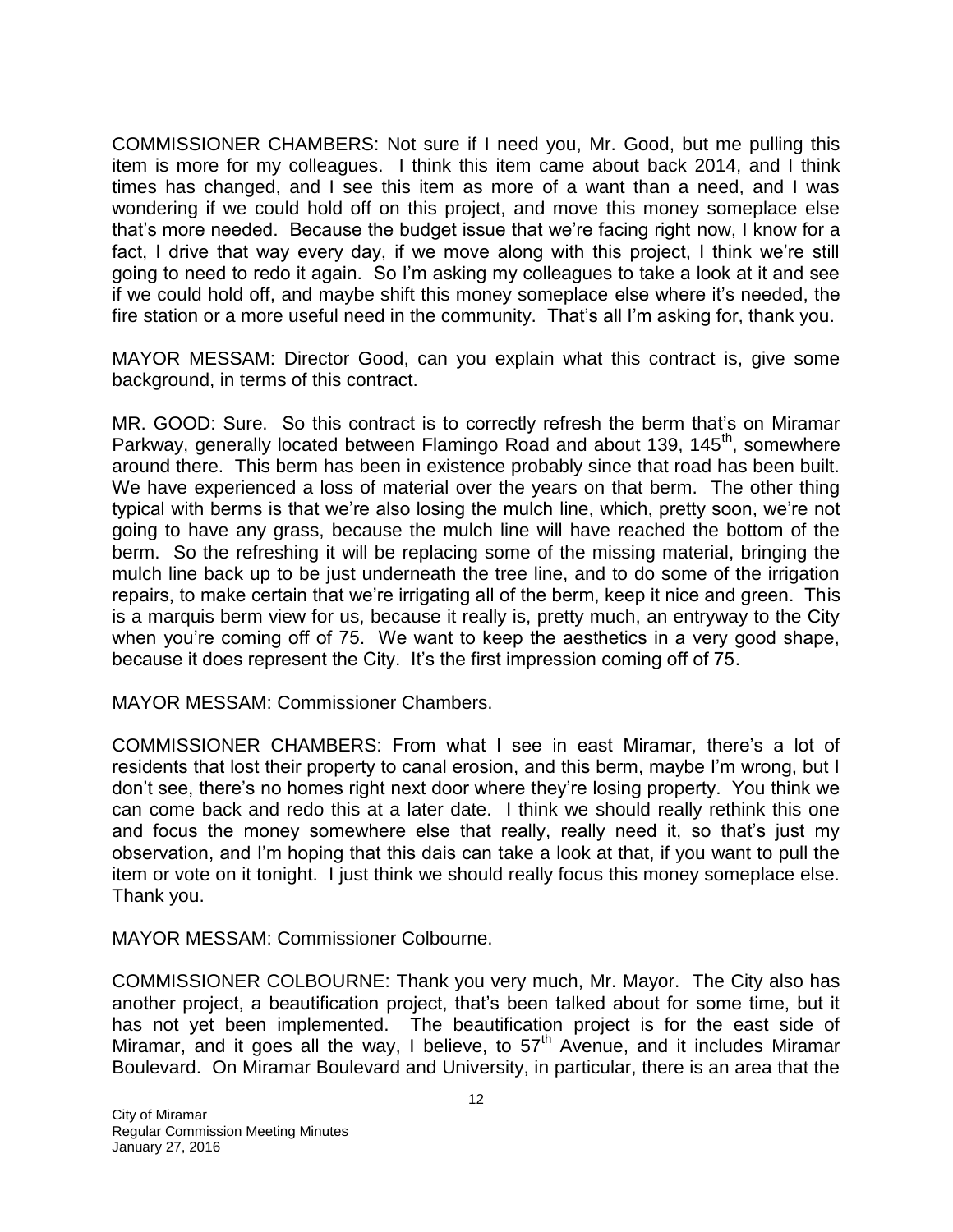City maintains that is really unsightly. I do believe that's part of that project as well, and I'm just wondering if certain projects seem to take priority over others, and I have not seen that beautification project for the east side that has come to fruition. So I'm just wondering if we can maybe combine this, or when can we see that east side beautification project in place?

MAYOR MESSAM: Do you have a schedule, as Commissioner Colbourne raised the question of, the Master Beautification Project I think Commissioner Colbourne is referring to?

MR. GOOD: The answer is yes. The larger beautification project, as Commissioner Colbourne has referenced, it does incorporate Miramar Parkway, essentially, from 64<sup>th</sup> Avenue up to Palm Avenue, and it incorporates Miramar Boulevard from University Drive to Palm Avenue, and then it incorporates a section of  $57<sup>th</sup>$  Avenue. We had moved with a consultant who did a conceptual design for the City and, as we were going through the design, there was a concern that the impact of the landscaping may not have been enough, so we were requested to review that and see what else we can do to make that enhancement have that powerful effect that's been anticipated. So, in that process, there were some other things that occurred. For instance, several months back brought before this Commission, we had a grant of \$100,000 that was being provided to us by the State, FDOT, and we had to match that with an extra \$100,000. So we took the Red Road piece, because that was the only piece that we could use as part of that grant, because Red Road is a State road, so the State won't not give you money unless it's on their roadway. So we accelerated that piece of that project, and that project, what happened is, it got all designed, and when you go through the State, it's a very tedious process, because when you use state money, they're very specific about how you use it. So we had a project done or designed, and we actually went out to bid. And when we went out to bid, it came back twice as much as what we anticipated. We had a cost estimate of \$200,000, came back at \$400,000. So we went back to the State, saying this is a lot different than what we anticipated. They said, yes, we didn't expect that either. So we are now in the process of going back with the FDOT and to our consultants to redefine how that project is to be let out, because we understand that the hardscape components of that landscaping piece was a driving factor in the cost, so we wanted to break that out, and break it out just strictly with landscaping and strictly with hardscaping. So you're going to see pretty soon, it will be out to bid again, and we'll have it as alternates, where landscape component of it, the hardscape component of it, so that way we hope to get a better response, and get it within the budget. We won't have to hunt down some dollars. Remember ,the City is only spending \$100,000 of that. Another thing that took place was that on Miramar Parkway, between 64<sup>th</sup> Avenue and 68<sup>th</sup> Avenue, there was a complete streets concept that was presented to the MPO and, as you're aware, Commissioner Colbourne, we had submitted a TAP application, which was a form of a grant, again, through the MPO, in order to receive money, and we were able to receive close to a million dollars; I'm not certain of the exact numbers. What happened is that us receiving those dollars now told us that we need to take this section out of the scope of the beautification project,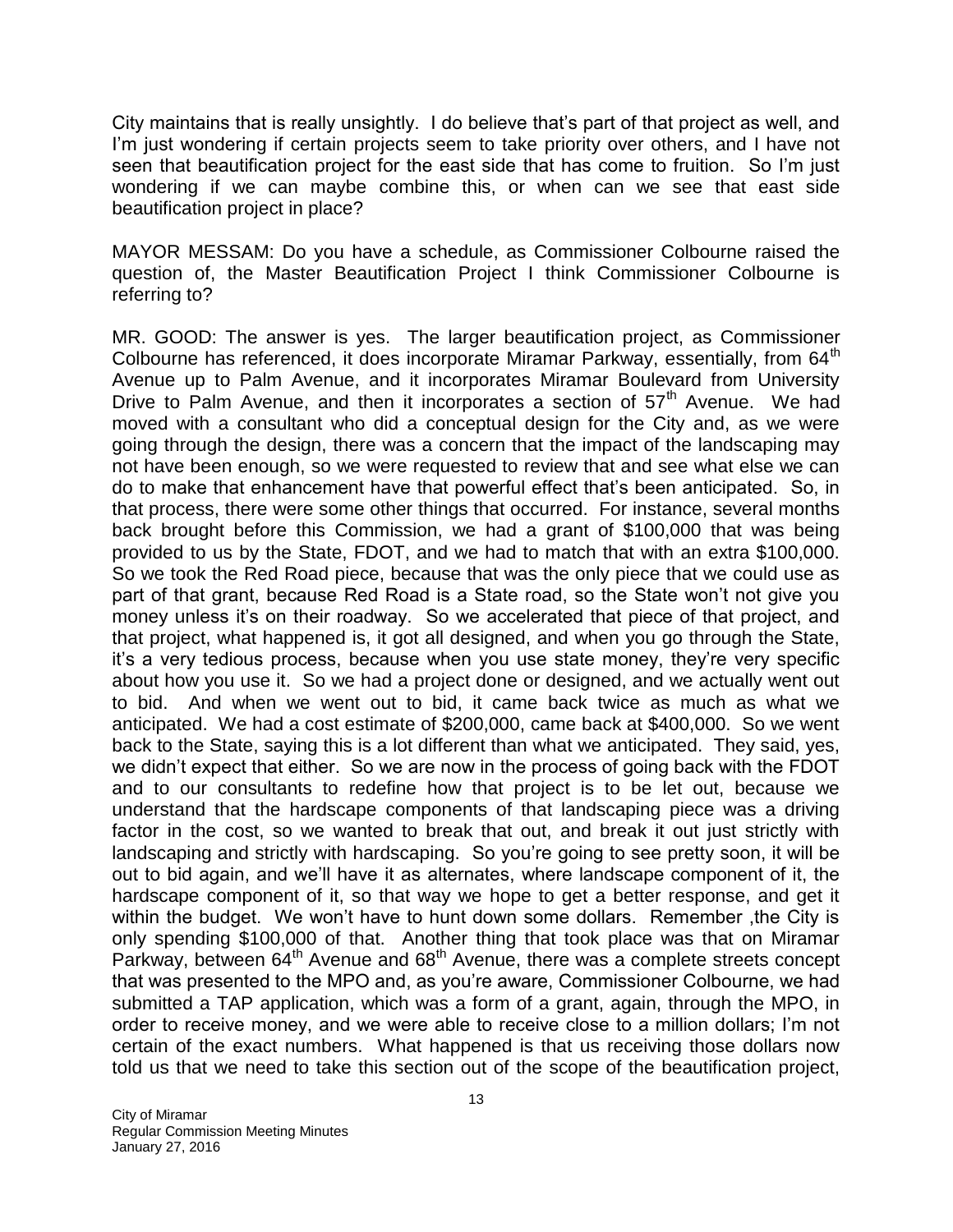because now it's a little bit different. It's not just a landscaping plan, it's a streetscape plan, where you have bike lanes and curbs and gutters, and other kind of elements that are to encourage a new form of modal transportation. So we had to take that piece out. We're now back to the consultant, saying, "Okay, everything that's left now, again, we need you to come back, and we need you to finish the design work for what's from 68<sup>th</sup> to Palm Avenue, and the other piece from Miramar Boulevard. So we currently have that process back on track, and so we're going to be presenting that piece of it as well for consideration to move forward. So it's all working out, it's just a lot of moving parts in this beautification process.

COMMISSIONER COLBOURNE: Obviously, because this process started about two years ago, so we're two years in designing, and for one reason or another, we're taking out a piece of it, or we don't have to do this, because it's on another list, but that list is not going to take effect till 2018, 2010, so we're just kind of moving it back, rather than actually addressing the issues on the east side that it was intended to address. So I really would like to see that project move forward. I remain puzzled that we would take out pieces of it, and I think that's why you hear, often, when we say people are saying they're not getting any attention on the east side. We have plans, as a Commissioner here, we have things that are set in place to happen, and I know we're doing a whole lot on the east side, and I know there are a lot, the east side is on the plans in all different areas. They're different things, as well as the west side, but we continue to move things back, or prioritize other things, and sometimes that is what other people are seeing and thinking, oh, we're not doing enough on the east side. So I appreciate you explaining why it seems that way, or why this project comes through before the rest of the project on the east side, but I would like to see that project move forward.

MAYOR MESSAM: Thank you, Commissioner Colbourne. Director Good, in terms of some of the comments from Commissioner Colbourne in regards to some of the sentiments, I think when we communicate properly the plans, the expectations, the schedule of these projects that we can get to the community, it helps to be able to put things into perspective. In our meeting today, I covered this and discussed this with you, because the first question I asked was what's the status of the beautification projects on the east. So, based on what you've stated, you're saying that had the City moved forward, and let's say, for example, did the beautification from the medians from  $64<sup>th</sup>$  to  $68<sup>th</sup>$  street, that shortly thereafter, because we have the complete streets project, monies invested to put in brand new landscaping would have to be ripped up, because the street project, the street improvement project? Is that what you're saying, and that's why it was pulled out? I think that's what I heard, but is that what you were saying? That section from  $64<sup>th</sup>$  to  $68<sup>th</sup>$  certainly would have received the modification, and certainly there would have been some removal and new installation. I don't know that it would have been every single thing, but it would have been an impact. You would have spent dollars that would have probably not have been able to stay there for the duration.

MAYOR MESSAM: So what that communicates to me is that instead of installing new landscaping that would either completely or partially ripped up for new construction, that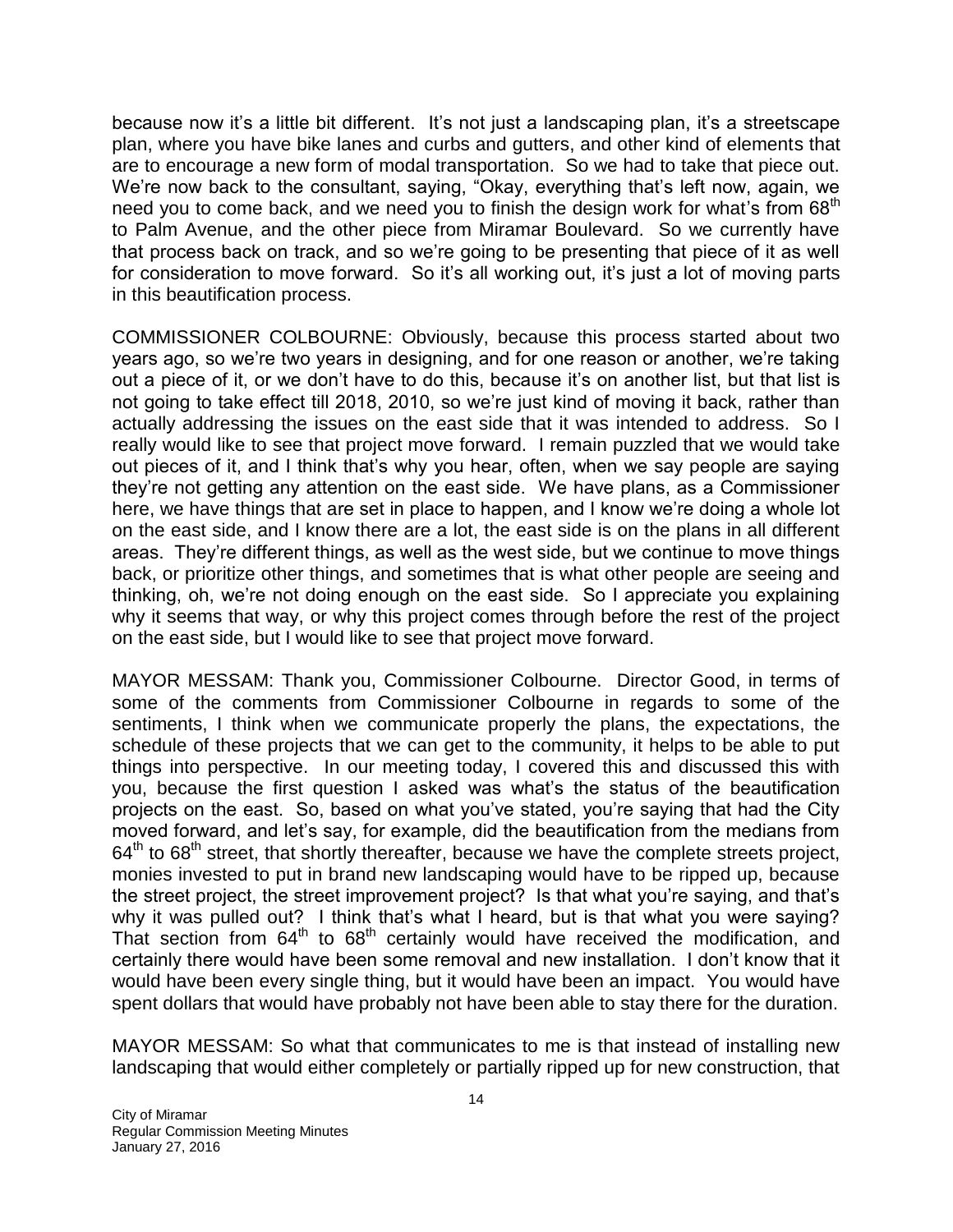it's not necessarily the best use of dollars. So I kind of understand that. But getting to some of the points that Commissioner Colbourne was stating is that staff as the expert, staff as the professionals that are dealing with our consultants to plan and schedule this, you understand, you see, you know how the pieces fall into place. But it stops there. It has to be communicated to each of us on the Commission. Then, therefore, also communicated to the residents, so that residents can understand why things take place. I think that when we do that, it does not fall into the narrative that not enough is being done to the east. Because I think residents, if they're communicated to, if they're shown when these projects are coming online, and if there's some circumstances that interrupts that planned schedule, and it's communicated properly, I think residents will understand reasonable circumstances. But when it's not communicated, and it continues, or if we don't understand what happens, then you get those kind of comments. Only can speak for myself, but I just want to encourage us, as a city, to continue the efforts of ensuring that the Commission understands what's going on, the residents understand what's going on, so that residents can really see that there is a tide turning in the City in terms of ensuring that emphasis gets put into the east, that resources get placed in the east, and they can have a level of expectation of when they're going to take place. Yes, Commissioner Chamber, and I'll entertain a motion if there are no other comments or questions on number seven.

COMMISSIONER CHAMBERS: I have two comments. First, I want to ask that we don't deviate too much from the items in front of us. And I want to say what bothered me with this item is I live on the west side, I have to pass here to go home at night or day, and what I'm looking at here is this project is going to be done with the CIP money. So I'm a little troubled that we're going to use funds that we borrowed to do this small project. That's not, I don't want to say necessary, but something that could wait. I know for a fact that if we move these funds someplace else, we might be able to get this project done a lot cheaper, so that's just my concern, and I hope that we can move this item tonight. Thank you.

MAYOR MESSAM: What's the funding source for this project?

MR. GOOD: This is a General Fund funding source.

MAYOR MESSAM: So this is coming from the General Fund? This is not borrowed money?

MR. GOOD: This was approved.

MAYOR MESSAM: This was approved in the budget process out of the General Fund, part of the budget.

MR. GOOD: Right.

MAYOR MESSAM: Not associated with any bond or loan money, correct? Thank you.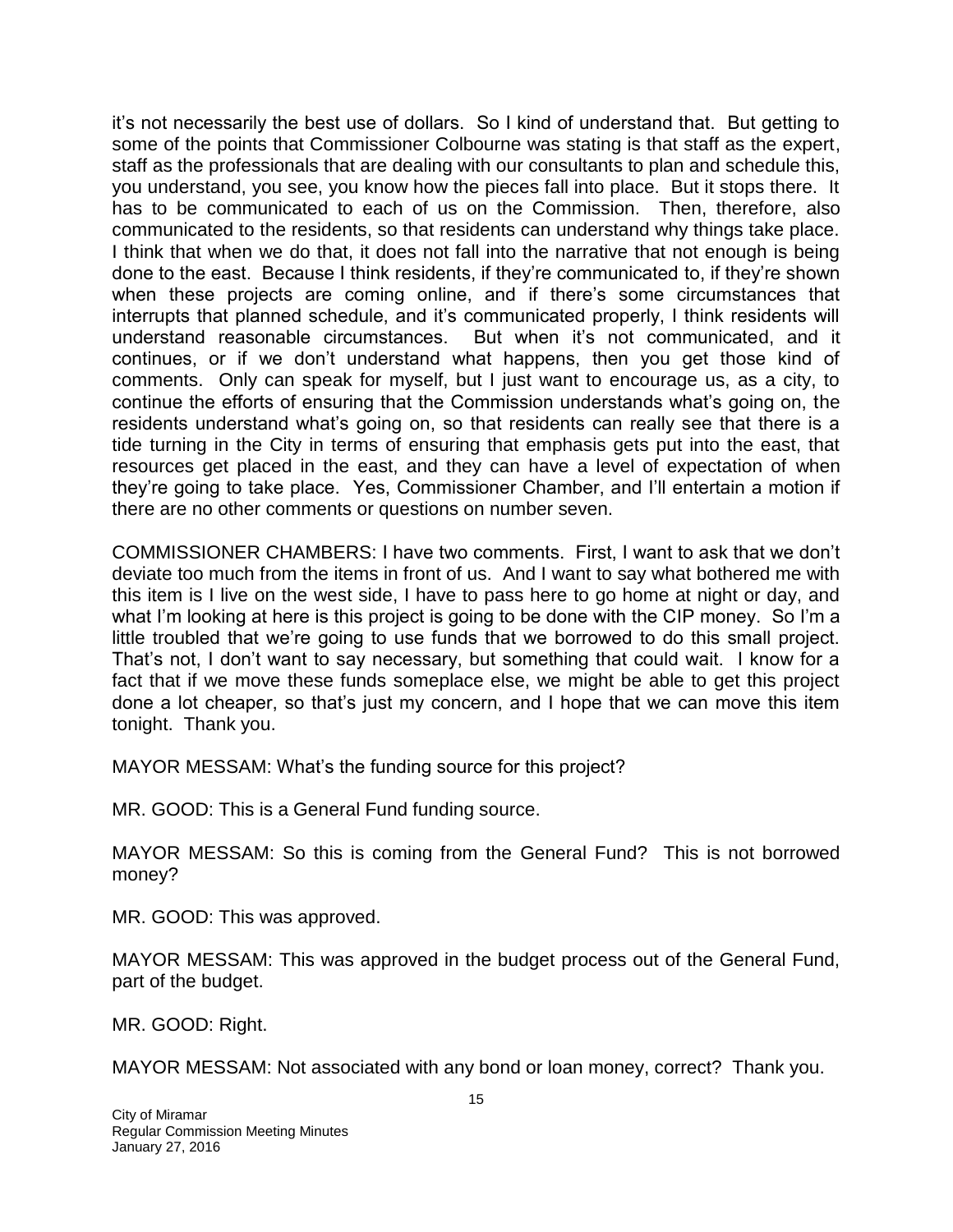COMMISSIONER COLBOURNE: A question. Was this project requested by the community or by a Commissioner or how did it come to be?

MR. GOOD: I believe that this project came up during the development of all the landscape beautification process, and the concepts that were coming up. There were a lot of people that were asking for the enhancements. Then there were different funding sources, in which this one here was not very expensive, considering the fact that citywide landscape beautification is very expensive. So it was put on as a separate track for improvements, and so it was requested by that whole process for landscape beautification, where all that information coming to the Commission.

MAYOR MESSAM: Vice Mayor Riggs?

VICE MAYOR RIGGS: If the money is not used specifically for this project, are there any restrictions as to what it can be used for?

MR. GOOD: I would defer that to the budgeting folks, because if it's not used, it is a General Fund.

VICE MAYOR RIGGS: No restrictions. I heard you.

MR. GOLDMAN: David Goldman, Management and Budget. There's no restrictions to these funds, it's General Fund money.

VICE MAYOR RIGGS: Thank you.

MAYOR MESSAM: We've kind of spent some time on this, and we've heard all of our comments. City management is requesting approval for this item, number seven. I'll entertain a motion at this time.

On a motion by Commissioner Chambers, seconded by Mayor Messam, to approve Resolution #R5968, the Commission voted:

| <b>Commissioner Chambers</b>  | N٥  |
|-------------------------------|-----|
| <b>Commissioner Colbourne</b> | Yes |
| Vice Mayor Riggs              | Yes |
| Mayor Messam                  | Yes |

#### **Resolution No. 16-55**

**8.** Temp. Reso. #R5972 approving the award of Invitation for Bid No. 16-001, entitled "**Historic City of Miramar Drainage System Improvement Project (Re-Bid)**", Lot 2, to Landshore Enterprises, LLC d/b/a Erosion Restoration, LLC., in an amount not-to-exceed \$213,337, and allocating a 10-percent construction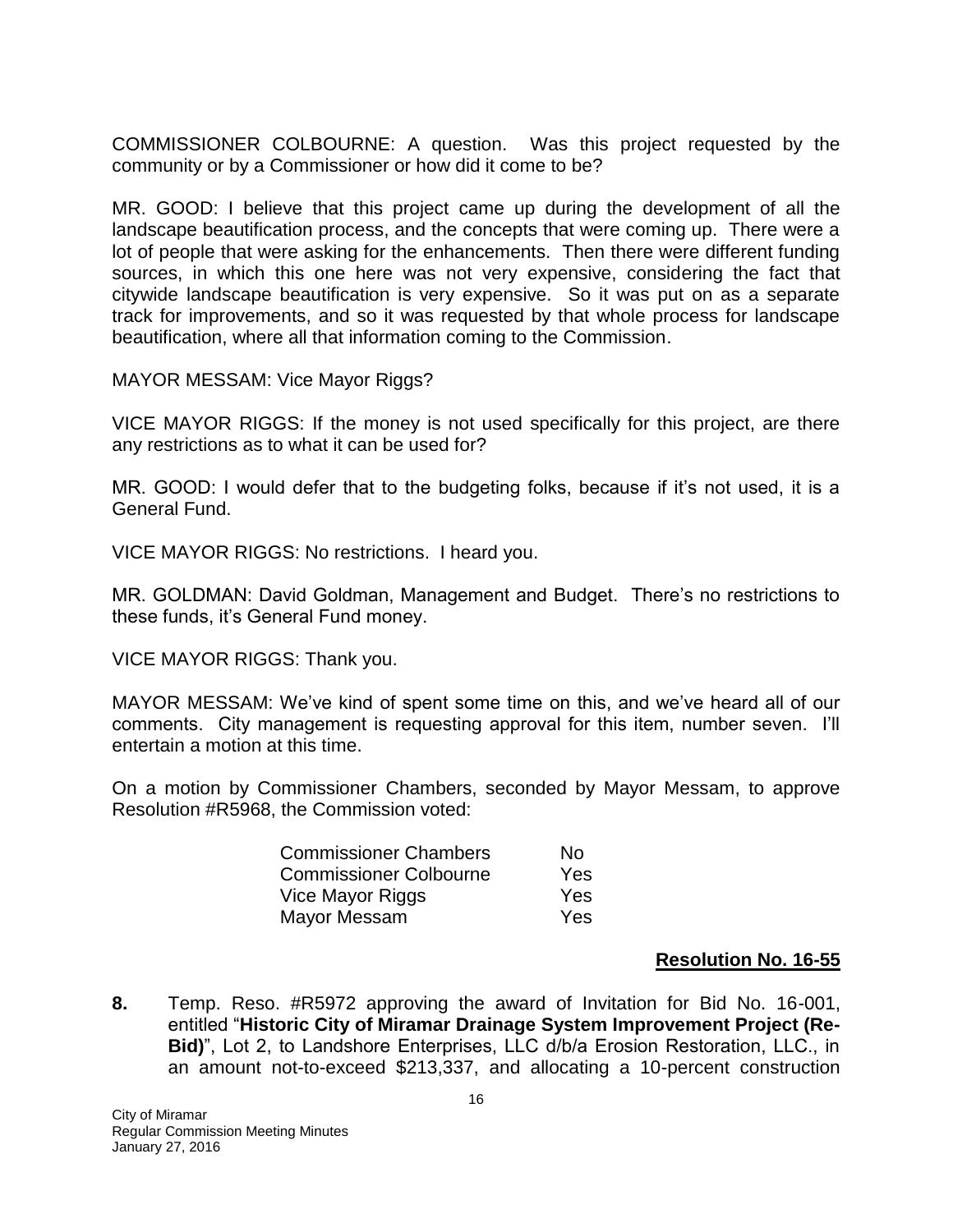contingency allowance of \$21,334, for a total contract price of \$234,671; authorizing the City Manager to execute an appropriate agreement with Landshore Enterprises, LLC d/b/a Erosion Restoration, LLC. *(Public Works Director Thomas Good and Procurement Director Randy Cross)*

MAYOR MESSAM: I pulled this item. I'm not sure if anyone else pulled it, but the reason why I pulled this item, it's kind of a double-edged sword. This is a blessing that we're finally about to begin some canal stabilization, and I've always supported the narrative that I believe the City should take, and that is one Miramar, and not putting any neighborhood against another neighborhood, because we're all one city. And, as this is moving forward, I had a question in regards to, the Miramar Park Homeowners' Group have been a champion in regards to sounding the alarm of degradated stormwater management systems in our city, particularly in their community, even though there are other communities that also have, or neighborhoods that have canals that have some significant erosion. I just want staff to be able to explain why this project is coming first, in the efforts in regards to why the first set of projects aren't starting in the Miramar Park Homeowners' Association, because I think they deserve an explanation in terms of the sequence of events, and when will the next phase begin in their community.

MR. GOOD: I'd like to give the presentation. It will probably answer all the questions.

### MAYOR MESSAM: Yes.

Mr. Good reviewed the proposed resolution, as detailed in the backup. The City Manager recommended approval.

MAYOR MESSAM: Thank you, Mr. Good, for the presentation. This item is very important to me, because when I was first elected in 2011, and talking with residents, which happened to the Miramar Park Homeowners' Group, that was the main issue that was very important to them. This item was on the Consent Agenda, which probably would have passed with the consent of the Commission, and then work would have started. Then neighbors know neighbors. Again, one of the communication issues in terms of explaining the process and the sequence of how things will transpire. I don't want to beat a dead horse, but I just want to emphasize that communication from staff regarding these important issues, when we know, there's been countless presentations that staff has done with community organizations regarding embankment restoration. So, again, staff feels, great, we got a part of it going, progress is being made. However, there's a disconnect with the community, so it's very important that we continue to stay connected with the community, so they can understand. And those members in the audience who have seen the presentation now have a level of assurance that when their neighborhood will be addressed and, again, that they're not being placed, necessarily, on the backburner, so thanks for that comprehensive explanation. Any other comments? Commissioner Colbourne and Commissioner Chambers, working our way down.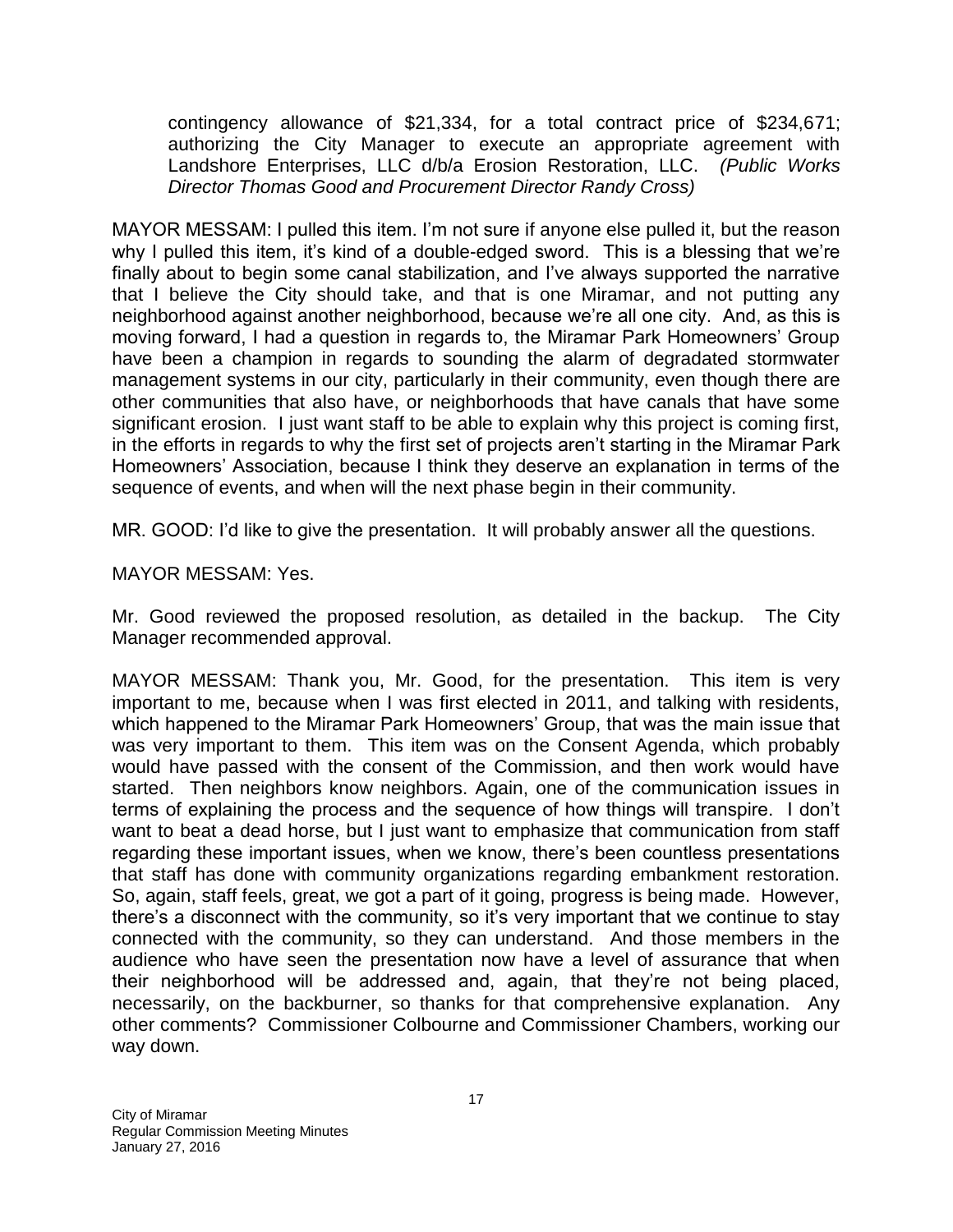COMMISSIONER COLBOURNE: Thank you, Mr. Mayor. I pulled this item as well; one, because it is very dear to me, it is an important item. It's an item that I've had extensive conversations with staff on, and it's also an item that I did want the public to know that it is happening, because it is something that's important in our community, and it hasn't been addressed in this forum, to my knowledge. This is probably the first time that lake erosion has been addressed, at least in the last five or ten years or so, that I've seen anyway, especially on the east side. But it is something that, it is a problem that is experienced throughout the City. It's not just the lakes that the City maintains, it's also the canals that are the responsibility of South Broward Drainage District, and I'm really happy to see that our city is taking care of the canals that they are responsible for, and assisting with lake erosion. I would really like to see South Broward Drainage District do the same with the other lakes in our city, where our residents are also experiencing similar problems with erosion of their properties. We've talked about this. So my question to you is, you speak about State appropriations, State funding, is this funding that we can also get, as a City, for lakes that we're not maintaining, or is it funding that the South Broward Drainage District can also get so that they can assist residents who have similar erosion problems?

MR. GOOD: The State appropriation that we received is specific for the City and the City-owned assets, so we couldn't do anything that's not owned by the City.

COMMISSIONER COLBOURNE: When you say State appropriation, is it a grant, is it a loan, what are you referring to?

MR. GOOD: Every year when the State Legislation goes into session, you have your projects you request to have considered in their appropriation process, when they're doing their budget, and that's what I meant by State appropriation. So to answer the second part of the question, certainly, the South Broward Drainage District is eligible to apply for those appropriated funds as well, just as with any other State-sanctioned government agency could.

COMMISSIONER COLBOURNE: What do we need to do, as a city, to get the South Broward Drainage District to act upon that?

MR. GOOD: Make a request.

COMMISSIONER COLBOURNE: We need to make a request?

MR. GOOD: To the Executive Director of the South Broward Drainage District.

COMMISSIONER COLBOURNE: If It's okay with this Commission, I would really like your agreement, so that we can ask our City Manager to pursue that, and work with South Broward Drainage District, so that they can also do the same thing, seek these appropriations, seek money from the State, so that they can address the other lakes throughout the City as well.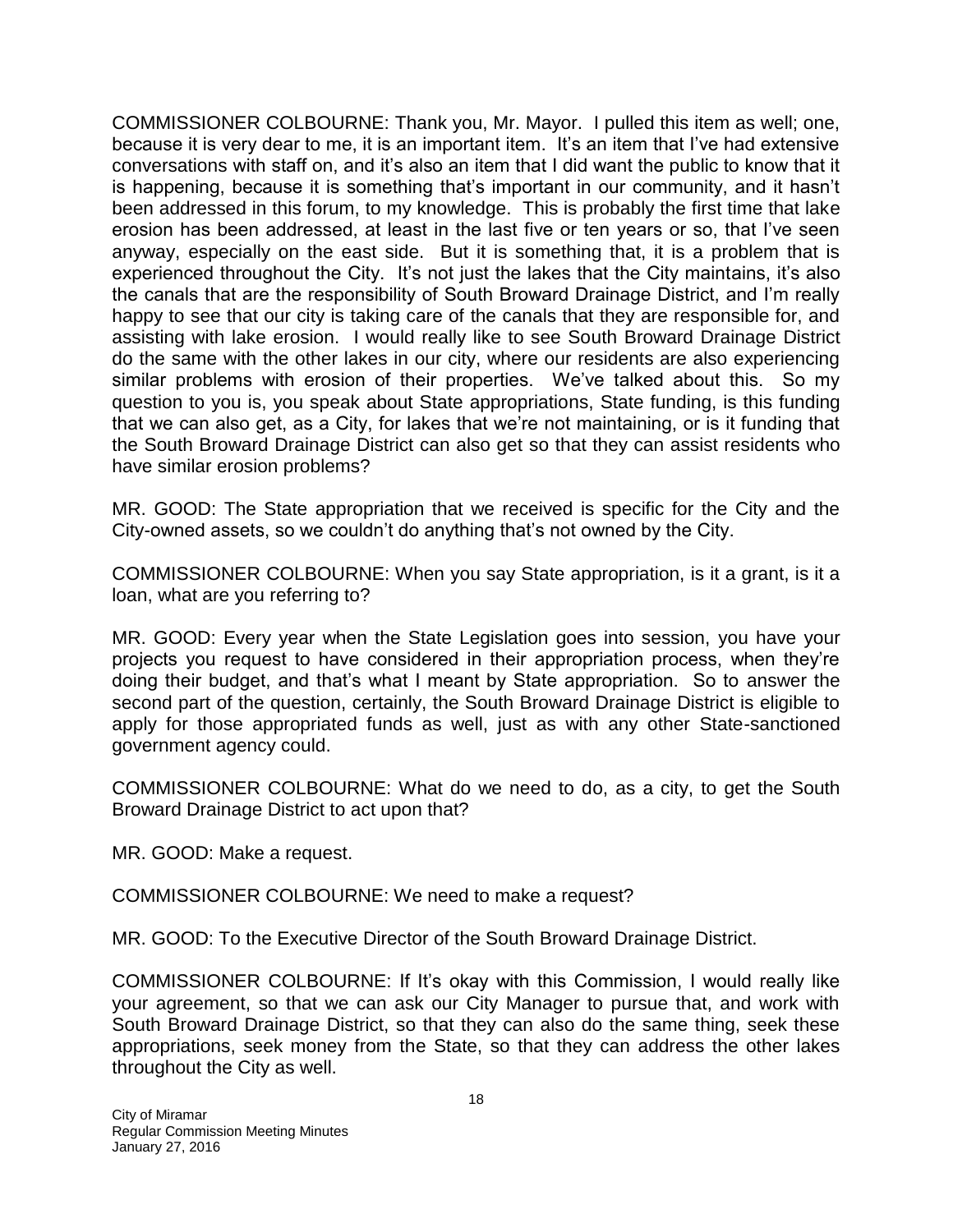MAYOR MESSAM: I think we have consensus from the dais to seek those funding options, and the City Manager can report back to us, in terms of the specific requests.

COMMISSIONER COLBOURNE: Yes, I appreciate that. Again, this is a great project, I'm really happy to see that this is happening in our city, and I look forward to others coming forward, and to South Broward Drainage District stepping up as well.

MR. GOOD: Thank you.

COMMISSIONER COLBOURNE: Thank you.

MAYOR MESSAM: Thanks, Commissioner Colbourne. Commissioner Chambers, then Vice Mayor Riggs.

COMMISSIONER CHAMBERS: First, let me state the correction. Let the record reflect that Commissioner Chambers was the one who pulled this item first. Mr. Good, when I first came on board in March, I think April I went out and met with a few residents were complaining about erosion.

COMMISSIONER COLBOURNE: Not that it matters, but I did.

COMMISSIONER CHAMBERS: I forwarded you a list of some residents, and I know you met with me, and at the time we couldn't get the money to get it going, so you went out and seek this. I want to thank you so much. But let me ask you real quick, I don't want to take too much time. You know the property out there. How much does it cost to do one property, like one resident's home? \$5, \$20, just a number?

MR. GOOD: Well, what this current bid is, approximately \$15,000 to \$20,000 per home, and we're looking to try to even reduce that even more.

COMMISSIONER CHAMBERS: There goes my point. I don't want to drag this on, but we got \$65,000 here, and let's say \$20,000 to do one home, so we could have add that \$65,000 to this \$234,000, and we could have done three more homes. That's my point. Thank you.

VICE MAYOR RIGGS: Once this is approved, what's the length of time for completion for Lot Two?

MR. GOOD: I believe that the contractor has indicated that it would take them approximately two weeks per home to do the fundamental work, which would be to put the bags in, and to stack them in an appropriate way. And then it would take them a little bit more time to come back in and put the dirt and the sod back down on top of that. So, if I had to guess, because the schedule is not quite so clear-cut, but if you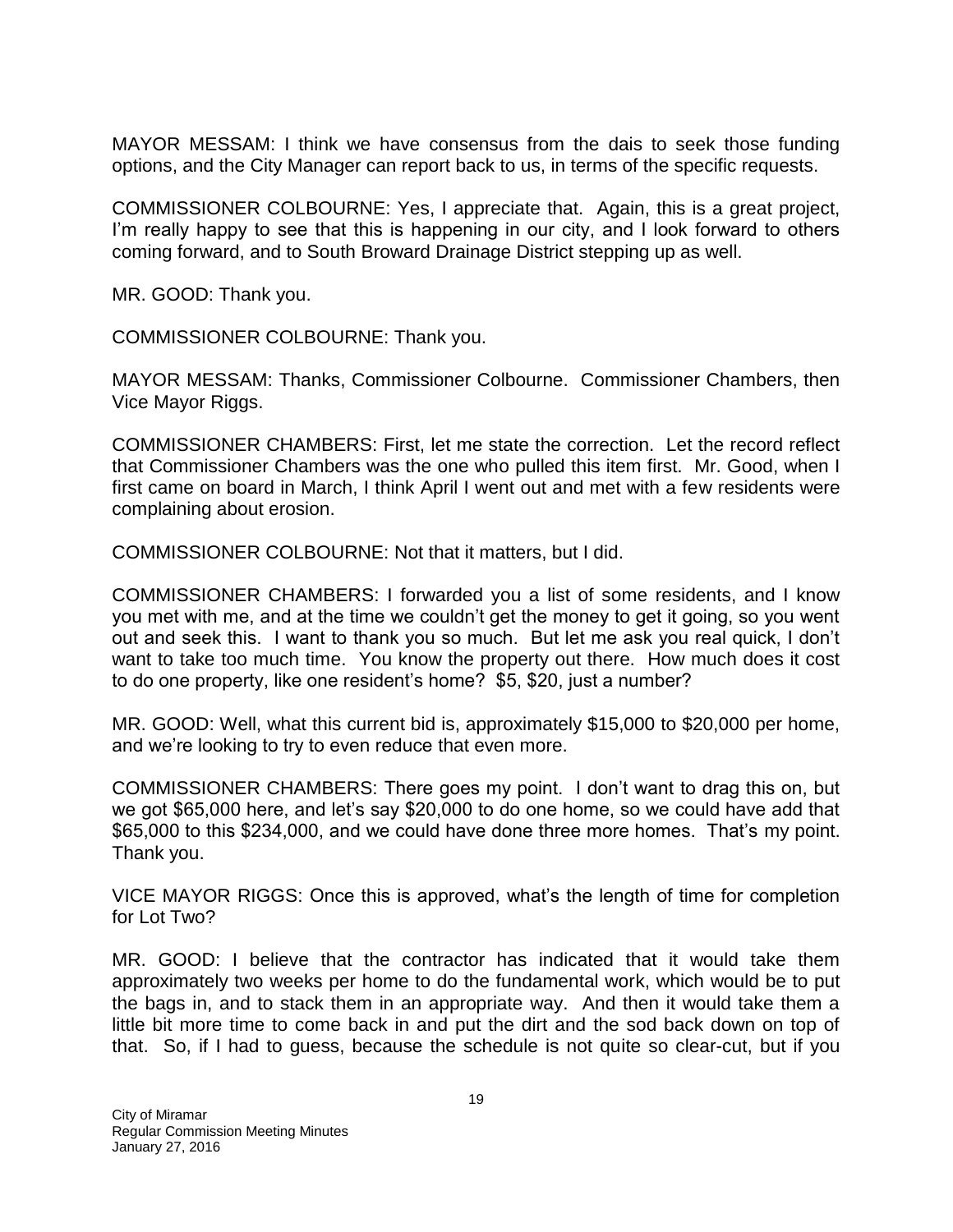wanted me, per home, how much time it would take, I would say three to four weeks per home.

VICE MAYOR RIGGS: And this includes 19 homes, if I'm correct, right? Is it 19 homes in Lot Two?

MR. GOOD: No, I believe it's 13, if I'm not mistaken.

VICE MAYOR RIGGS: Thirteen? Okay, thank you.

MAYOR MESSAM: Again, thanks, staff. This is years of work, years of work coming together, and putting solutions together, instead of just when not being able to do 119 all at once, but continue to move the process forward. We finally can say that we are getting work going on. And, as I said earlier today in our meeting earlier today that, at least from my involvement since 2011, we've been going, having meetings after meetings, getting the community together to come up with some uniformity and the solution, knowing that it's hard to get the community to settle on a decision. To come up with this method, with the support of the community, and the involvement of the community, so we're definitely excited that this project is moving forward, and we'll continue to communicate with the residents, in terms of as the project continues to progress, what homes will be dealt with next. At this time, I'll entertain a motion.

On a motion by Commissioner Chambers, seconded by Vice Mayor Riggs, to approve Resolution #R5972, the Commission voted:

| <b>Commissioner Chambers</b>  | Yes        |
|-------------------------------|------------|
| <b>Commissioner Colbourne</b> | <b>Yes</b> |
| Vice Mayor Riggs              | <b>Yes</b> |
| Mayor Messam                  | Yes        |

#### **Resolution No. 16-56**

**9.** Temp. Reso. #R5942 approving the second renewal of the **landscaping, irrigation maintenance** and **litter control services agreements** with Prestige Property Maintenance, Inc., in an annual amount of \$424,948, and Landscape Service Professionals, Inc., in an annual increased amount of \$214,052, for a combined annual amount of \$639,000, for the one-year period commencing on February 28, 2016. *(Public Works Director Thomas Good)*

MAYOR MESSAM: Who pulled this item? Commissioner Chambers, do you need a presentation or you have questions?

COMMISSIONER CHAMBERS: I don't want a long presentation; I think we have to go home tonight. So real quick, just in a few words, I just want you to explain to the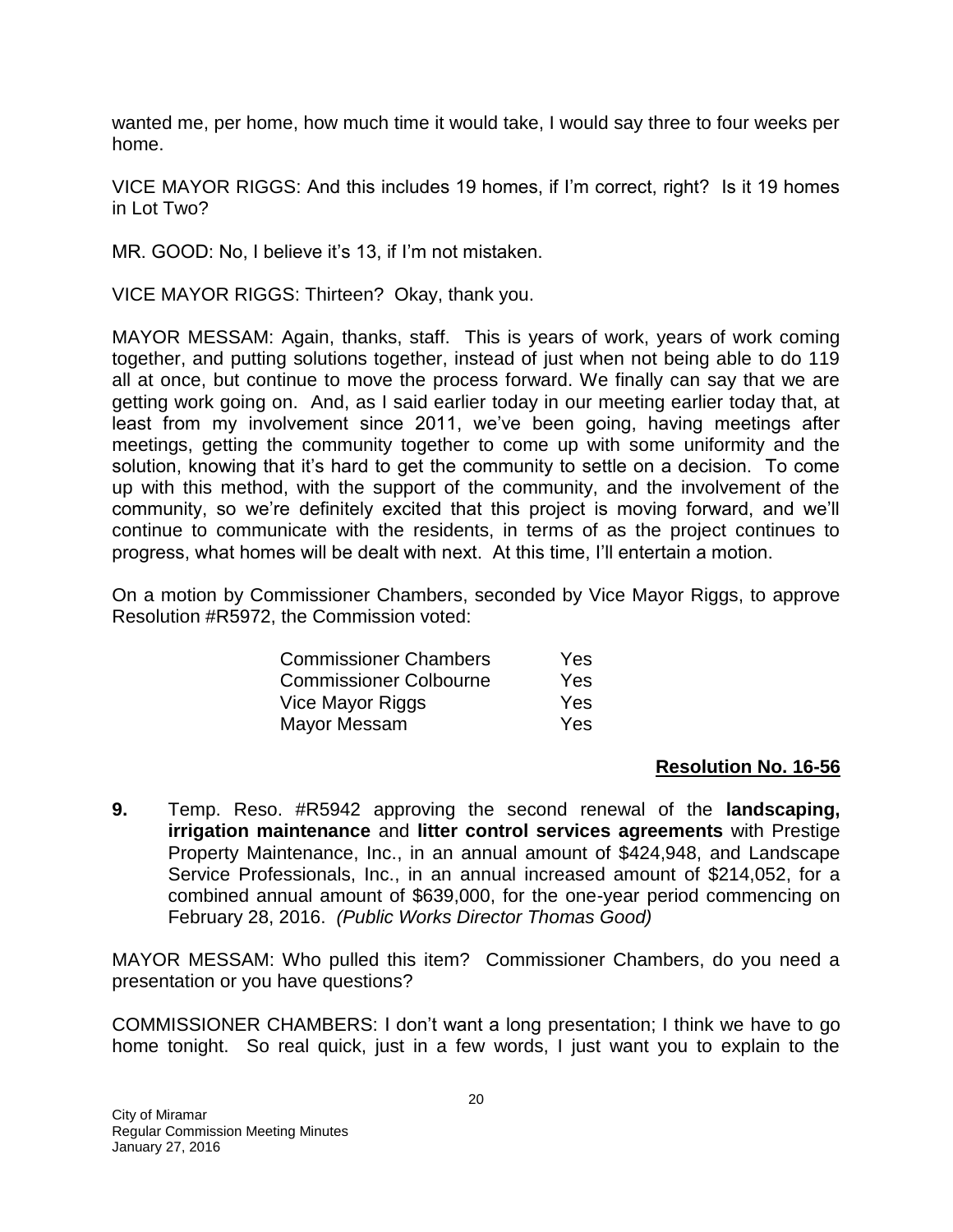listening audience and the people at home, just real short and quick, Mr. Good. Thank you.

Mr. Good gave a brief overview of the subject resolution, as detailed in the backup. The City Manager recommended approval.

COMMISSIONER CHAMBERS: I'm going to be okay with this item, and I just want to state that next year, when we go out, we're going to try to look for a better deal, but I'm okay approving this item tonight. Thank you.

MAYOR MESSAM: Can I have a motion to approve?

On a motion by Commissioner Colbourne, seconded by Vice Mayor Riggs, to approve Resolution #R5942, the Commission voted:

| <b>Commissioner Chambers</b>  | Yes |
|-------------------------------|-----|
| <b>Commissioner Colbourne</b> | Yes |
| Vice Mayor Riggs              | Yes |
| Mayor Messam                  | Yes |

### **Resolution No. 16-57**

**10.** Temp. Reso. #R5969 approving an additional services fee for Walters Zackria Associates, PLLC, for **additional design services** for the **Adult Day Care Center**, in an amount not-to-exceed \$70,632; authorizing the City Manager to execute a first amendment to the existing Project Authorization Agreement. *(Construction & Facilities Management Director Luisa M. Millan)*

MAYOR MESSAM: Who pulled the item?

COMMISSIONER CHAMBERS: Yes. I don't need a presentation. But I just have questions. My concern with this item is, is this an additional design fee from what I'm seeing?

MS. MILLAN: This fee is to compensate the consultant that originally did the design work for changes to the original scope. He was contracted for a specific sized facility. and during the design process, and based on the needs of the facility, it increased, so he's due that additional payment for the additional work that he performed.

COMMISSIONER CHAMBERS: What's the square footage of this building?

MS. MILLAN: Right now, it's 3,800 net, meaning air condition space, it's about 5,300 gross.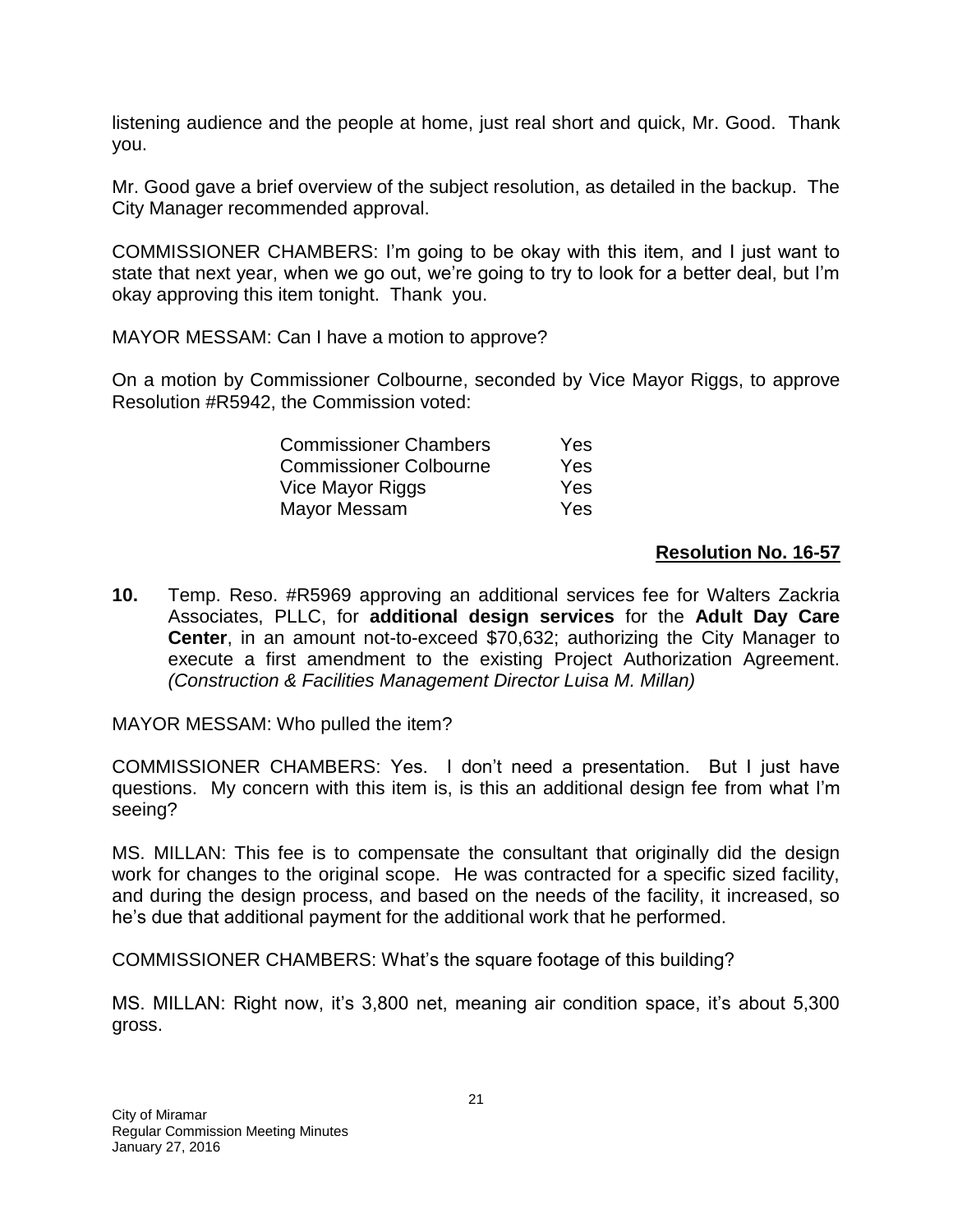COMMISSIONER CHAMBERS: I just want my residents to know that this was a bad deal from the beginning, and it's not your fault. I hope we can make some changes in how we negotiate these contracts, because these numbers is way overpriced in terms of the design fee for 5,300 square foot or 3,800, so that's just my concern. I think it's really, really out of whack, and it's something that we're going to have to take a look at here as a city for our residents. And so I'm going to be voting against this item, not because I'm agreeing with the project, but because of my concern with the money that we're spending. I just want you to be aware of that, so it's a concern to me, thank you.

MAYOR MESSAM: Are there any questions? If not, entertain a motion on the item?

On a motion by Commissioner Colbourne, seconded by Vice Mayor Riggs, to approve Resolution #R5969, the Commission voted:

| <b>Commissioner Chambers</b>  | N٥   |
|-------------------------------|------|
| <b>Commissioner Colbourne</b> | Yes. |
| Vice Mayor Riggs              | Yes  |
| Mayor Messam                  | Yes  |

#### **Resolution No. 16-58**

**11.** Temp. Reso. #R5971 approving an additional services fee for CPZ Architects, Inc., for additional design services for the **Amphitheater at Miramar Regional Park**, in an amount not-to-exceed \$91,622; authorizing the City Manager to execute a second amendment to the existing Project Authorization Agreement. *(Construction & Facilities Management Director Luisa M. Millan)*

COMMISSIONER CHAMBERS: Once again, my same concern. To me, price gouging, so I can't fix this right now, I just want my residents to be aware we've been overcharged, so I'm out.

MAYOR MESSAM: Commissioner Colbourne.

COMMISSIONER COLBOURNE: Yes, I just had a question. On the second page of the memorandum, it talks about an award of \$377,000 from Broward County Tourism Grant, and I don't recall that coming before us. It seems like it was recently approved in November. Is that going to come before us? I don't recall us ever announcing that to the residents. Is that something that comes back to us? I do recall us doing an application for it, approving an application for it some time ago?

MS. MILLAN: I will defer that question to Mr. Hargray. He's more informed on that subject.

MR. HARGRAY: Vernon Hargray, Operations Manager. We applied for a grant with Broward Tourism, and in November, late November, we got news that it was approved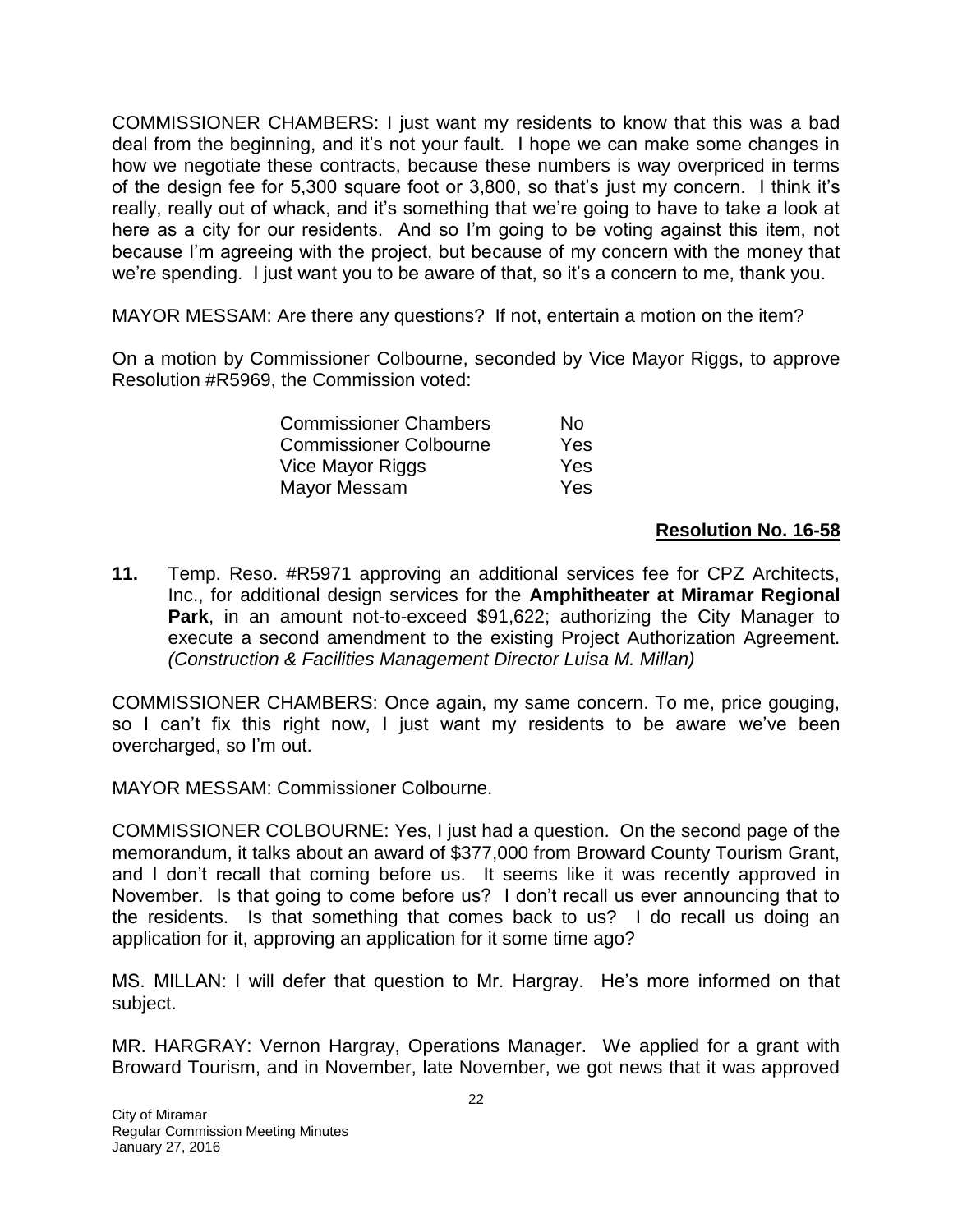for \$377,000. In that process, what we have to do is we have to sign an agreement with them. I talked with the grant administrator, as well as Earl Bosworth, the Director, probably about two days ago. He told me that they were trying to do two or three other projects, the grants and applications together, and that's the only reason that they had feel back. But it has been approved by the County. We will have the monies, it's just a process of us signing the agreement.

COMMISSIONER COLBOURNE: Well, it's a good thing, if the City receives a grant for \$377,000, it's a good thing. I didn't recall it being announced, or I didn't receive anything on it. So I just wanted to bring that out. Thank you.

MAYOR MESSAM: Thank you, Commissioner Colbourne. There's a comment regarding to price gouging. Can you explain the reason for this item and this cost?

MS. MILLAN: Luisa Millan, Construction Facilites Management Director. The reason that we're paying these additional services to the consultant is based on the result of the GMP. In other words, the original design for this project went out to bid. It came way over bid, and we could not afford it, so we went out as a guaranteed maximum price contract, and we selected, and the Commission approved that selection. We sat down at the table and negotiated with that selected contractor, as well as with the architect of record, the one here, CPC Architects, and we value engineered that project to meet what this City Commission approved, which is the \$5.7 million project. As a result, those original drawings need to be revised in order for us to obtain a building permit, and that is what we're paying this consultant for. Not redesign so much, as to revise the documents to reflect what is part of the \$5.7 million bid in the new scope.

MAYOR MESSAM: What was the original bid?

MS. MILLAN: The original bid that came in was \$9 million. Right now we awarded it at \$5.7 million, including the canopy, which was not part of the original bid.

MAYOR MESSAM: So meeting the desires of the Commission in terms of, and we don't have to rehash history in regards to the political football process that took place with the passage of the amphitheater. As well as directive from this Commission to repurpose bond monies and bringing the project in line was also a contributing factor in terms of the scope of work, moving it to make it within the Commission directive?

MS. MILLAN: That's correct.

MAYOR MESSAM: So instead of being faced with a \$9 million cost bid, the design revisions to bring the project within line with the desires of the Commission is the result of this additional cost?

MS. MILLAN: That's correct, Mr. Mayor.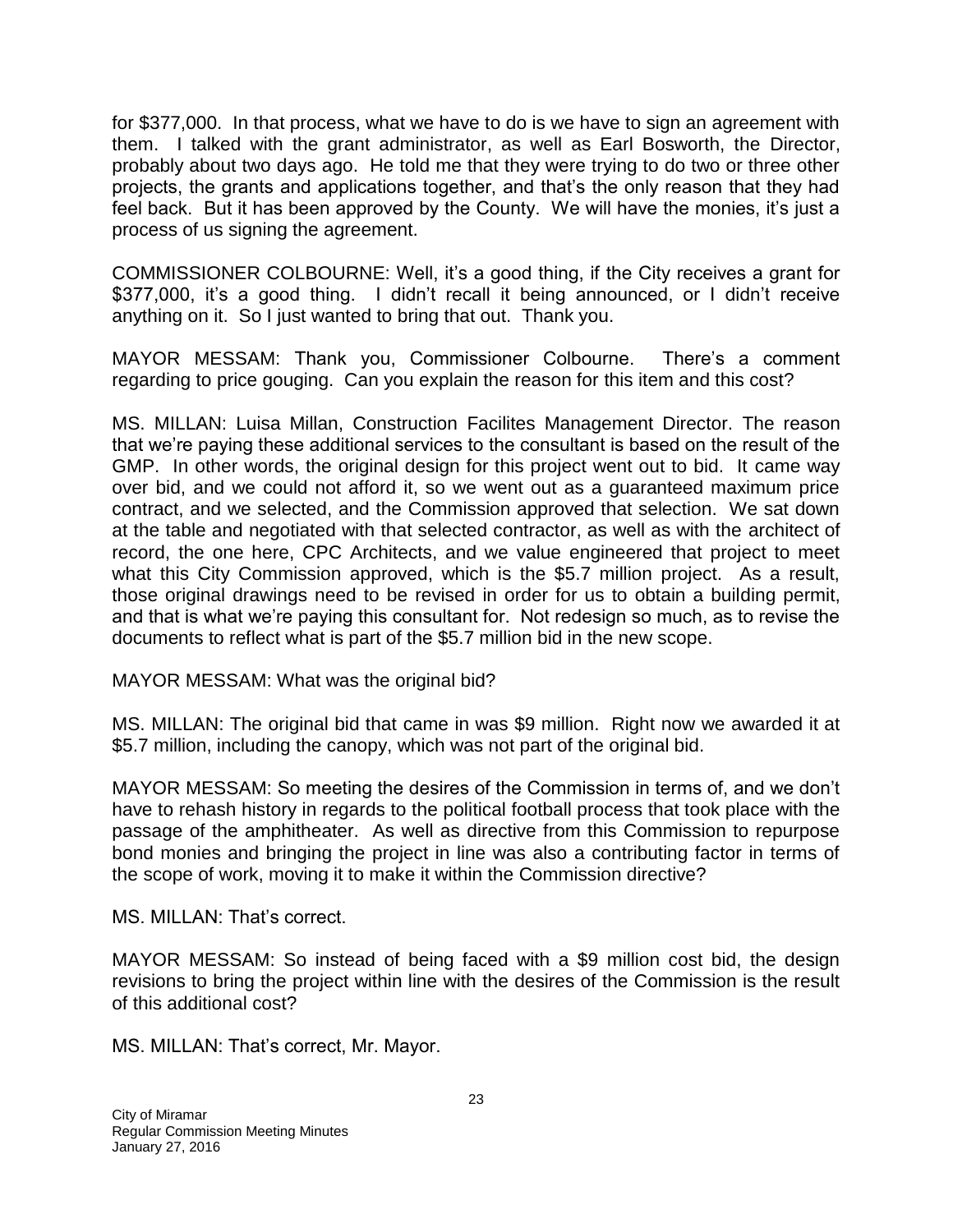MAYOR MESSAM: Now will we have to go to the General Fund to fund this? How will this be paid for?

MS. MILLAN: This is being paid for out of the revenue bond.

MAYOR MESSAM: And in terms of the grant funding, what will be the use for the grant funding towards this project?

MS. MILLAN: The \$377,000 that we received from Broward Tourism will be utilized to pay for these additional fees. The remaining balance will be used to add new permanent restrooms throughout the park that will service the amphitheater, as well as the other park activities.

MAYOR MESSAM: Thank you. Commissioner Chambers.

COMMISSIONER CHAMBERS: This can be quite simple, but we choose to make this thing complicated for our residents. The process that we use here is very flawed. Let's say, for instance, in the public, someone wants to build a facility like that, and they go out and solicit bids from four or five different contractors, or the architect, they gave a price, and the price per square foot usually somewhere between two or five percent, which is reasonable. Now, for the City, we're coming in at maybe ten, 12 percent, because we set the numbers before we go out for bid, that's how it works here. So once we set that number, the contractor already knows the numbers that we set, so they work within that number. So if you're buying a car that's worth \$20,000, and they're selling it to you for \$9 million, it's overpriced to begin with. So if there's a fee attached to that \$9 million, it's going to increase from what the fee from the \$20,000 would be. I don't know if I'm explaining it right, but that's pretty much what it is. When I have more time, I'll explain it to my residents. This is overpriced, bottom line. I don't know if somebody else wants to break it down can break it down more simply than I have, but it's just the way that I see it. Anyone in this business, me as a cabinet maker, had some sense as to industry, the trade, how it works, I'm kind of familiar, myself, with the cost when it comes to designing, so this is a designing cost, and a change order. It's ridiculously overpriced. Am I going to vote for the item? No, but it is what it is at this point. I just want to be clear on that, so everybody know where I stand with this issue of being overpriced. Thank you so much.

MAYOR MESSAM: Well, I'll break it down, and I'll explain it. As a certified general contractor of the State of Florida who understands and has experience as a commercial builder. Whenever a contractor is bidding for work, they will know a public entities plan or proposed budget for a capital project, but because it's a competitive environment, if I rely on the owner's budget cost, I could be potentially outbid, or I could put myself in peril, because the design documents, the specifications, could cost much more than the owner's proposed budget. You don't know what your competitors are going to bid. The project came in at \$9 million on the initial bid. Staff did the process to reduce scope, to remove design elements from the amphitheater to make the project more affordable to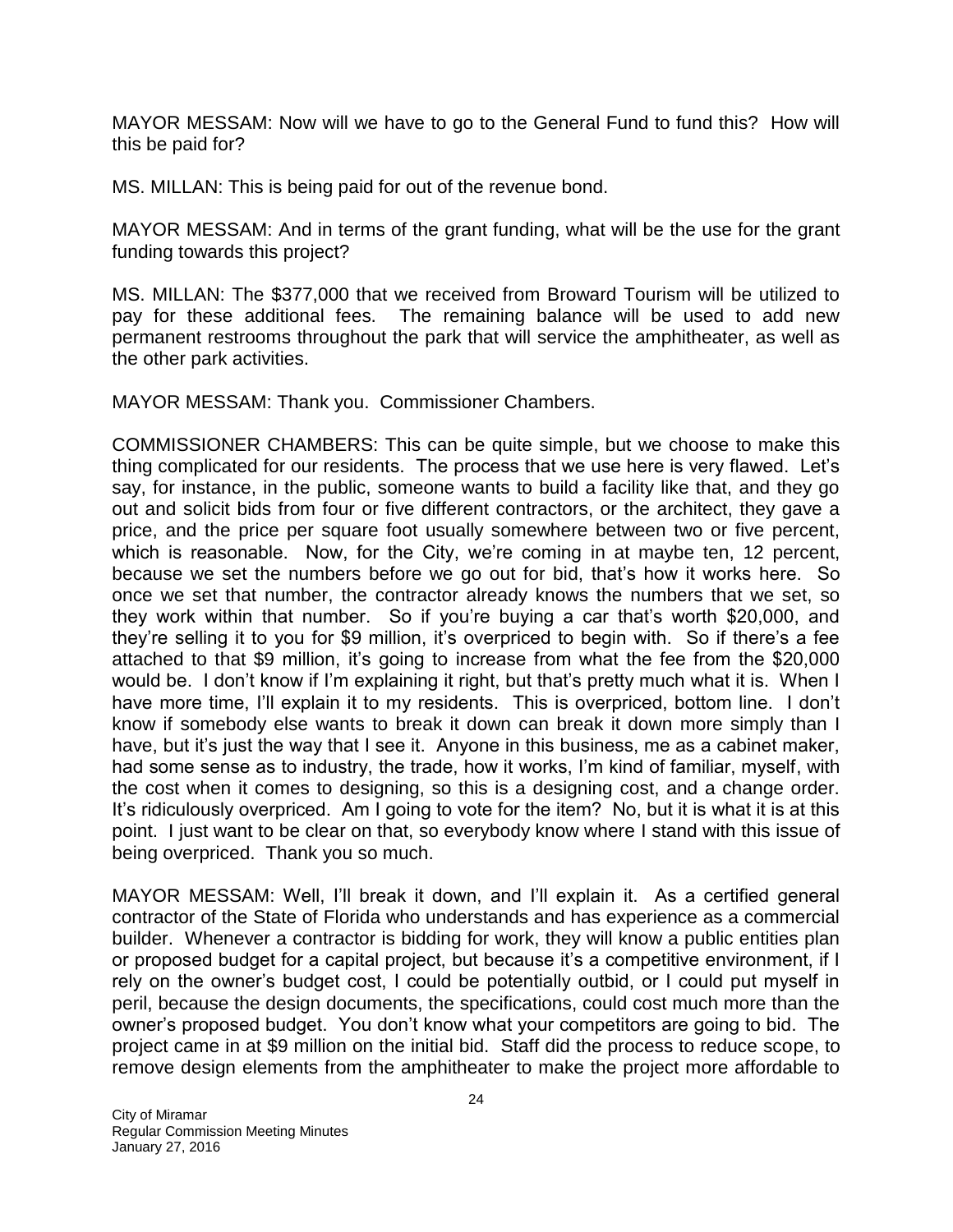the tune of the bringing the project down \$4 million less, with working with the Construction Manager, value engineering elements, which removed the permanent restrooms, removed backup house structure, which brought us to the more affordable price that we have now. To make that possible, the Construction Manager needs construction documents to be able to build the new scope. To get the design documents, the new design documents, the design consultant needed to make revisions to the prior design work, which is what we're approving tonight. What I do have an issue with is the contract that the City has with some of these architectural consultants in terms of fees being paid based on the bid price. We should have a negotiated CCNA laws in the State of Florida allows for professional consultants to negotiate with public entities in a fair manner to pay for services rendered, and our architectural contracts with our design consultants needs to be revisited, and not have compensation tied to the bid price that contractors will bid on those drawings. It should be negotiated, their fees, their construction administration costs for oversight of the project should all be negotiated and should be independent of whatever contractors bid, so that you get more competitive pricing. And that will be the recommendation that I would suggest for staff and the City Attorney, because the City Attorneys are also involved in this process, so that we are also making sure that we are putting the City in the best position to get the most competitive pricing. But to add perspective on the process, this was a long process. The amphitheater should already be open by now. But because staff, responding to the old Commission, and now the new Commission, those decisions have cost implications. You can't just make a decision and all of a sudden change your mind and want something else, and then now when it comes back, and then now there's a bill, and we're saying that there's an issue. Decisions we make have consequences. And that has nothing against the comments that have been made prior. I don't necessarily disagree in terms of any of my colleagues understanding of this process, I'm only voicing my understanding of the process, so I want to make that clear. And I think that staff, given the circumstances in which you've had to make decisions, and in terms of ensuring that staff is delivering the intent of the Commission, I think you've done an exceptional job, in terms of bringing the cost down for this project, and putting it in a position, so that it can move forward, and I applaud your efforts, in terms of what you've had to go through over the last two years to get us to where we are today. And the area of opportunity that I would recommend, is that we change the architectural contract, or the consulting contract, design consulting contract between architect professionals or professional services and the City, and make compensation independent of the bid price, and not a percentage tied to the bid price. Thank you. One final comment, and we'll move this item forward. Commissioner Chambers, you're recognized.

COMMISSIONER CHAMBERS: Correct me if I'm wrong. I just want to explain to some of my residents, who probably only gone to Sunday School, like I have. This design fee is only for the blue print and the change of design. That doesn't have anything to do with the construction itself, am I correct?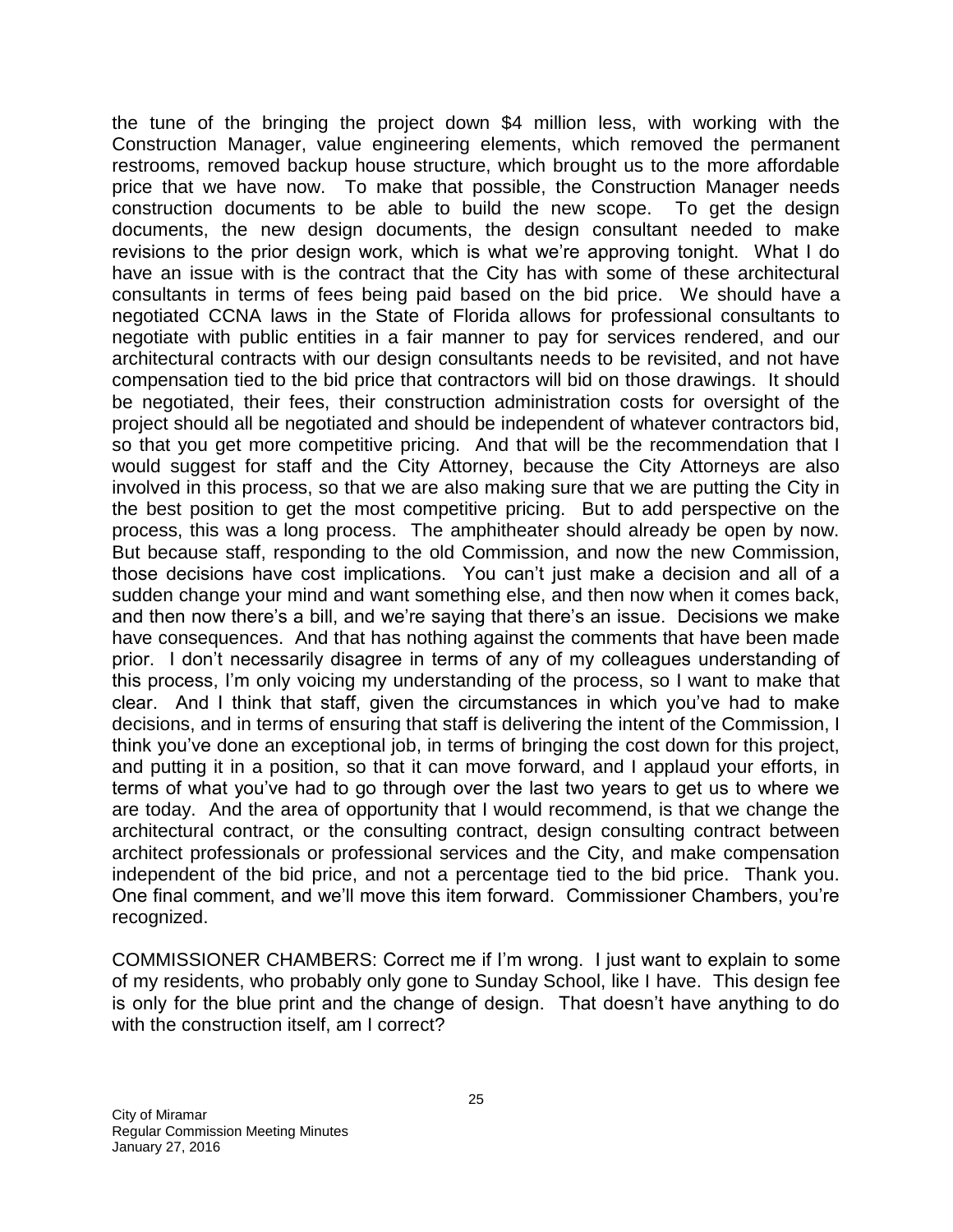MS. MILLAN: That's correct, it's only to modify the contract documents to reflect what the bid price includes.

COMMISSIONER CHAMBERS: So I'm right, this is just for the design and the blueprint.

MAYOR MESSAM: For the changes.

MS. MILLAN: Right.

COMMISSIONER CHAMBERS: Let's call it the blueprint. A lot of people are familiar with the design.

MS. MILLAN: Print and specification.

COMMISSIONER CHAMBERS: Right, specification. Thank you.

MAYOR MESSAM: Is the design work tied to the percentage of the bid cost of the project?

MS. MILLAN: No.

MAYOR MESSAM: As explained, because that's what was told to me today, especially for the adult daycare.

MS. MILLAN: For the adult daycare, yes, but not for this one.

MAYOR MESSAM: So for the additional work. So, consistent with the scope of work changes, because of the cost for the project was a direct result of bringing the cost of the project down, the amphitheater was basically, stripped of many elements to bring the cost down, and we're paying for the additional cost for that additional work?

MS. MILLAN: Yes.

MAYOR MESSAM: But our boilerplate design contract for most of the work, prior to you coming to the City of Miramar, the compensation for design consultants are tied to the bid price?

MS. MILLAN: A lot of the contracts are, yes, the old contracts. We started to evaluate how the contracts are written, and we've been working with the City Attorney's Office, and we're trying to draft a brand new agreement that will be a standard agreement; it's not based on a percentage design fee based on bid price.

MAYOR MESSAM: But our current contract does?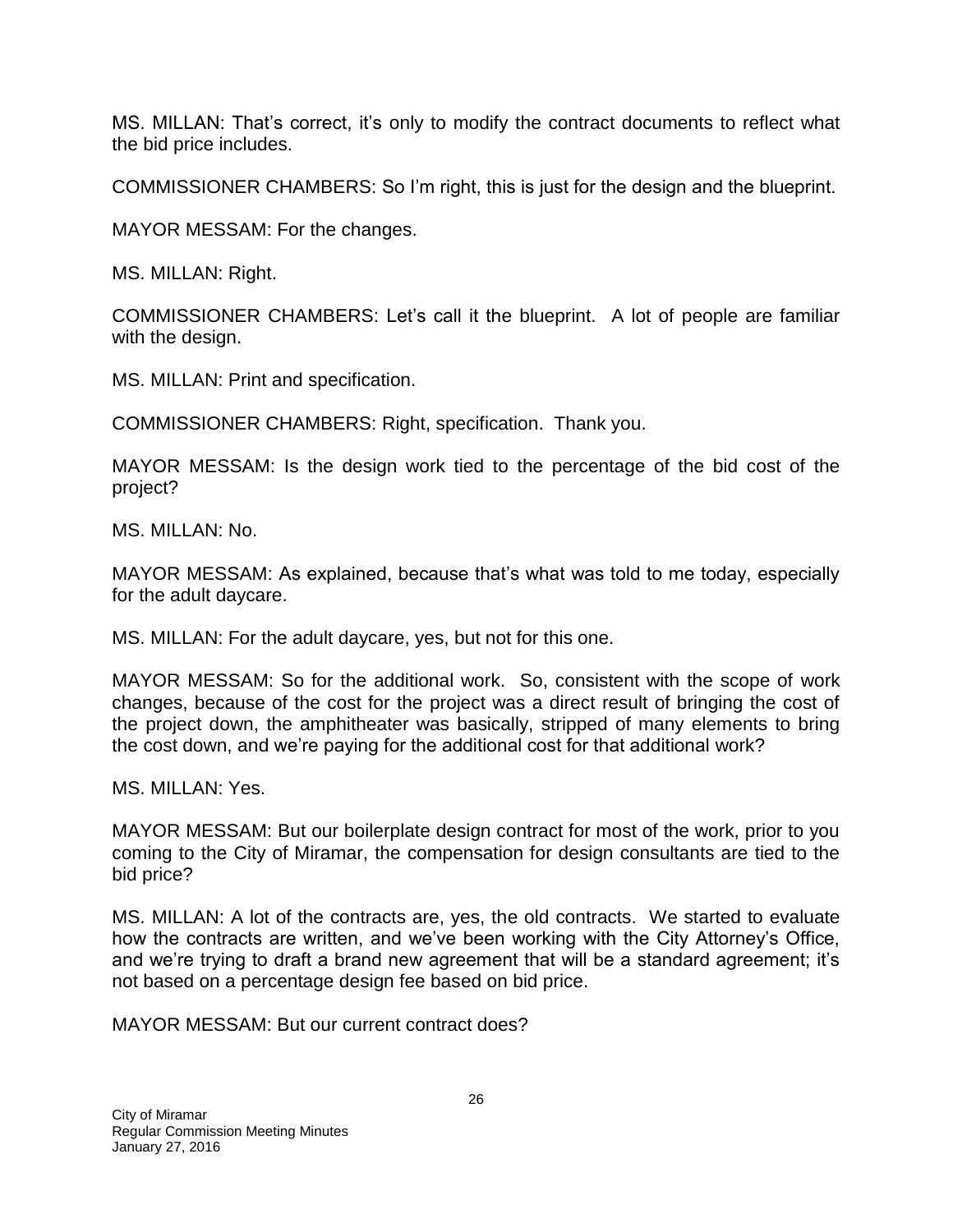MS. MILLAN: Not all of them, but the majority of them were that way. Not anymore. We don't do that. We negotiate each and every contract with the consultant based on the scope of services that we're requesting.

MAYOR MESSAM: Thank you.

COMMISSIONER CHAMBERS: Mr. Mayor, you're a general contractor, right?

MAYOR MESSAM: Commissioner Chambers, I would ask that, if it's not an issue related to the support or rejection of this item, that you direct your questions regarding to that item. I won't entertain personal questions.

COMMISSIONER CHAMBERS: I was just asking that, explain this very simple, so the people could understand what we're paying for, that's all I'm asking, instead of taking it in a direction to make it complicated. It's just really straightforward, and we have a flawed system here for a long time, so we're going to have to do something about fixing that, and I know you're standing there. It's not about you, I'm not, it's just the system and the money and the way I see it. I'm correct.

MAYOR MESSAM: Can I entertain a motion for this item, please?

On a motion by Commissioner Chambers, seconded by Vice Mayor Riggs, to approve Resolution #R5971, the Commission voted:

| <b>Commissioner Chambers</b>  | N٥         |
|-------------------------------|------------|
| <b>Commissioner Colbourne</b> | <b>Yes</b> |
| Vice Mayor Riggs              | Yes        |
| Mayor Messam                  | Yes        |

#### **Resolution No. 16-59**

**12.** Temp. Reso. #R5981 announcing **support** for Florida State Senator Maria Sachs' **Senate Bill 904 (SB-904)**. *(Mayor Wayne M. Messam)*

VICE MAYOR RIGGS: May I?

MAYOR MESSAM: Vice Mayor Riggs, please?

VICE MAYOR RIGGS: I pulled that item, just a quick comment, especially seeing that it's 9:45, and we're only on number 12, so I just wanted to show my support for this item. It's extremely important to me, because I've had some personal experience with family and friends being a victim of bicyclists' fatalities. So, even as a registered nurse in the emergency room, seeing so many victims, based on something that is so preventable. So I'm glad to see this happening. You kind of beat me to it. Full support.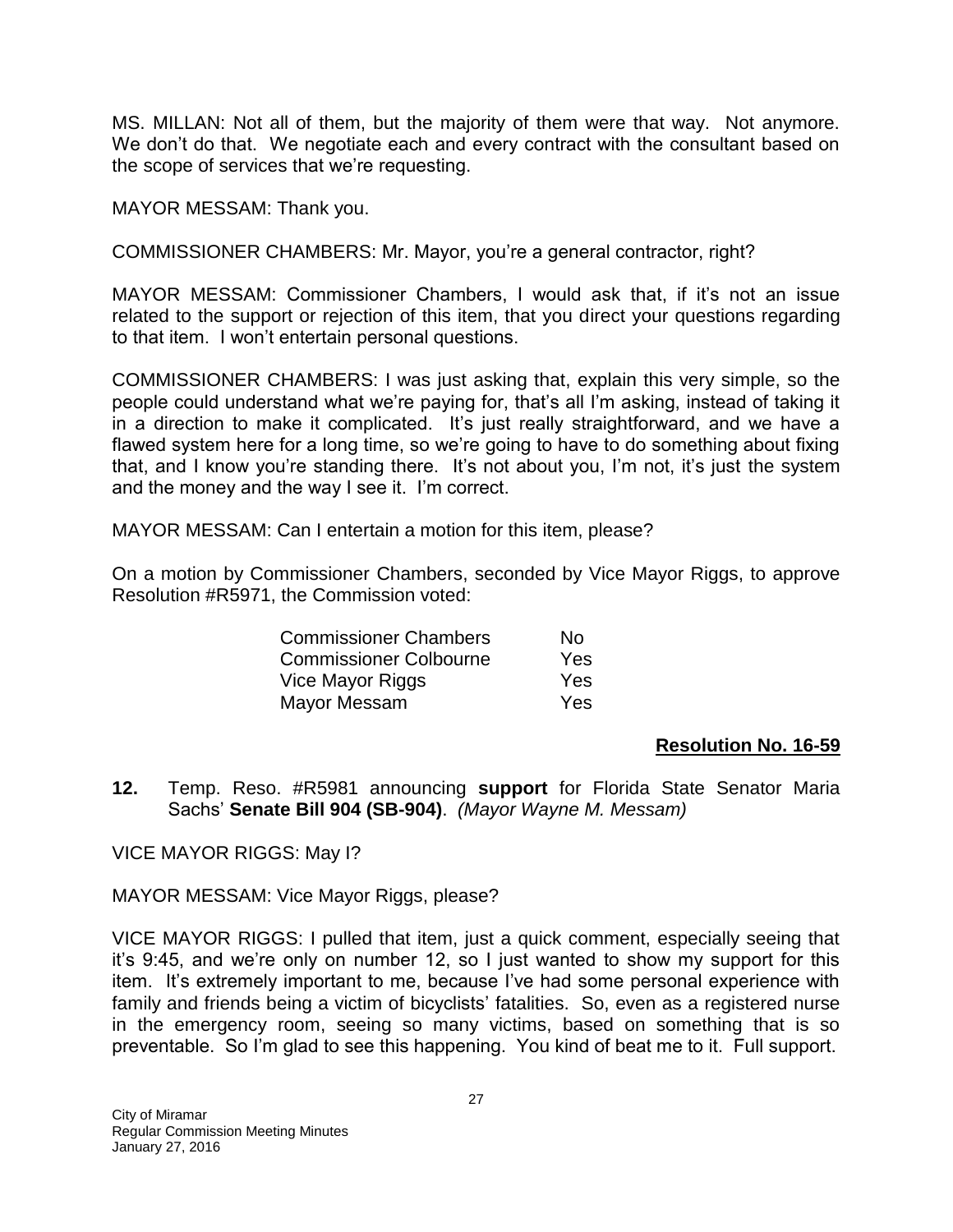MAYOR MESSAM: Thank you, Vice Mayor. Commissioner Colbourne.

COMMISSIONER COLBOURNE: Yes, thank you. Yes, I'm happy to see that this is being looked at at the State level as well, and I am supporting this item as well.

MAYOR MESSAM: Thank you, Commissioner Colbourne.

COMMISSIONER CHAMBERS: I pulled this item, because I'm wondering why it's on the agenda, and I know the Mayor is going to speak on it, but I'm just going to ask you to be brief, if you're going to speak on this item. Thank you.

MAYOR MESSAM: I'm so glad we're a family.

VICE MAYOR RIGGS: Yes, it is 9:45.

MAYOR MESSAM: Obviously, I the legislative process, it's always good to get local support on statewide issues, and one of our State senators, Maria Sachs, is presenting a bill to the State Legislature, which will require design requirements in our roadways for safe bicycle usage in traffic. So we have many bicyclists here in this community. When I'm on my many jogs and runs on the road, I've even violated their space in the bike lane when running, because the asphalt is just better than concrete. But this will say that the City of Miramar supports this item, and if passed, it will require engineers to incorporate these elements in our roadways, so the streets will be safer for bicyclists. It is the reason why I forwarded it to be approved by this Commission and, at this time, I'll entertain a motion for approval.

On a motion by Vice Mayor Riggs, seconded by Commissioner Colbourne, to approve Resolution #R5981, the Commission voted:

| <b>Commissioner Chambers</b>  | Yes        |
|-------------------------------|------------|
| <b>Commissioner Colbourne</b> | Yes        |
| Vice Mayor Riggs              | <b>Yes</b> |
| Mayor Messam                  | Yes        |

#### **Resolution No. 16-60**

**13.** Temp. Reso. #R5960 amending the **Qualified Target Industry Incentive** for **Project Blade**; providing for local financial support in the form of cash in an amount not-to-exceed \$27,000. *(Community & Economic Development Director Eric Silva)*

MAYOR MESSAM: Who pulled this item? Commissioner Chambers. Please be brief, sir.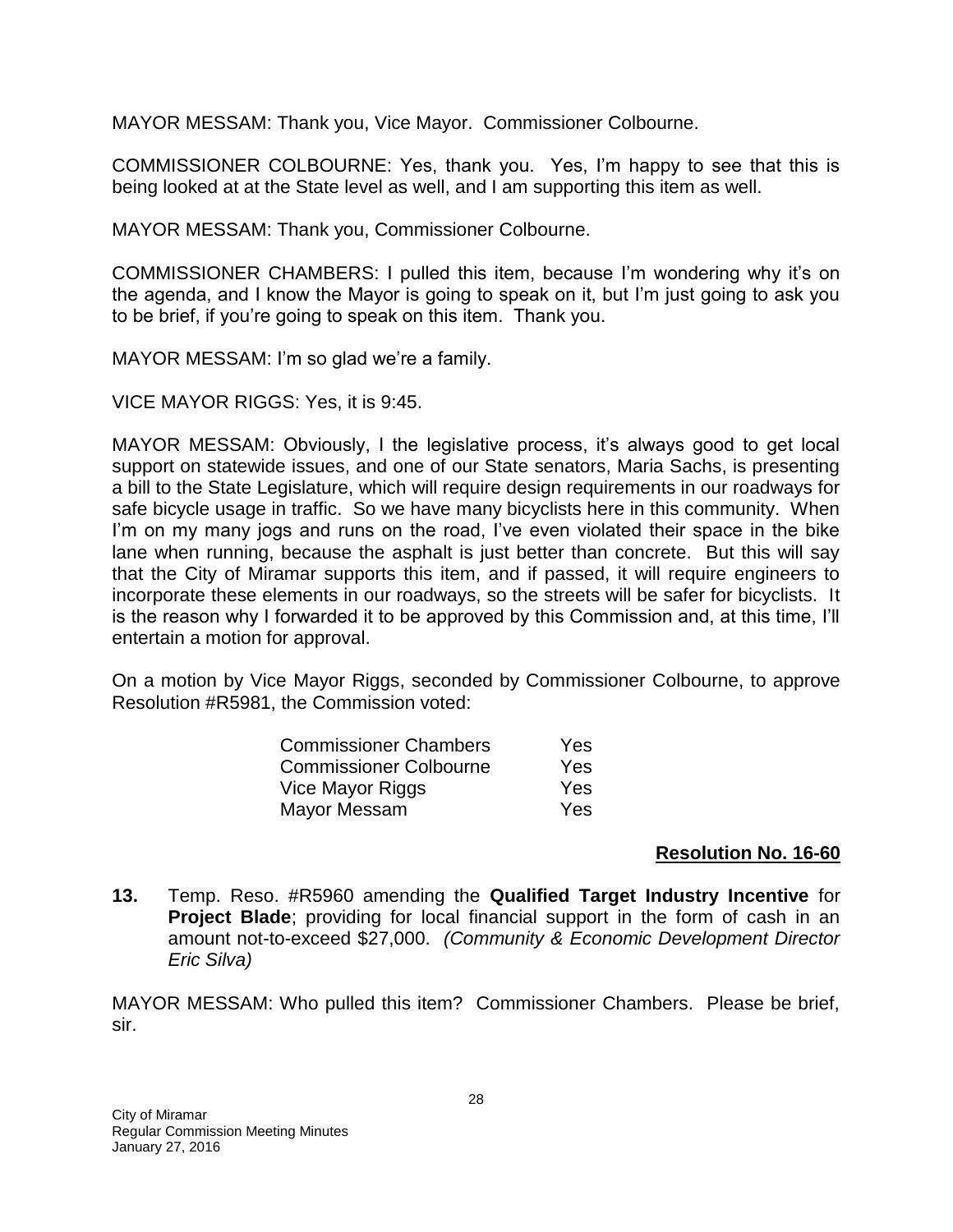COMMISSIONER CHAMBERS: I will. It's a good item, and I pulled it, because I just want a brief explanation for my residents as to what we're doing here, just be simple, quick, thank you.

Community & Economic Development Director Eric Silva briefly reviewed the proposed resolution, as set forth in the backup. The City Manager recommended approval.

On a motion by Commissioner Chambers, seconded by Vice Mayor Riggs, to approve Resolution #R5960, the Commission voted:

| Yes |
|-----|
| Yes |
| Yes |
| Yes |
|     |

#### **Resolution No. 16-61**

**14.** Temp. Reso. #R5955 approving the purchase of **Fire-Rescue supplies and equipment** from the Broward Sheriff's Office in an amount not-to-exceed \$100,000 for Fiscal Year 2016. *(Fire-Rescue Chief L. Keith Tomey III)*

### **Resolution No. 16-62**

### *End of the Consent*

## **RESOLUTIONS**

**15.** Temp. Reso. #R5959 authorizing the signing and submission of a grant application to the **Florida Department of Transportation** for Federal Grant Program funds, and the acceptance of funds and associated match requirements if the grant is awarded. *(Social Services Director Marva Ricketts)*

Assistant Social Services Director Justine Hoo reviewed the subject resolution, as detailed in the backup. The City Manager recommended approval.

MAYOR MESSAM: Are there any members from the public who wish to speak on this item? Seeing none, bringing it back to the dais. Are there any questions, or I'll entertain a motion for approval.

COMMISSIONER COLBOURNE: Just a comment.

MAYOR MESSAM: Commissioner Colbourne.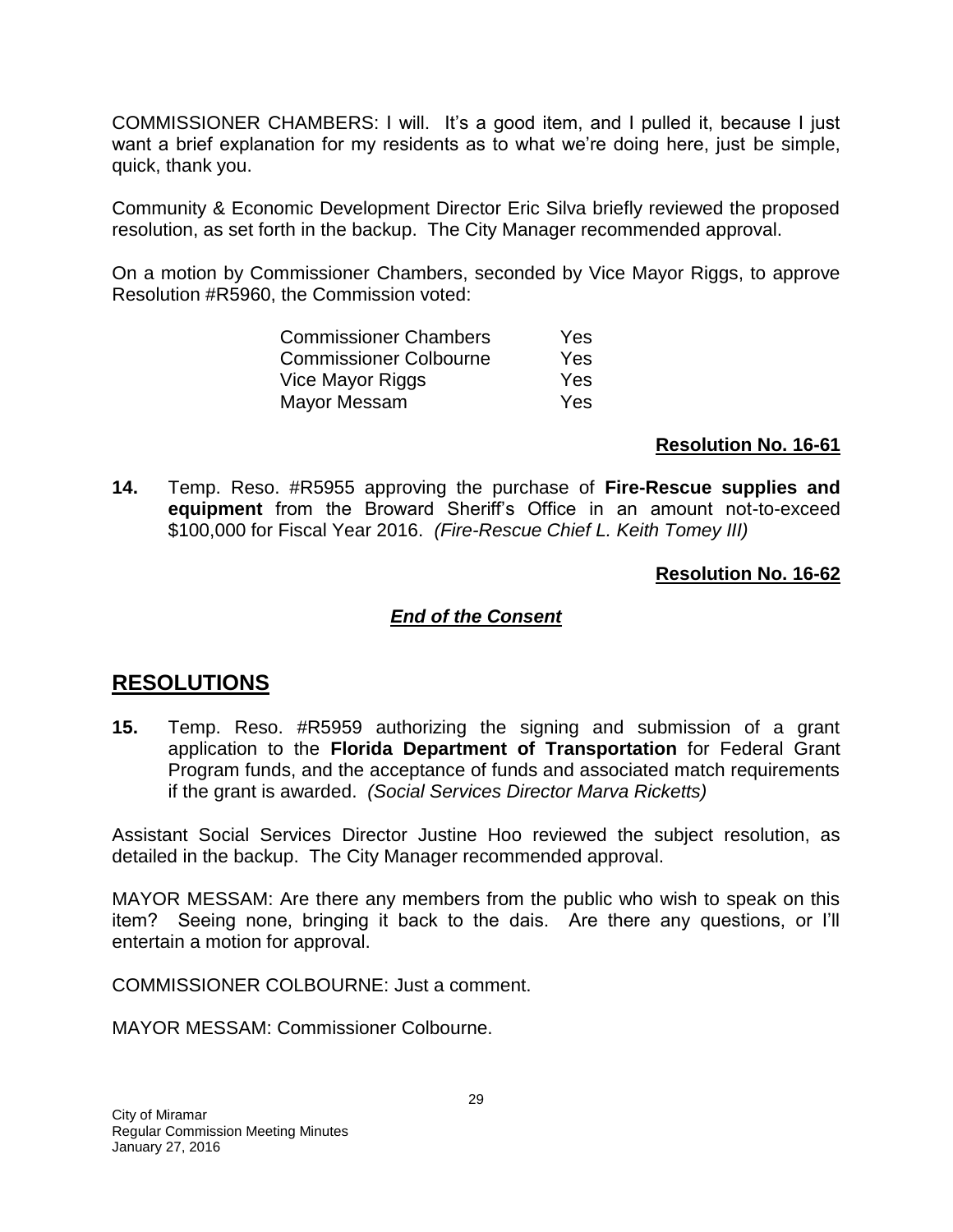COMMISSIONER COLBOURNE: This has been a very good grant for our city. I remember when we first started to replace buses with it, it's actually one that I had recommended the City to apply for, and it's just been a great grant, and we've been able to get it every year for the past three years, so I hope we do get it again this year to continue to improve our fleet for our seniors. If you'd like, I'll make a motion to approve.

MAYOR MESSAM: Seeing no other comments, I'll entertain a motion.

On a motion by Vice Mayor Riggs, seconded by Commissioner Chambers, to approve Resolution #R5959, the Commission voted:

| <b>Commissioner Chambers</b>  | Yes |
|-------------------------------|-----|
| <b>Commissioner Colbourne</b> | Yes |
| Vice Mayor Riggs              | Yes |
| Mayor Messam                  | Yes |

## **Resolution No. 16-63**

## **PUBLIC HEARING**

**16. SECOND READING** of Temp. Ord. #O1624 **amending Chapter 11, "Business Taxes, Permits and Business Regulations,"** of the Miramar **Code of Ordinances** by repealing Section 11-33 "Interview and Investigation of Receipt Applicants; Duties; Fee to Defray Cost of Criminal History Form; Receipt Questionnaire Form", Section 11-34 "Grounds for Denial", Section 11-35, "Appeal from Denial of Receipt", and Section 11-36, "Revocation of Receipt", to eliminate the processing of background checks for new businesses as part of the business tax receipt application process; and providing for an effective date. *(Passed 1st Reading on 11/23/15) (Assistant Finance Director Barbara Hastings)*

Assistant Finance Director Barbara Hastings noted there were no changes since the first reading, as detailed in the backup. The City Manager recommended approval.

MAYOR MESSAM: Are there any comments from the public on this item? This is the second reading? Seeing none, I'll bring it back to this dais. If there aren't any questions, I'll entertain a motion.

On a motion by Commissioner Colbourne, seconded by Vice Mayor Riggs, to approve Ordinance #O1624, the Commission voted:

| <b>Commissioner Chambers</b>  | Yes |
|-------------------------------|-----|
| <b>Commissioner Colbourne</b> | Yes |
| Vice Mayor Riggs              | Yes |
| Mayor Messam                  | Yes |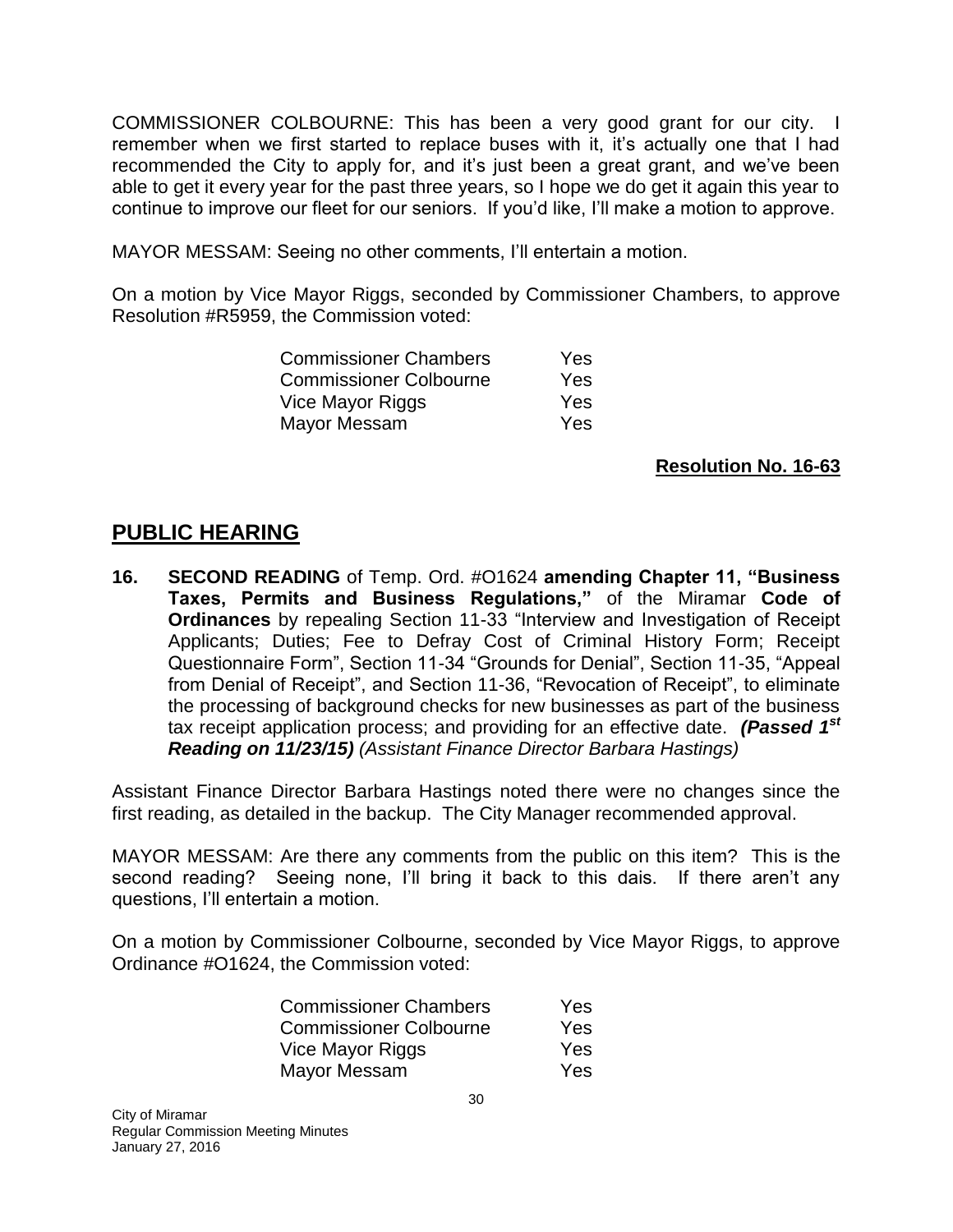**17. SECOND READING** of Temp. Ord. #O1629 **creating** a new chapter of the **Land Development Code** entitled **Chapter 1 Authority**; rescinding existing Chapter 1 Purpose and Applicability, and Chapter 3 Review Agencies, including the City Commission, Planning & Zoning Board, Development Review Committee and Community Appearance Board; adopting a new Chapter of the Land Development Code; providing for applicability, title and authority; providing that the existing zoning map shall continue in effect; adopting provisions related to interpretation and replacement of the Zoning Map; providing for the creation of and operative provisions relating to the City Commission, Planning and Zoning Board, Development Review Committee, and Community Appearance Board; and amending portions of Chapter 4 Comprehensive Plan, relating to application procedures, amendment procedures and grammar, and Chapter 8, Section 813 Community Appearance Board; renumbering and relettering provisions; providing for severability; providing for inclusion in the Code; and providing for an effective date. *(Passed 1st Reading on 11/23/15) (Principal Planner Michael Alpert)*

Principal Planner Michael Alpert indicated there had been no changes since first reading. The City Manager recommended approval.

MAYOR MESSAM: Thank you. Are there any questions from the public on this item? Seeing none, bringing it back to the dais. Are there any questions? I'll entertain a motion.

On a motion by Commissioner Chambers, seconded by Commissioner Colbourne, to approve Ordinance #O1629, the Commission voted:

| <b>Commissioner Chambers</b>  | <b>Yes</b> |
|-------------------------------|------------|
| <b>Commissioner Colbourne</b> | Yes        |
| Vice Mayor Riggs              | <b>Yes</b> |
| Mayor Messam                  | <b>Yes</b> |

## **Ordinance 16-04**

**18. SECOND READING** of Temp. Ord. #O1630 **amending** the **Land Development Code**; making findings; amending **Chapter 5**, "**Development Review Procedures**"; revising Section 505 relating to "Temporary Uses and Structures"; amending Section 508.14 relating to certificates of level of service compliance for parks and recreational areas; amending Chapter 7 "Use Regulations"; revising Section 705 relating to "Commercial Zoning Districts" requirements and Section 706 "Industrial Zoning Districts" requirements; revising grammar and inserting catchlines; revising uses, standards, and requirements; revising Section 713 relating to "Specific Use Regulations"; repealing Section 713.6 relating to child care centers and Section 713.14 relating to restaurants; revising Section 713.19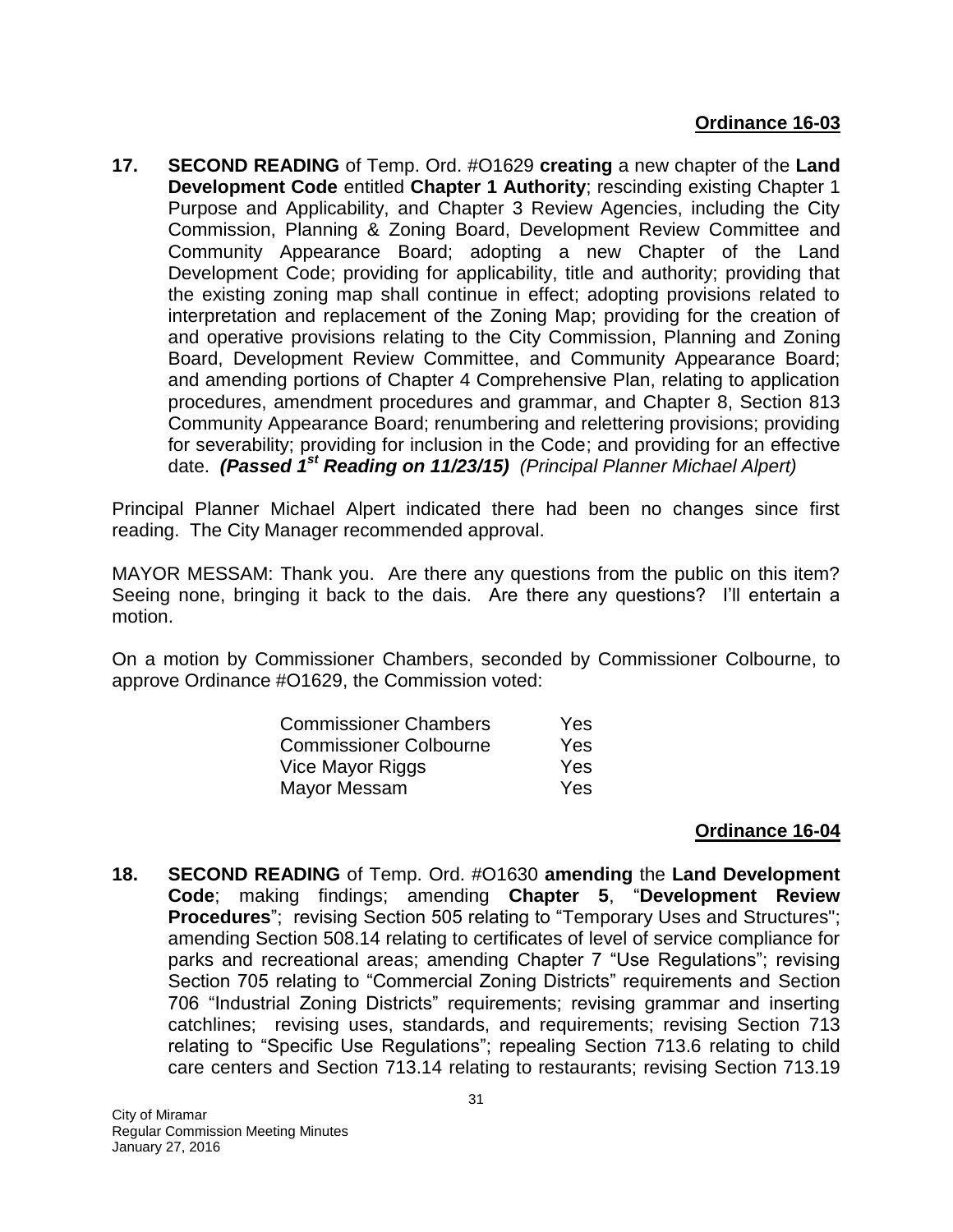relating to fuel service stations with mini-markets/convenience stores; providing accessory use standards; amending Section 713.21 places of assembly and 713.22 pain management clinics, revising grammar; amending Section 715 relating to Transit Oriented Corridor Districts; amending development incentives; amending Section 715.3.3 relating to landscape standards; providing new standards for tree planters, planting strips, median trees, and street trees; revising Section 713.3.7 relating to development standards in Special District 3 (community facilities); revising graphics and tables displayed in Section 715.4.0 in the Transit Oriented Corridor District; amending Section 809.9 relating to gazebos and pergolas; amending Section 809.13 relating to utility sheds; revising section 809.17 regulations and including regulation of patios on fee-simple multifamily lots; amending Section 809.18 to include regulation of walkways on multifamily lots; providing for severability; providing for intent; inclusion in the Code; providing for interpretation; and providing for an effective date. *(Passed 1st Reading on 11/23/15) (Principal Planner Michael Alpert)*

Principal Planner Michael Alpert reviewed the changes resulting from staff recommendations at the first reading of the subject ordinance, and as indicated in the backup. The City Manager recommended approval.

MAYOR MESSAM: Are there any comments from the public on this item? Seeing none, coming back to this dais, any comments, any questions? I'll entertain a motion for approval.

On a motion by Commissioner Chambers, seconded by Commissioner Colbourne, to approve Ordinance #O1630, the Commission voted:

| <b>Commissioner Chambers</b>  | <b>Yes</b> |
|-------------------------------|------------|
| <b>Commissioner Colbourne</b> | <b>Yes</b> |
| Vice Mayor Riggs              | Yes        |
| Mayor Messam                  | <b>Yes</b> |

## **Ordinance 16-05**

# **QUASI-JUDICIAL PUBLIC HEARING**

City Attorney Cole explained Miramar's procedures regarding Quasi-Judicial Hearings, stating the rules applied to Item 19.

Those providing testimony on the following quasi-judicial item were collectively sworn in by City Clerk Gibbs.

**19.** Temp. Reso. #R5976 considering an application for **extension** of **Site Plan approval** for **Sunset Lakes Center**, located at the northeast corner of Miramar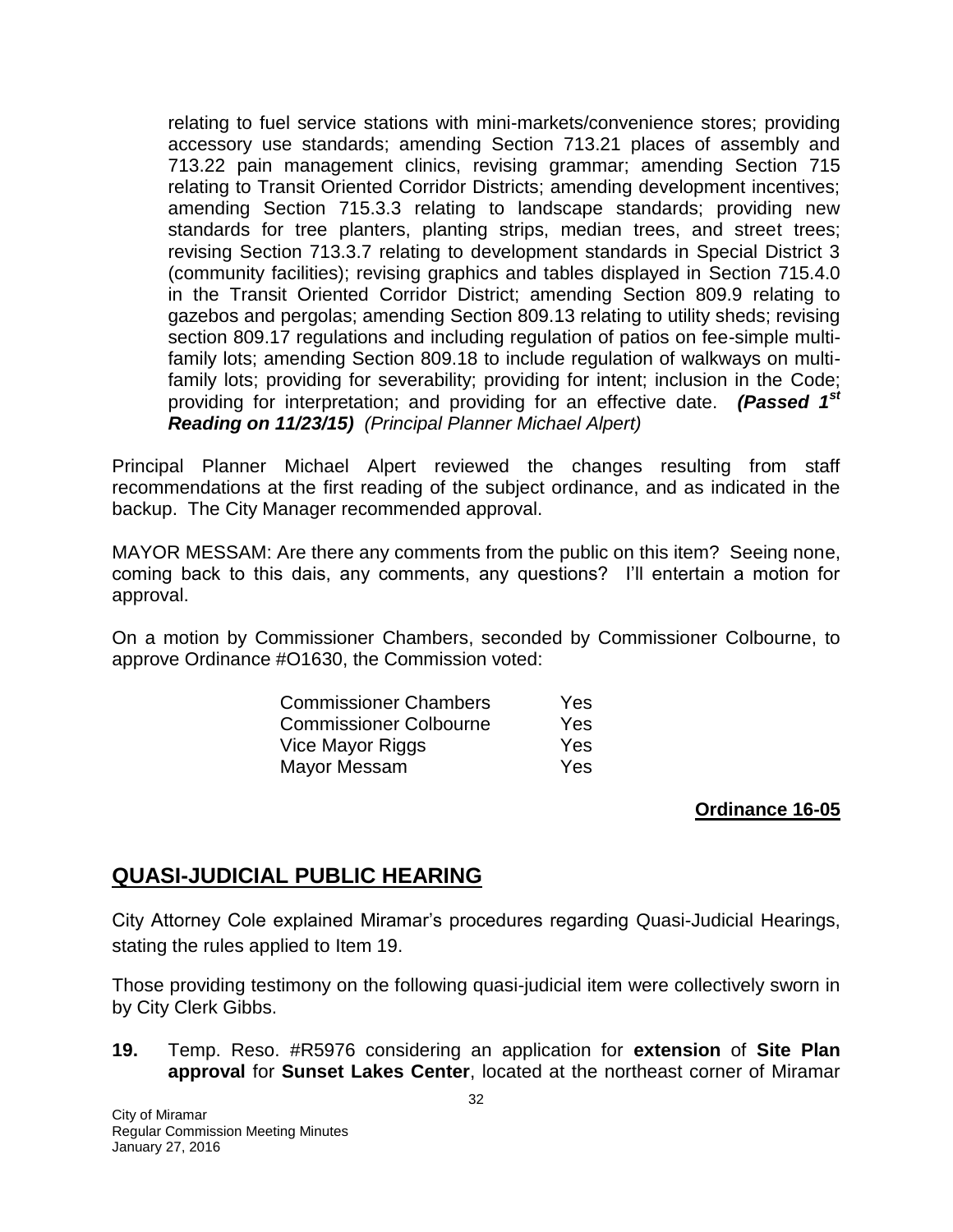Parkway and Southwest 186 Avenue. *(Community & Economic Development Director Eric Silva)*

Community & Economic Development Director Eric Silva reviewed Item 19, as detailed in the backup. The City Manager recommended approval.

Alicia Lewis, the applicant's representative, explained the reason for the applicant's third request to extend the subject site plan, concurring with Mr. Silva's presentation of the site plan and the applicant's previous requests. The reason for the present request by the applicant was solely based on an access easement, as illustrated in the backup documents, that showed the applicant had no egress or exit from their property. She briefly related to the Commission a history of their efforts to secure an easement from the abutting landowners, noting first that they tried to negotiate with the Sunset Lakes Homeowners Association (HOA) to get access along 186<sup>th</sup> Avenue to get the egress. It had been approximately six years since their first conversations with Sunset Lakes HOA, and the process went nowhere. Their next effort was to negotiate for an easement by right through the area currently owned by the Calvary Church, and after going through 11 different offers with them, they reached an impasse at the end of 2015 that led to the applicant filing a lawsuit to be granted an implied easement, which would be on the Calvary Church property, and this was the current status as it was being presented to the Commission. Their site plan would expire if the applicant failed to provide the subject request to the Commission.

MAYOR MESSAM: Thank you. Are there any questions from the dais?

COMMISSIONER COLBOURNE: Yes.

MAYOR MESSAM: Commissioner Colbourne, you're recognized.

COMMISSIONER COLBOURNE: Thank you. If we extend this, what do you expect to happen?

MS. LEWIS: Well, the lawsuit was initially filed in August of last year, so August of 2015. Motions have been filed back and forth and, hopefully, our goal is to have this resolved and settled prior to needing an additional extension, but we can't guarantee that. We've tried for six years to negotiate something with the neighboring HOA and with Calvary, and so our goal would be to have this settled, and not to have to have an additional request. But because it's in the midst of litigation, we can't necessarily guarantee that.

MAYOR MESSAM: I know this has been going on for a very long time. I think, initially, there was approval?

MS. LEWIS: Yes.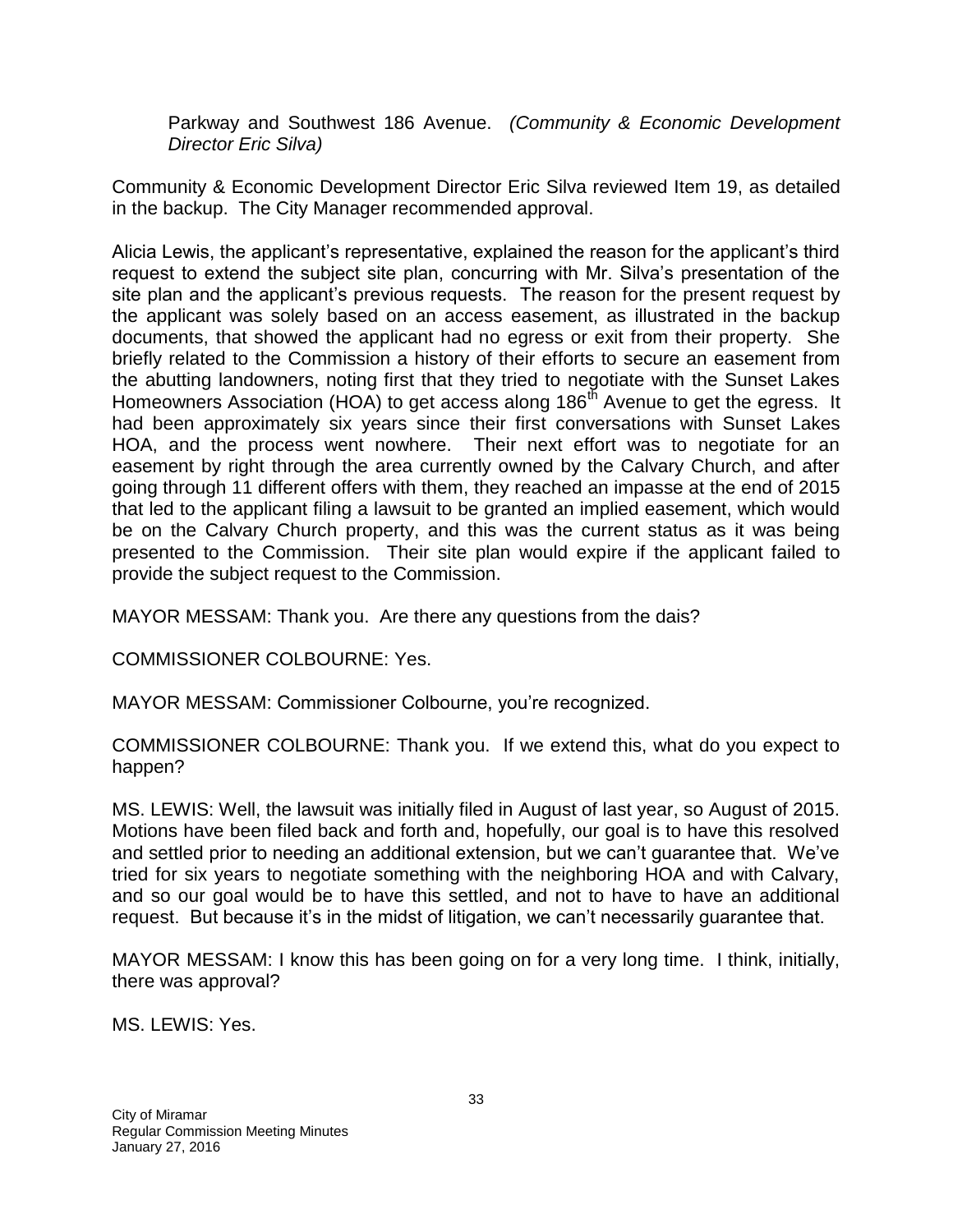MAYOR MESSAM: From Sunset Lakes HOA, but there's been a change in the board, and it's just been a very difficult process, in terms of getting that approval. Regardless of whoever owns this property, the property is ready for development, and no matter who owns this property, and whoever has a conforming development to go there, this issue is going to persist until there's a solution to it. What has been the last communication with Sunset Lakes?

MS. LEWIS: I believe the last communication with Sunset Lakes was in August of 2015. We reached out. They have a new attorney that's representing their HOA board, and we reached out to that attorney, and they still did not want to meet with us. We've tried on several occasions to have meetings and present our request and negotiate with them, but there has yet to be an actual meeting to take place, and they voted and have denied granting us the easement.

MAYOR MESSAM: Did they state why they would not grant the easement?

MS. LEWIS: They stated that they believed it would be a traffic increase, and we wanted to give a presentation to explain that, because we do, essentially, have an improved site plan meeting that we have satisfied the City's requirements in order to develop the site. So we wanted the opportunity to explain that to them, but we were not given that opportunity.

MAYOR MESSAM: If there aren't any more questions from the dais, are there any comments or questions from the public regarding this item? Seeing none, bringing it back to the dais. I don't see a problem in extending and allowing their process to try to move forward, because they've met all the City's requirements. It's an issue between private entities trying to get a resolution. To deny the extension, I think, would be counterproductive towards getting the end goal to getting the property developed, so there can be a civil resolution to this issue.

VICE MAYOR RIGGS: I agree.

COMMISSIONER COLBOURNE: I just have a question. What is the downside to not approving? What is the harm to the company or to the development in general? Can someone else be trying to get it developed if it's not for this? And this is for staff as well.

MS. LEWIS: Essentially, if this was not extended, if the site plan was not extended, we would have to reapply to the City to have our site plan approved, which would incur additional fees to my client, and it would also create another process that we'd have to go through to basically do what we would do today, if we extended it. We'd just pay you a fee to in order to do it, and we're in this litigation.

COMMISSIONER COLBOURNE: How much additional fees are we looking at? What's the cost?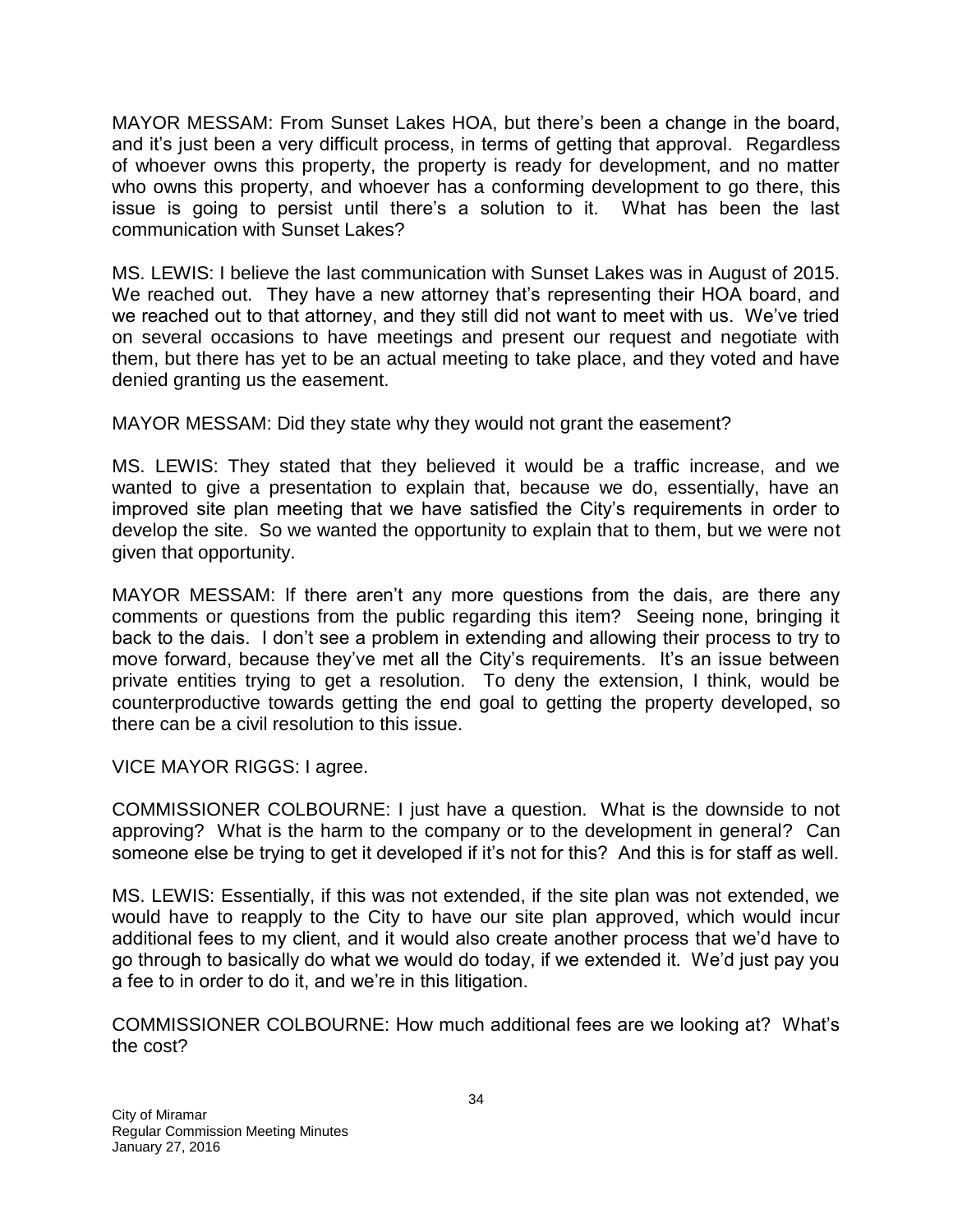MS. LEWIS: That would be a question for staff.

MR. ALPERT: The fee is based on a base fee for commercial, and then the square footage calculation. I believe it's 16,000 square feet; it would be somewhere in the range of \$8,000, plus the community appearance fee to reapply for a site plan and CAB approval. But that doesn't include the cost of doing the drawings from the applicant's team of architects and engineers.

COMMISSIONER COLBOURNE: So by the City continuing to extend this to this group, does it keep other groups from trying to develop it or anyone else?

MR. ALPERT: But whether this applicant develops this property or not, the next person, the next company that comes here to try to develop something has the same issue. There's only one way in at this property, no way out, per the plat requirements. So the non-vehicular access line has to be approved by Broward County to allow a right turn in and out of the property, and that's what they're proposing on 186<sup>th</sup> Avenue. So if this applicant doesn't achieve this, it will still remain a problem for the next applicant.

MAYOR MESSAM: Yes, the owner owns the land. It would be counterproductive to pay another fee for the City to reexamine what they've already examined and already approved. There's just an unfortunate situation; they're kind of landlocked, so to speak, so they control the land, they control the property. They presented a site plan on what their intent is to build on and develop the site. They've met every requirement. They've done everything the City has required to move forward to get this property developed. The issue is meeting the requirement for ingress and egress. They only have one so far on 86<sup>th</sup>, and they're trying to get it off Miramar Parkway, and now they're going, I guess, access by right with the property owner to the north, which is a church. So, as I stated earlier, I think, in terms of the item that's before us, to extend it, because they've done their due diligence, they've met all of our requirements. They've gone through an exhaustive process to try to get the other parties consent to move forward, that I think it would be counterproductive to our spirit of encouraging development in our community to deny it, and then have to come back to do this again. Because if they get fed up and throw their hands up, walk away and sell it, guess what, someone else is going to buy it, they're going to propose a new site plan, and they're going to have this very same issue, and then our City is going to put a timeline for them to get it developed, and we'll be right back to where we are. Commissioner Chambers and then Commissioner Colbourne.

COMMISSIONER CHAMBERS: I think the problem with this item was quite established in the backup agenda, it was well laid out, so I don't have a problem approving this item. I want to move forward.

COMMISSIONER COLBOURNE: We approved an extension several times on this already, is that correct?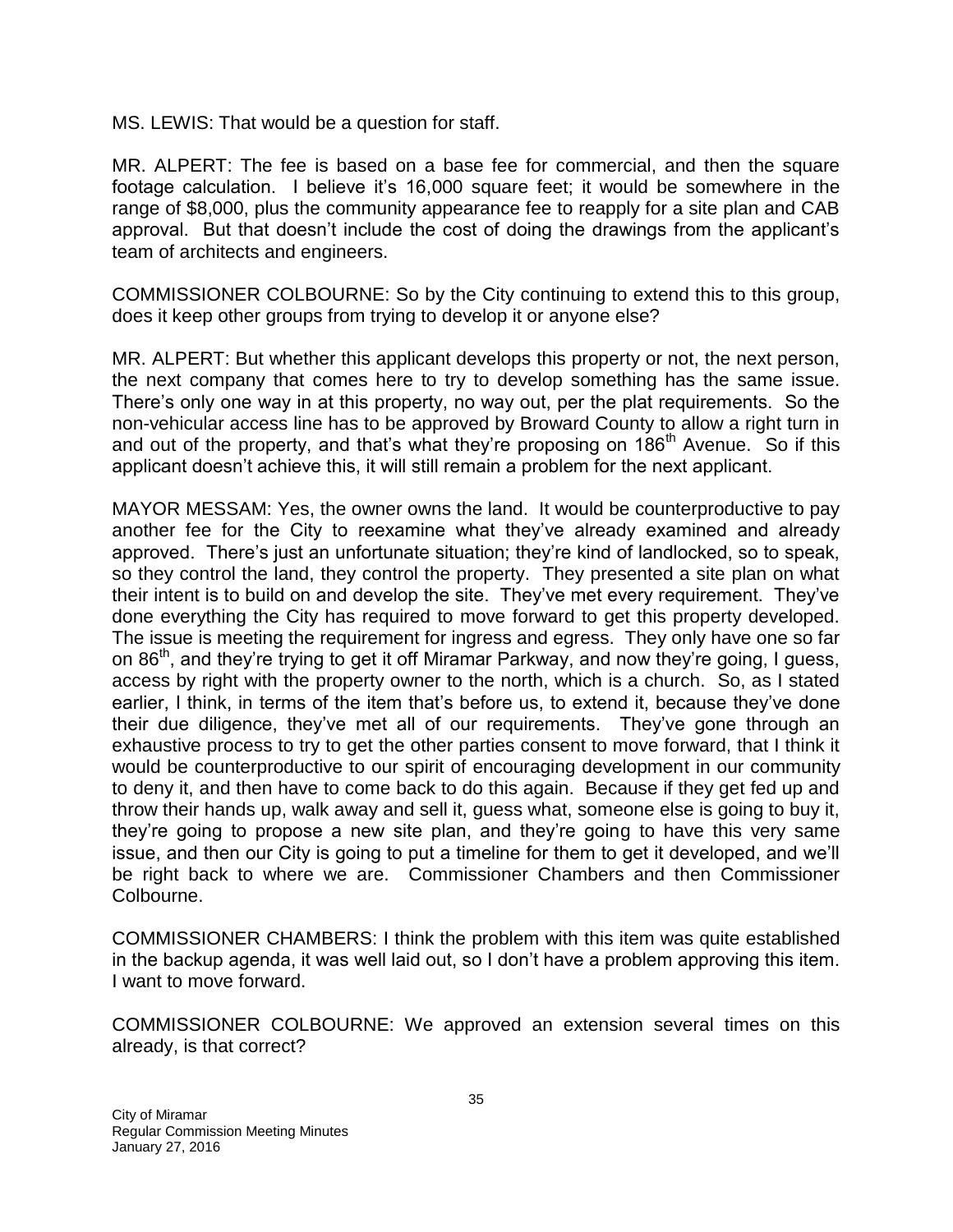MAYOR MESSAM: This would be, I think, the third extension.

COMMISSIONER COLBOURNE: This is the third time we're extending on it. I will approve this tonight, but I'm a little concerned that we continue to extend this and set a precedent, and possibly we're just getting involved in something private. I don't want it to cost the developers another \$8,000 or whatever. That's a substantial amount of money, so I do hear you concerning the cost. But I am a little concerned that we continue to approve this and set a precedent on it, but I will go forward and approve it tonight, but I hope that it will be taken care of, it will be settled in court before it comes back to us.

MAYOR MESSAM: I will note that, I think, and correct me if I'm wrong, one variance or one difference between this extension and the other is that I'm not sure if you had already engaged conversation with the property to the north. It was more so because of the dormant communication between yourself and HOA from Miramar Parkway, so it is a new scenario. So what I would say is that, even though this would be the third extension, at every point, at every step of the way, this applicant has been very active in terms of moving the process forward in circumstances that they don't necessarily control. I think, in a way, it would be unfair to the applicant that has invested in our city, that has met all of our requirements, but it's private parties. So all this would do is allow private parties to come to the solution. They are engaging the property to the north and, hopefully, perhaps, that engagement will solve itself, and it won't have to come back. But I don't want them to be necessarily put in a negative or seen in a negative position, because they've been moving the ball forward, and they've been very progressive and very proactive in terms of getting this settled.

COMMISSIONER COLBOURNE: Again, I am very sympathetic to the developer, to the group. I would like to see that developed, so I will go forward with it. And they are doing things to try to make it happen, but I am concerned about us setting precedent to continue to extend it so many times. So I would have more concern another time if it comes back before us.

MAYOR MESSAM: One final comment, and I'll entertain a motion. Commissioner Chambers.

COMMISSIONER CHAMBERS: I don't think we're setting a precedent here. Mr. Alpert, come to the microphone, please? From my understanding, this property right out there where we built those apartments was extended numerous times over the period of time during the recession, am I correct?

MR. ALPERT: At the Town Center? Which? I'm sorry.

COMMISSIONER CHAMBERS: Just behind the parking garage, that new complex that was built. The previous owner that owned the property, we were extending and extending.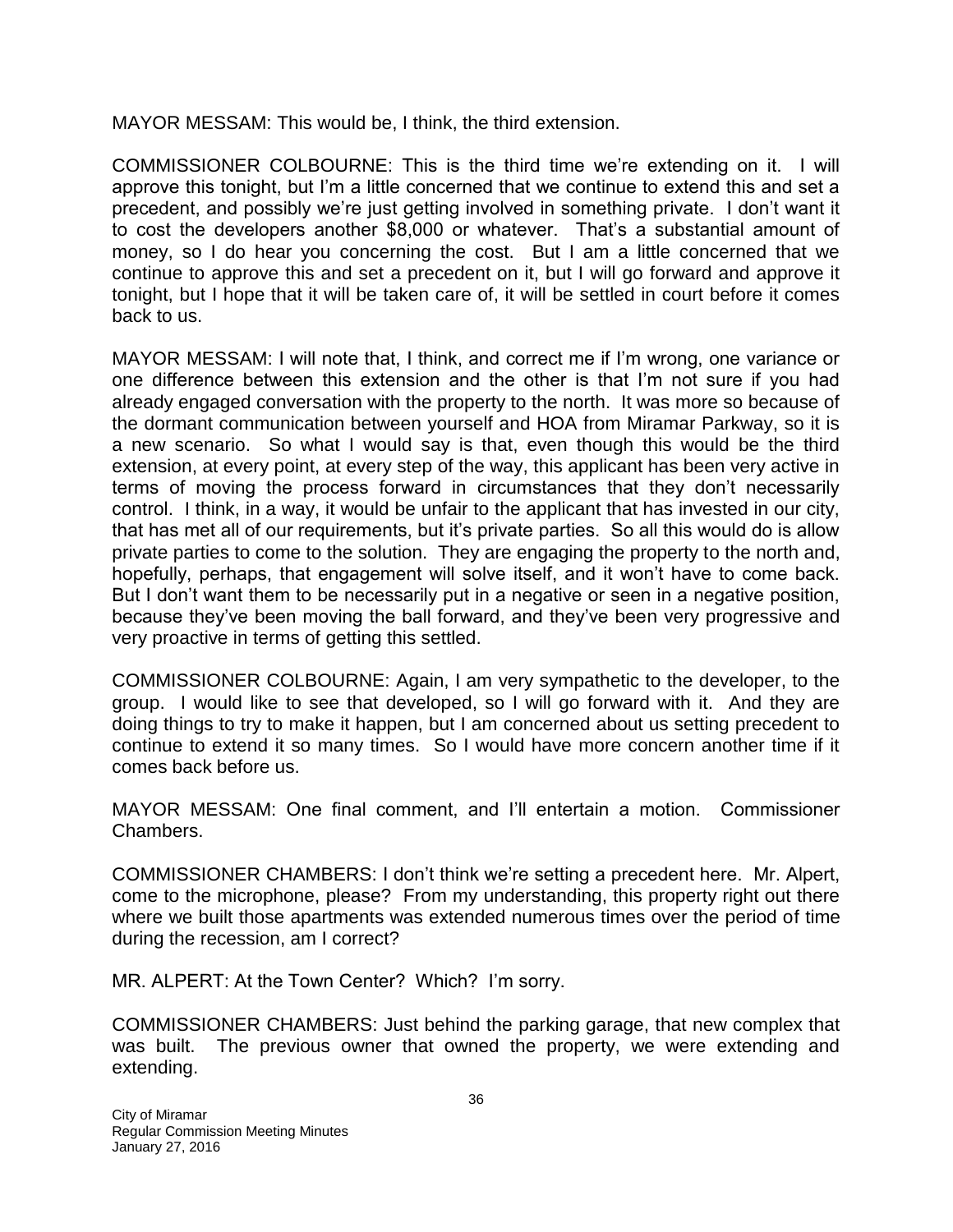MR. ALPERT: Are you referring to the Town Center property here?

COMMISSIONER CHAMBERS: I don't know what's the name of it.

MR. ALPERT: Yes.

COMMISSIONER CHAMBERS: The parking garage right here?

MR. ALPERT: Yes, yes.

COMMISSIONER CHAMBERS: All those homes.

MR. ALPERT: That was a different developer that plans approved for the townhomes and apartments, and because of the recession, they ended up not building it, and in 2012, a new developer was approved, and they were the ones that implemented the construction.

COMMISSIONER CHAMBERS: Before they were given an extension.

MR. ALPERT: No, they didn't have an extension.

COMMISSIONER CHAMBERS: I'm not sure what it is. There was something that was given.

MR. VAZQUEZ: Hector Vazquez, Strategic Development Officer. Commissioner Chambers, you are correct. There was an extension that was granted, only one.

COMMISSIONER CHAMBERS: So this is not a precedent. I know there was something going on, I'm done. I'll make a motion.

COMMISSIONER COLBOURNE: Well, wait a second, let me get a clarification, in terms of the extensions. I would like to know whether or not this is something we routinely do, in terms of giving out three extensions or so forth. Commissioner Chambers is saying that this wouldn't be a precedent, so is this something that we do all the time? Do we do three and four extensions or is it different here?

MR. ALPERT: I just want to apologize. What was extended was the development agreement, not the site plan approval. I'm sorry, for the ones here at the Town Center.

MAYOR MESSAM: Which is a different item.

COMMISSIONER CHAMBERS: Very similar.

MR. ALPERT: We've had over the past 15 or 20 years a handful of extension requests. There haven't been that many.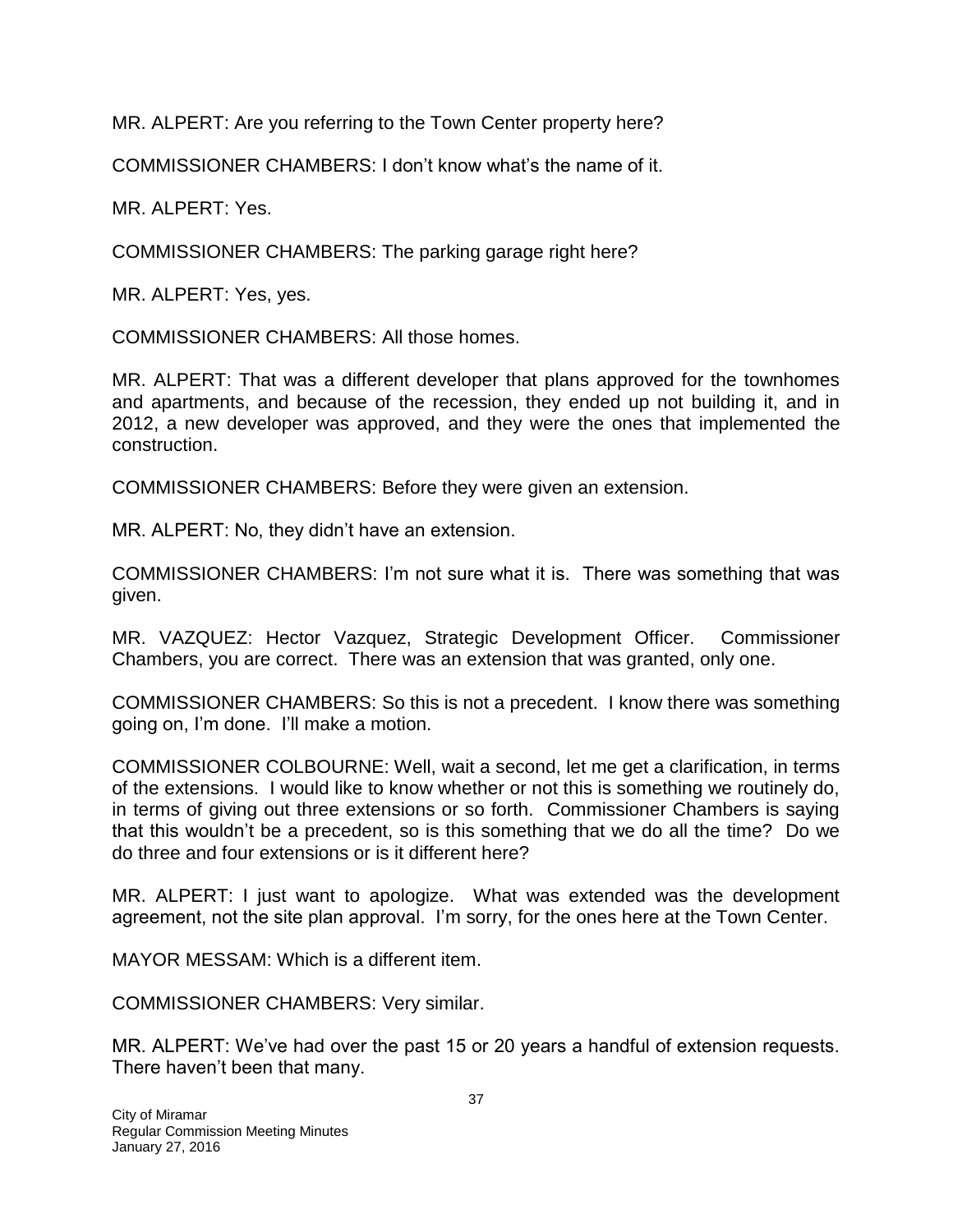COMMISSIONER COLBOURNE: Multiple for one location?

MR. ALPERT: There was another one that had three, and there was another one that had two, most of them were extended ones, yes.

COMMISSIONER COLBOURNE: Thank you.

MAYOR MESSAM: Can we move this item forward; we can't go tit for tat on every issue. The issue is, we've heard the case, the property owner wants an extension, so they can complete their litigation scenario.

COMMISSIONER COLBOURNE: We have a motion on the floor.

MAYOR MESSAM: There is no motion.

On a motion by Commission Chambers, seconded by Vice Mayor Riggs, to approve Resolution #R5976, the Commission voted:

| <b>Commissioner Chambers</b>  | Yes |
|-------------------------------|-----|
| <b>Commissioner Colbourne</b> | Yes |
| Vice Mayor Riggs              | Yes |
| Mayor Messam                  | Yes |

#### **Resolution No. 16-64**

# **OTHER BUSINESS**

#### **20. Reports and Comments:**

#### **Commissioner Reports:**

MAYOR MESSAM: I'll start this time with Vice Mayor Riggs, moving down.

VICE MAYOR RIGGS: Thank you. First, I want to say thank you to staff for meeting with me over the holiday, and giving me a tour of all the different departments, I really appreciate that, and thank you for your hard work. Second, I want to announce my first annual health fair coming up February 13<sup>th</sup>, Saturday, February 13<sup>th</sup>, from 11:00 a.m. to 3:00 p.m. I'm in partnership with Care Community Center to put this event together, and it will be on Pembroke Road and 64<sup>th</sup>, and there'll be services from blood pressure check, mammogram check, HIV testing, and we also are targeting the pediatric population with dental check, vision check, immunizations. So I want to also thank our sponsors, like Memorial, thank you so much for partnering with me to do this, Aetna, Publix, Colgate. So there were quite a few companies who are coming together to provide the community with information and supplies to keep themselves healthy, so I'm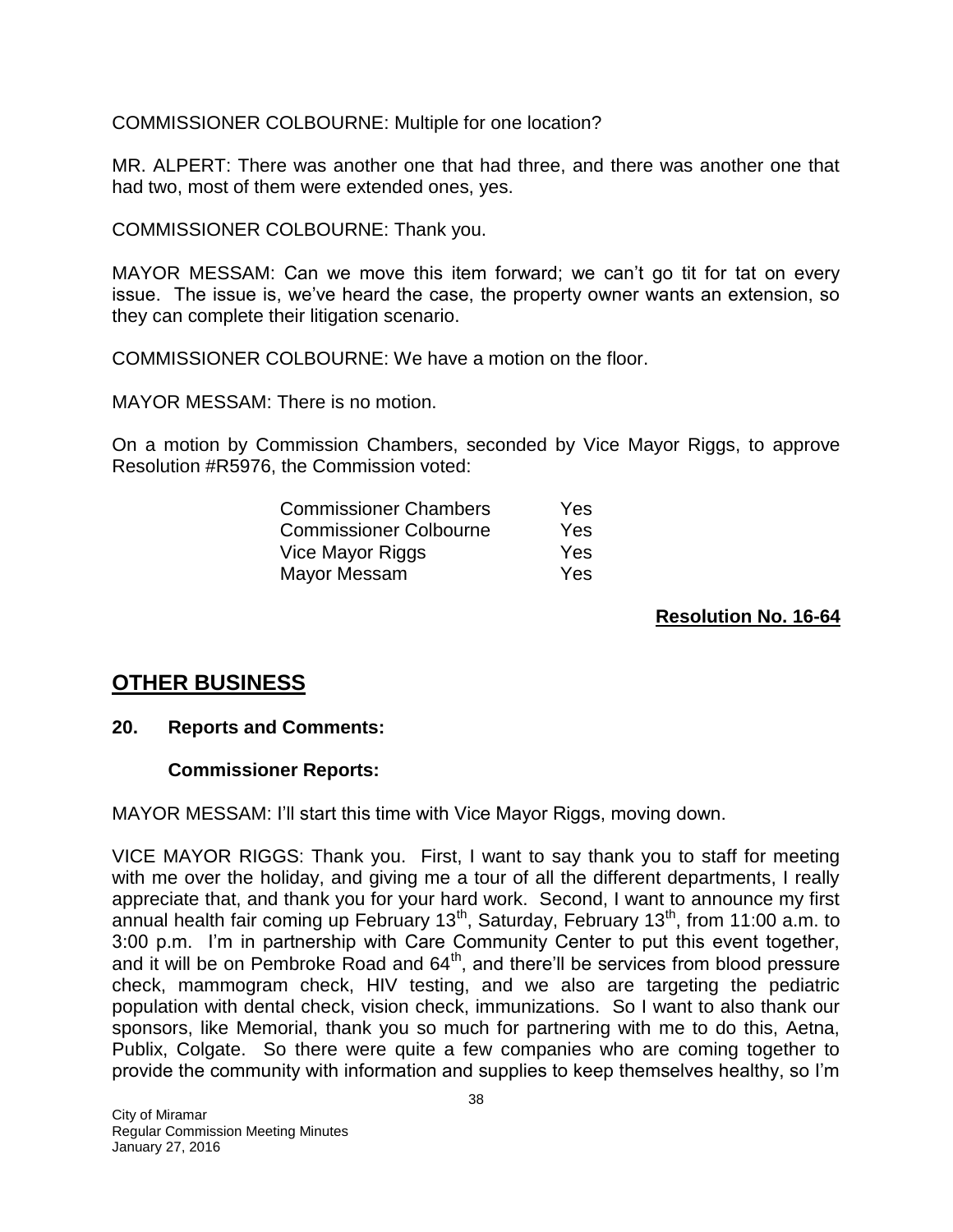very happy about that. One more thing. We're not meeting until probably the third or fourth week of February, so I want to remind everybody that February is Black History Month, so join me in honoring all of those throughout our history who have made a lasting impact in our lives. Thank you so much.

MAYOR MESSAM: Commissioner Chambers, you're recognized.

COMMISSIONER CHAMBERS: Thank you, Mayor. I want to clear up some things right here. Before I start pointing any fingers, I want to make sure my hands is clean, so I got to wash them. I just want to state that my office had some issues with staff, and things was not being done or getting done properly, and since I was aware of the issue, I've dealt with it and took care of my issues in my office, so I just want to be clear on that and take full responsibility for whatever was not done or done in my office with my staff. Just want to be clear on that, so I can get that out the way. This issue that comes up here tonight with these residents, I think this is something, I'm kind of glad that they came in and dealt with it here, but we have to fix this thing, it's been going on for too long, and I know it can be fixed. I'm not sure how we're going to get together, are we going to have a meeting or an executive session, whatever, but I really want to get this solved, I know we can fix it. It's not that hard, it's been just kicking down the road, so we need to fix that. Next issue, I just want to say many thanks to Chief Ray Black, and his wife, June, they've been a lovely couple and a gift to our community, and thank them for their service and their work here. I just can't express my gratitude to Chief Black and his wife, June. Also, staff, for the City, they've been tremendously great for the City, GAME, water, Public Works, the tremendous job, Fire, Police, just all around, everybody do a good job to keep the City going, and I want to thank them so much. I know it's a new year, and this is our first meeting back, I just want to welcome everyone back, even though we've been back at work since the new year. I know everyone had a good Christmas and good new year, I just want to thank you so much for what you do here. I don't want to go on too long, but I know Universal Circus is in town once more, and they've reached out to me, and they're doing a senior day on February  $3<sup>rd</sup>$ , it's a Wednesday, at it's a 10:30 a.m. show. I'm trying to encourage everyone that's available at home to come on out. The code word is Commissioner Chambers, and you'll get in for \$10. You don't have to come in a group of 20 like they said before. People could show up individually and just mention my name and you'll pay \$10 to get in. I'll save the rest for later. Thank you so much.

COMMISSIONER COLBOURNE: Is that a savings, Commissioner Chambers.

COMMISSIONER CHAMBERS: It is a savings. I know the price range from \$18 to \$30 something, so it is a big savings, and this is not limited to the seniors. Kids, adults, I know you're home.

MAYOR MESSAM: Commissioner Colbourne, you're recognized.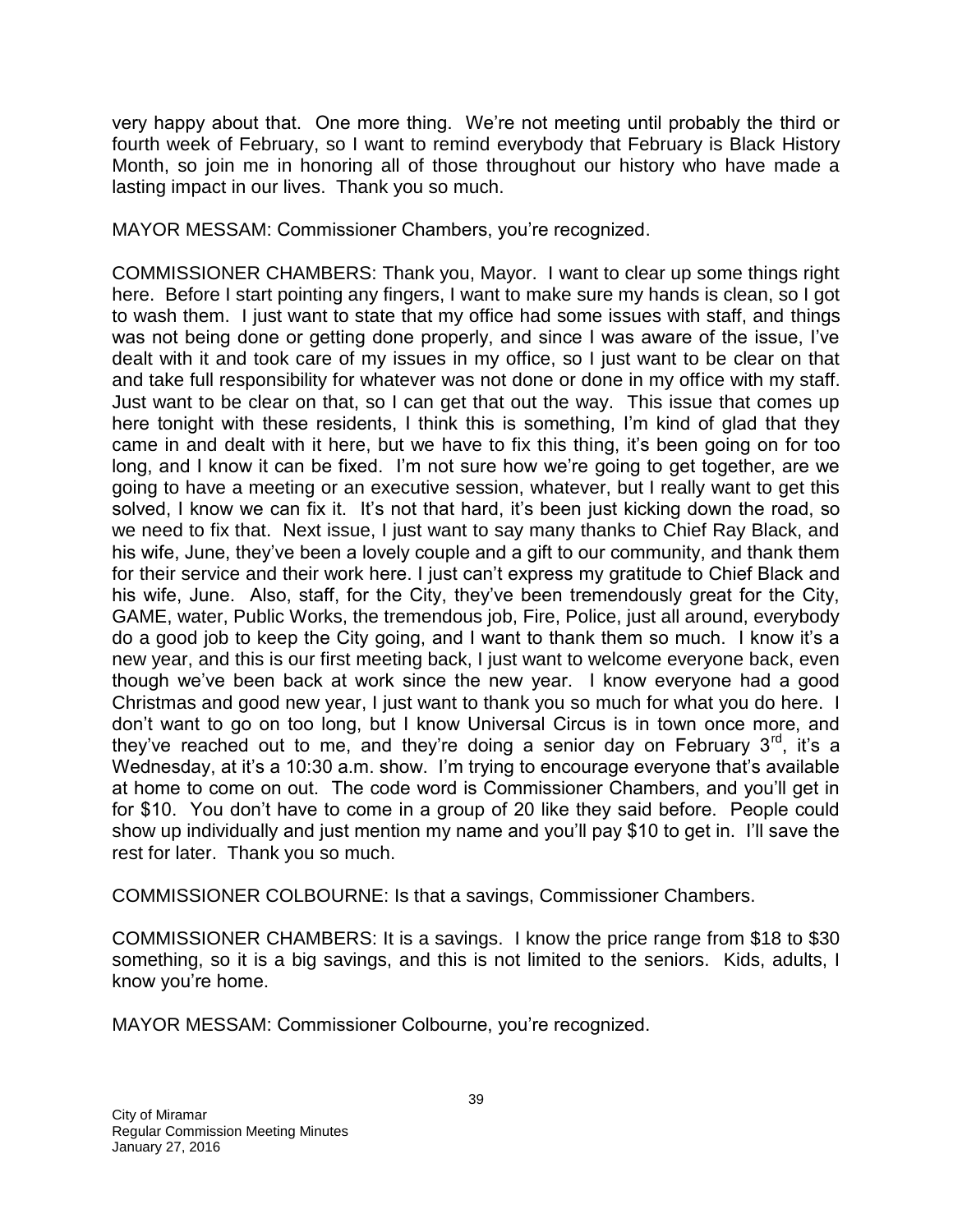COMMISSIONER COLBOURNE: Thank you. I'd like to say Happy New Year to everyone. It's good to be back here, starting 2016, seeing everybody refreshed out there, still refreshed after tonight. There are a couple of things that I would like for staff to follow up on, if I can get consensus of that as well. There were two things that were mentioned tonight by residents. One is a two-percent charge for payment that was said is a double charge. I would like to see a report on that, if I can get consensus. I would like to ask the City Manager to give us a report as to why is it being said that it's a double charge, unless she has an explanation tonight she'd like to share.

CITY MANAGER WOODS-RICHARDSON: I can only guess, cause she mentioned that it was part of the budget, that when we did budget projections, we did talk about the fact that we don't recoup the cost for processing of credit cards, and so the City has been eating that cost for always. So now, similar to other municipalities, other agencies, when we process cards, we're going to pass that cost onto the person that issues the card, and in that way, the City will not lose money by using credit cards. So it was part of the revenue projections that was in the budget.

COMMISSIONER COLBOURNE: You said it was part of the revenue projections. Was it part of any other increase? Was it already considered or included as part of any other increase that was approved?

CITY MANAGER WOODS-RICHARDSON: Not that I can recall. I just know that it was time for us to start looking at how to not let the City absorb the cost of processing credit cards.

COMMISSIONER COLBOURNE: And the two percent is only for credit cards?

CITY MANAGER WOODS-RICHARDSON: As far as I know, yes, because you can pay cash, you can pay checks, or you can pay electronically, and there's no additional charges for that.

COMMISSIONER COLBOURNE: And we are getting information out to the residents as to how this process works?

CITY MANAGER WOODS-RICHARDSON: We have it on the website. We were going to do the water bills, we were using different methods to get the information out, as a campaign for it.

MAYOR MESSAM: Before you go on, Commissioner Colbourne, I think when we were presented this initially, I think my recollection was that it's viewed more like a convenience fee. For example, if we're to have revenue projections for whatever City service we're providing, by paying by credit card, actually, those revenue projections are actually not accurate, because it doesn't take into account the two percent or whatever that merchant fee is to process that credit card, because it's going to cost us to process the credit card. I think, based on the marketing plan or, I guess, the public notification of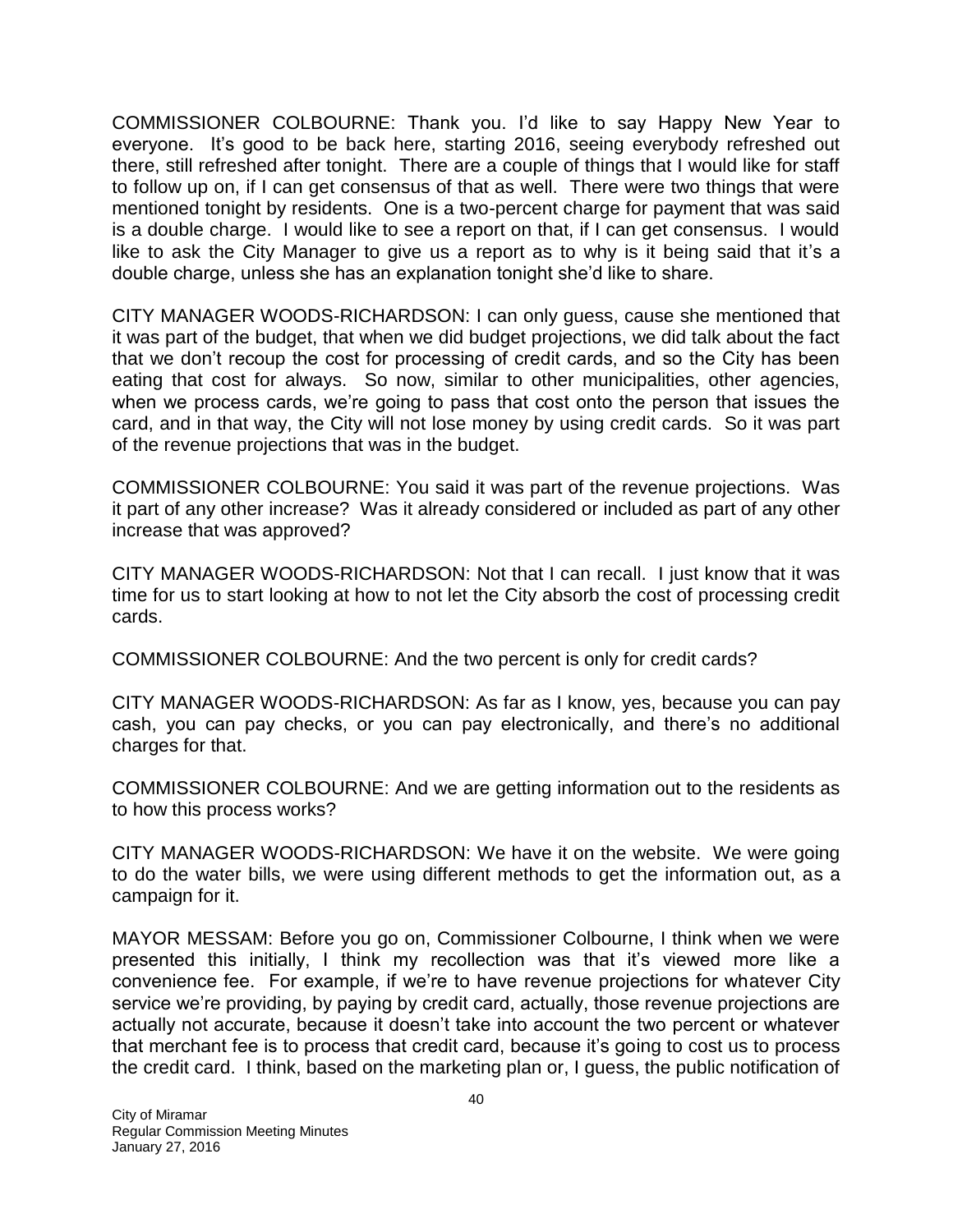the payment options for residents is that there is multiple options to pay that don't incur that cost. If it's by cash, or if it's by check, or if it's by electronic check, there's no additional costs, and those options can be taken. If it is, however, a credit card payment, because the City is charged the fee, they're just passing that fee onto the resident. So that's my understanding of it, how it was presented.

COMMISSIONER COLBOURNE: I do want to make sure that this like a pass through. This is something that is being charged to us, the two percent is being charged because of the credit card and, therefore, we're passing it onto the individuals who are using a credit card.

CITY MANAGER WOODS-RICHARDSON: That's correct.

COMMISSIONER COLBOURNE: The other concern that was brought up tonight as well, and it is a concern of mine, is the public safety substation. I believe that when the Police Headquarters, when it was initially approved, at the same time it was said that it would be a construction of a substation on the east side, and that it would be done simultaneously. That's my recollection, and if that is correct. I see the Police Chief shaking his head. Now our Police Headquarters is almost open, that's coming within the next couple of months, the next few months, and we haven't been presented a design for the police substation on the east side. And I know there have been some changes, Mr. Mayor, if you'd give me the opportunity. I know they've been some changes in the plans, and this goes back to what I was saying earlier with the landscaping project as well. We continue to approve things, and then there are changes, and it seems to have an impact, and often times it's on the same area. In these two particular cases, it is. So I am asking to really look at the police substation and bring something back to us concrete, as to what is it we're going to do, because that's a commitment that this Commission or previous Commission made to these residents of the City, and it's going to be hard, at this point, to fulfill that commitment, since the Police Headquarters are almost ready. But we need to give them something; we need to give them some dates, we need to be very specific as to what is it we're doing there. I am looking forward, and I am asking again for consensus for the Manager to bring something back to us, specifically on the substation, because it needs to be prioritized.

CITY MANAGER WOODS-RICHARDSON: I will go ahead and mention to you that the substation is, at this point, one of those projects. If you recall during the summer, during the budget processes, we mentioned we were going to do reprogramming of some of the projects, and that one is tied to the project that they had for the storage facility, and the property room that's going to be here. So part of that delay is related to the fact that we're still working out the details as to what we can bring over to this facility, and then not have to do the construction, or if we're going to set up the construction that's at the utility plant, then what will eventually come to the substation. But the process, the program is delayed, because we want to do the right thing, but it is going to happen. it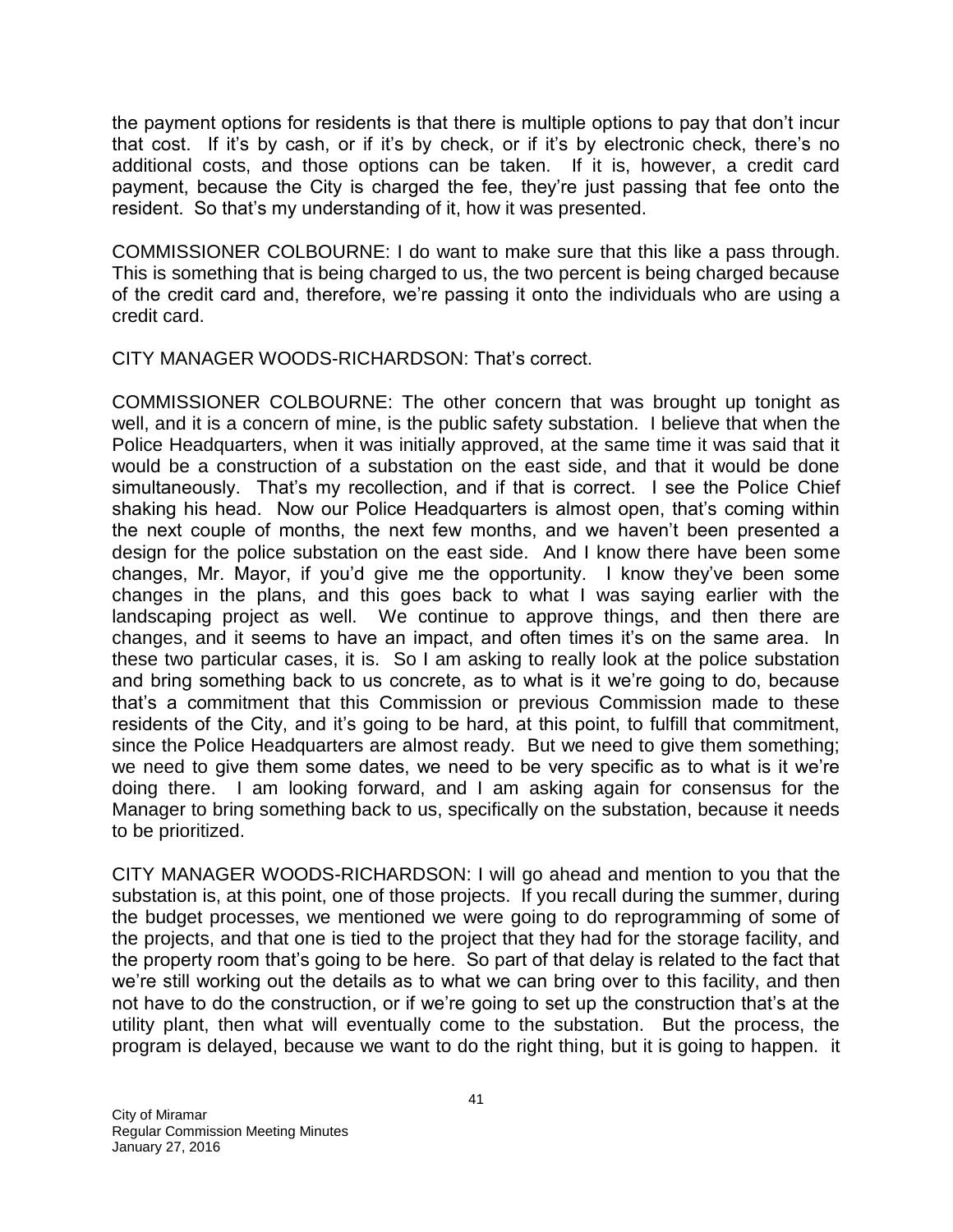was a commitment, and we do intend to keep it. I will get you the report, but that's not the issue.

COMMISSIONER COLBOURNE: And more so than a report, I just want to say that I'm really asking for it to happen.

CITY MANAGER WOODS-RICHARDSON: Absolutely.

COMMISSIONER COLBOURNE: Let me be clear. We really need to be good on that commitment that we made to the residents, and we need to show them that we've made a commitment. I know staff is working on it. I know staff has looked on it in different ways, but the residents do not know this. The residents need to understand what is it we're doing specifically, as far as it pertains to the substation, and more importantly, we need to have a substation out on the east side.

MAYOR MESSAM: Again, I will emphasize, communication, it's communication, communication, communication. When changes are being proposed or made, this Commission has to know, so we can communicate to the residents. Because when you don't, questions start flaring in the community, and there's no explanation for it. We understand circumstances come up, we understand program needs arise, but we have to communicate it to the residents. Commissioner Colbourne.

COMMISSIONER COLBOURNE: One other thing I wanted to say. A good thing that happened back in December, is that the federal government, for the first time, approved a five-year, the first time since 2005, a five-year bill for \$281 billion in funding for transportation, highways, and mass transit, and it's a good thing. There are a lot of needs, we have a lot of needs here in the City of Miramar pertaining to that, and I know we have our lobbyists who are following up on that, and the MPO has your lobbyists that are following up on that. As far as that is concerned, one of the things that I've asked, I've met with the City Manager, and I've asked her and staff to follow up on, is to make sure that we have a transportation plan, so that when monies do become available like this, and other monies from the State as well, that all our needs are identified, not just our needs for today, but our future needs. So that we have items that we can bring to the table for our residents, and that's it from me.

MAYOR MESSAM: Thank you, Commissioner Colbourne. I'll try to wrap mine up in five minutes, so keep clock. Update. Yesterday, I attended the Broward County Commission meeting, because one of their public hearing items, item number one, an item sponsored by Commissioner Beam Furr for Broward County to, basically, put a moratorium or prohibit the use of fracking to extract oil in Broward County. Because it's consistent with the resolution of the City of Miramar when we were opposing the Kantor Real Estate State permit to drill oil outside of our city, I went in support of that item. The reason I bring this up tonight is because just on Monday, there was a State Senate bill that was passed that basically would nullify the passage of yesterday's decision to make fracking illegal in Broward County. The State has legislation right now that threatens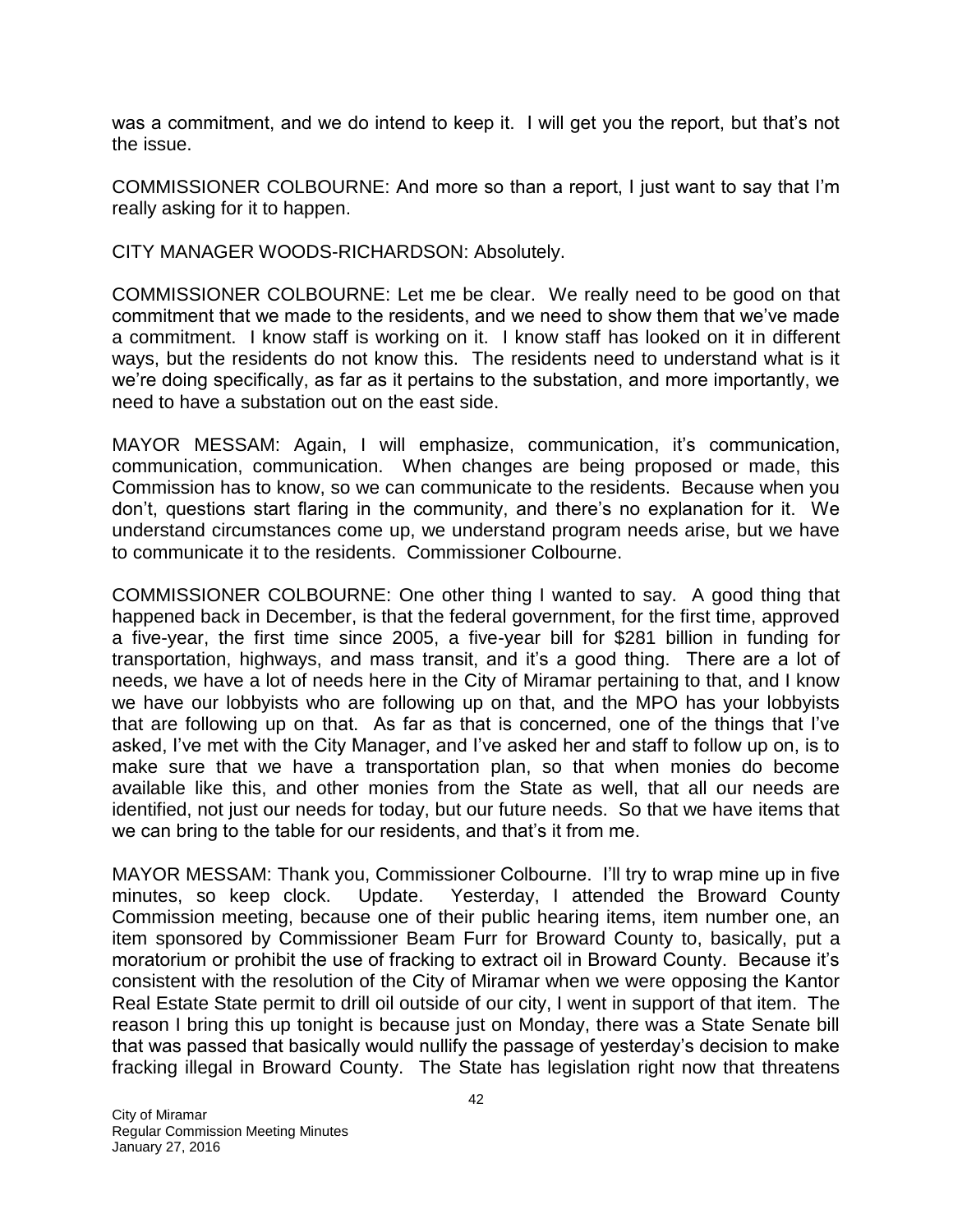home rule for local governments to protect our natural resources, and the saving grace, however, or potential saving grace is that because of Broward County zoning, there may be some defenses in terms of any applicants being able to have the ability to drill oil. They still have to come to Broward County for a zoning approval for that. But there's a lot of talk. If this bill at the State passes, that it could potentially be challenged, and that was one of the main reasons we raised, as a city, that we could potentially be facing a situation where there's going to be a big legal battle in terms of oil operations in Broward County. And we just can't rest on current laws to protect us, we have to keep this issue up, we have to keep the public informed about the progress of what's going on, because there were some comments that were made, that, well, it will never pass in Broward County. But yet there's active legislation right now in this session that will threaten to abolish our ability to protect our natural resources. So we cannot let this issue die. I'll continue to give updates to the City in regards to the progression of legislation, as well as progression of the current application that is looking to seek oil, because we may think it's not possible, but we can't sleep on this issue. Second, we don't have to discuss this tonight, but in prior meeting, I raised the issue regarding banning the box in the City of Miramar, to abolish the question of asking if someone has been arrested when they apply for a job, because it discriminates against those who have paid their debt to society to even be considered. It does not stop the process of background checks and all of that, but we don't want to say no to someone, just because they may have been arrested in the past, because people have been rehabilitated, and just because they may have had a minor offense in the past, it doesn't necessarily mean that they can't be a great asset to this city. So I want to make sure that we're not being a roadblock, just in our application process to prevent, especially residents of Miramar who wish to work, or anyone who wished to work with our city that could be an asset to our city. I think I have two minutes left. Three. We need to decide, finalize our Commission retreat date. We're coming up on budgeting, and what direction does this City administration have? We have to have this retreat to begin to talk about the process of our visioning, where we want to take this city to the next level, that's our responsibility. So we need to set this date very quickly. We've been kind of pushing it along. I know there's a poll that's supposed to be going out. When you get the poll, please, let's respond, and when we send the poll, let's give one or two date options, and we just lock it in, and we get it done, and we need to get that done as soon as possible, because staff needs direction on how to move forward with proceeding. It will definitely be an asset in terms of the budget process. The second item is Broward County's marijuana ordinance. It's countywide. Does it work for Miramar? Are we going to opt in, are we going to opt out? If we opt out, how do we still maintain those benefits. We haven't had that discussion. We need to know. I said one issue that I had personally was that the ordinance, as written, because Broward County allows flexibility for each municipality to enforce the laws, it gives a discretion if law enforcement will make an arrest or issue a citation for that person who had the small amounts of marijuana. I think that we should not necessarily give that option, that it should go up to at least chief level or administrative level for that, because who's to say that when an officer stops someone on the street, that their judgment, that they let this person off, but don't let the next person off. What circumstances? I shouldn't be subjective. It should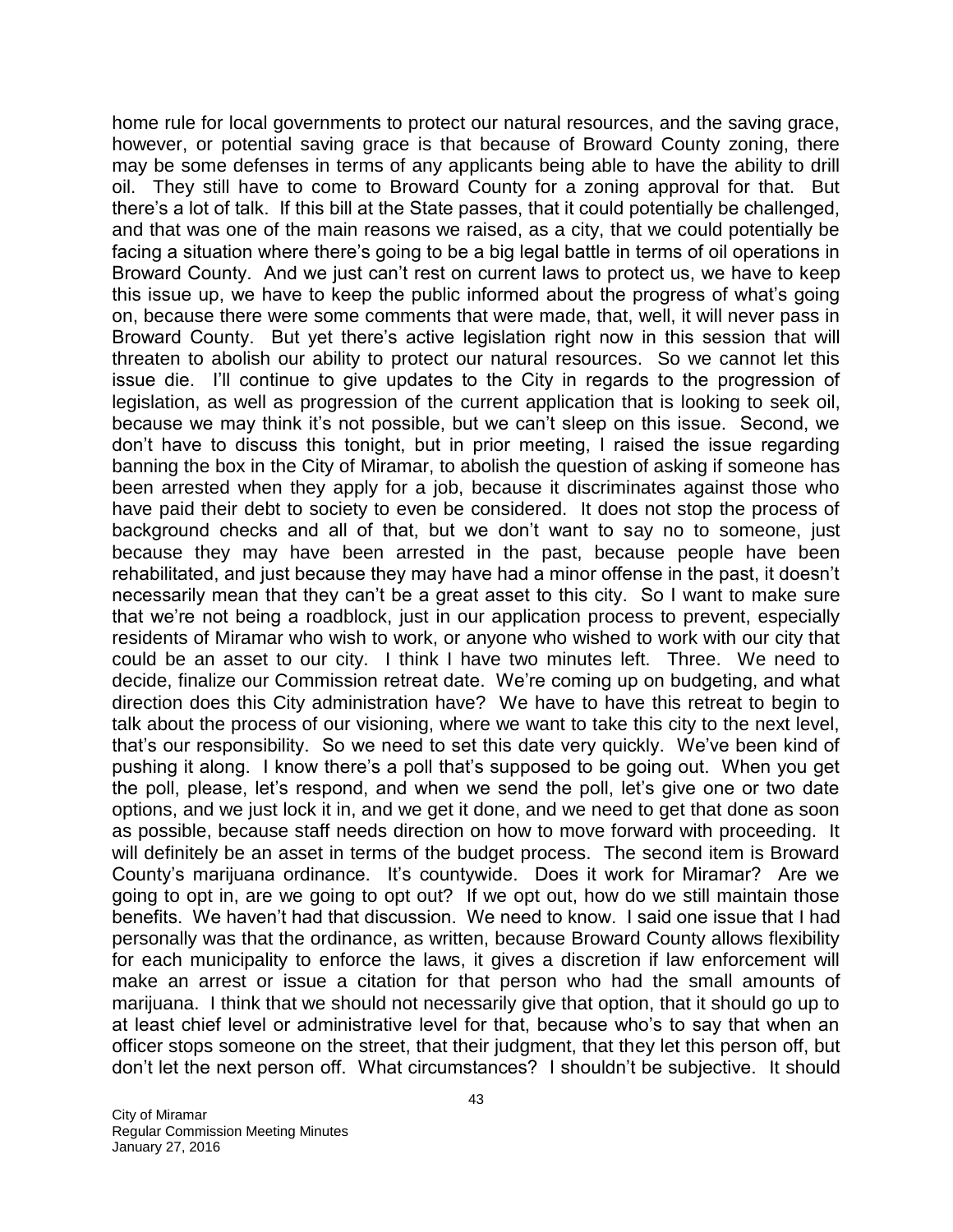be, if it's a small amount, if we're going to do the citation, we do the citation. If we're not, we're not going to do it, but we need to determine when. That needs to be an item that we need to have a workshop on quickly to decide, because I think there's a cutoff date if we're going to opt in or opt out, or there's been an extension. They've extended it, okay.

CITY MANAGER WOODS-RICHARDSON: They pulled that out.

MAYOR MESSAM: They pulled it out. Okay, because I know when it was passed, it was a date certain each municipality had to response if they were going to opt in or opt out. Finally, New Year's Day Funk Fest, Funk Fest came to the City of Miramar, and it exceeded everyone's expectation, to the point where it was easily ten, 11,000 that showed up for the event, which shows, at a minimum, that the Miramar Regional Park is a desirable location to have entertainment events. And we can just quickly go through some of the photos from the event that took place, and there's a lot of potential in terms of festivals, other concerts of different genres, whether it's rock and roll, funk, reggae, R&B, gospel, whatever the case maybe , salsa, merengue, whatever genre of music, it's definitely a destination. I do want to give kudos to our Miramar Cultural Center and our staff in regards to the current President, Barack Obama Exhibit. We had a community event on the  $20<sup>th</sup>$ , which was well attended, and if you haven't seen that exhibit, it's a very moving exhibit, in terms of the photos for the President, and key moments during his administration, and it will be here through February. I know there's a lot of schools planning trips, community organizations are coming in to see the exhibit. Here are some photos from that night. Many elected officials that are here tonight I think were also present. And during my comments at the event, I thought I mentioned Camasha Cevieux when I was saying that it was an employee that came up with the idea for this exhibit, and I failed to do that, and I wanted to publicly recognize her for conceiving the idea. And I know our staff at the Cultural Center did a lot of work as well. Ms. Armstead and some, and everyone knows who was a part of it. Our OMPR office that helped as well with the marketing, did a very good job with this exhibit. And thanks for your attention to detail, as well as the very professional work that was done with the exhibit. Again, it will be here until the end of Black History Month, and I definitely encourage you to notify the residents to come on out to take a look at the exhibit. You have to go to Washington, D.C., or some Smithsonian Museum to see this work. It's the Presidents official photographer, Pete Souza, so why have a trip to DC, when you can come right here to City Hall to see this great work. As Commissioner Chambers mentioned earlier, Universal Circus will here from February 3<sup>rd</sup> to February 15<sup>th</sup> at our Regional Park. You can visit unversalcircus.com. You can get the hookup buy on that night from Commissioner Chambers for seniors night, but you can also go on other nights. I know Universal Circus has informed me that they're having a Greek Night, they're having a Spirit Night, they're having a Caribbean Night. They're having so many different themed nights to get the community involved. And, finally, and I know I went over my five minutes by three, I do want to recognize two of our very own. Natasha Hampton and Alison Smith were recognized by *Legacy Magazine* as 25 most powerful black women in South Florida. In fact, they will be recognized right here at the Miramar Cultural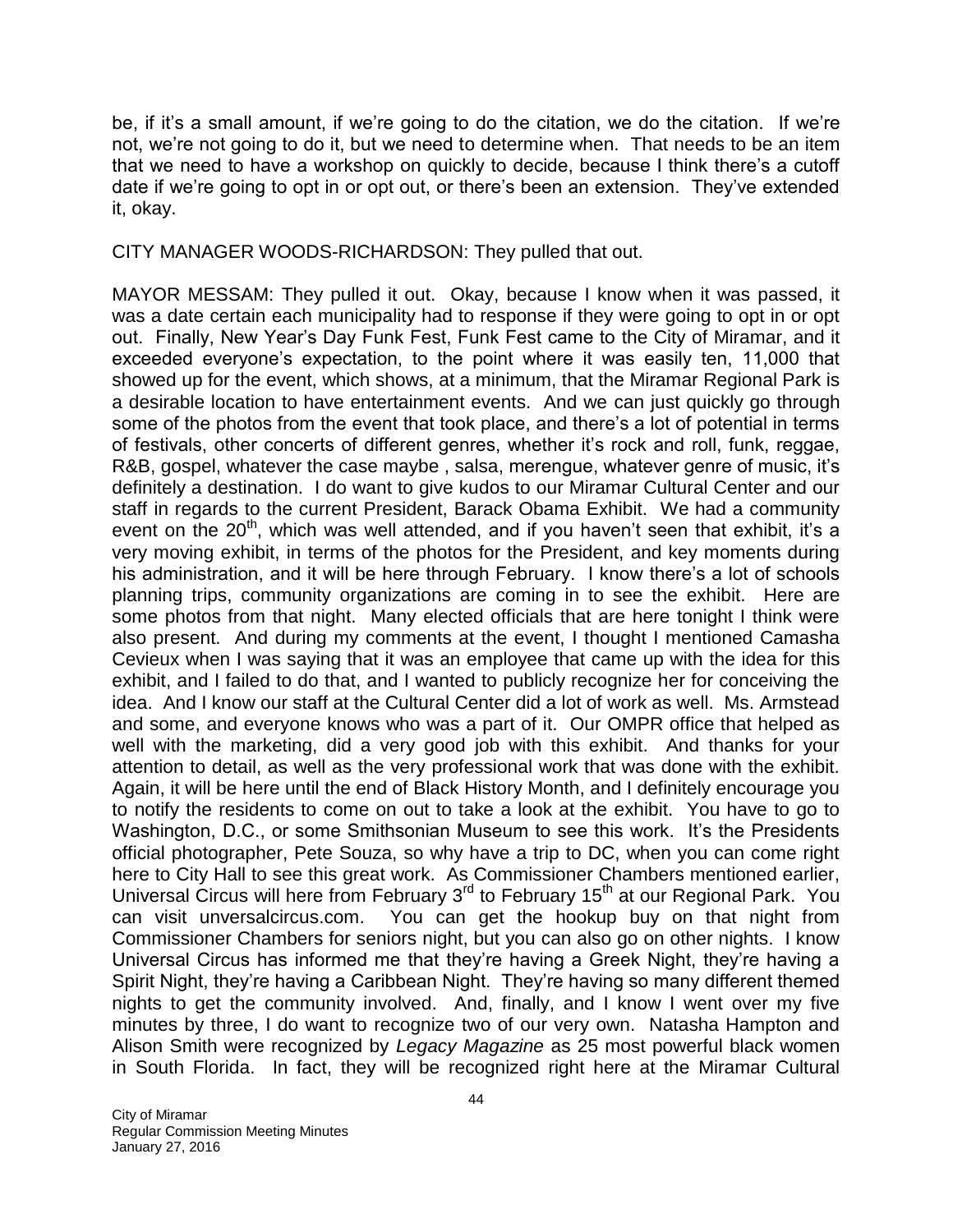Center on February 13, and if you would like to go to the reception or the event, I think there may be tickets available for sale, or you can just search *Legacy Magazine* to get more information. But I did want to publicly recognize two of our very own for being recognized for the work that they do in the South Florida community, and kudos and congratulations. Unless there's any comments from the attorney or the Manager.

CITY MANAGER WOODS-RICHARDSON: I have two.

COMMISSIONER COLBOURNE: Excuse me a second, talking about recognition. Did you complete a marathon recently.

MAYOR MESSAM: Yes, Sunday.

COMMISSIONER COLBOURNE: Are you going to give us some feedback on that?

MAYOR MESSAM: Well, it was very tough. I did my very first marathon on Sunday, the Miami Marathon. It was unseasonably cold. The race started at six o'clock. It was 45 degrees with windshields in the upper 30s, but the thing is I survived, I survived, and I do want to thank the community, however, because I did receive a lot of encouragement right here in City Hall, on social media, and thanks for the encouragement. That's off the bucket list, and who knows, there may be another one, but thanks so much.

COMMISSIONER COLBOURNE: Congratulations to you.

MAYOR MESSAM: Thank you, thank you, thank you. Madam Manager.

## **City Attorney Reports:**

None

## **City Manager Reports:**

CITY MANAGER WOODS-RICHARDSON: I need to announce that on Monday, the firefighters from Fire Station 107 will be moving out of the cramped quarters over at the Logistics Office to their temporary trailers. They're ready, finally, for them to be occupied, so I know it's been a long time, it's really been a long time, so they'll be moving on Monday. Secondly, I would like to introduce formally, Norman Mason, who is our Director of Management and Budget. Norman, can you stand, please, so people can see you. Norman came to us December  $7<sup>th</sup>$ , and he's going to serve in the department in the capacity as the Director for Budget and Management, so you'll get a lot of time and experience with him in the days to come. He comes with a wealth of experience in the fields of budget management, operations, planning and training; accredited among his many talents are the design and implementation of capital expenditure models, the development of the Finance for Non-finance Managers Program. In addition to providing training on these models and programs to senior